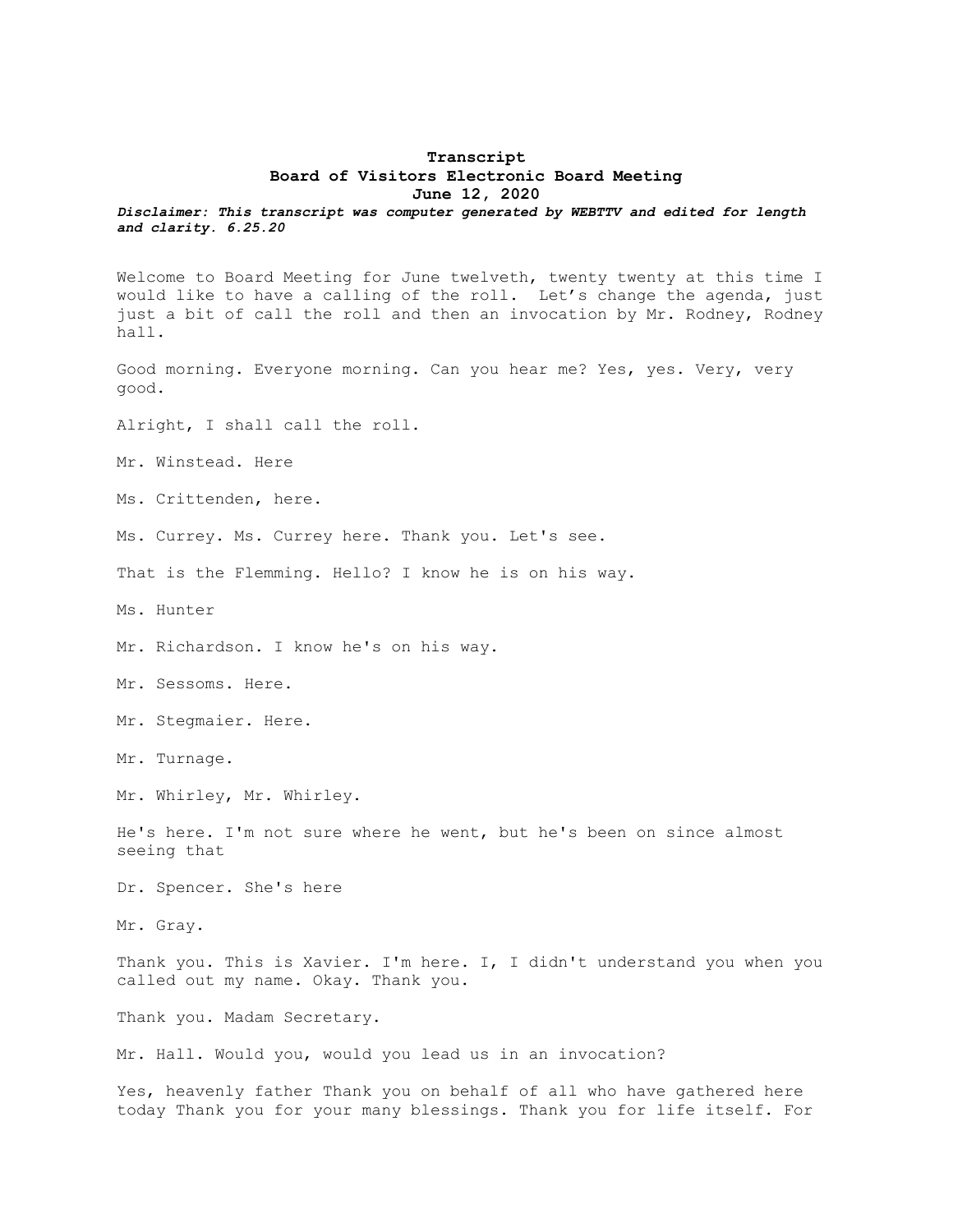the measure of health. We need to fulfill our callings for provision and for friendship. Thank you for the ability to be involved and useful work and the honor of being approached it appreciative of our responsibilities in our hearts. We plan our course, but we pray that you establish our steps. I pray that we seek you for advice. Show us how to get from where we are to, where we need to be please guide us. Lord, we place this meeting in your hands, we place our hearts in our minds in your hands so that you may direct us. Amen. Amen.

Thank you. I'll accept a motion to approve the agenda as revised. So moved from Pam.

Is there a second? Second, Valerie, thank you. Are you ready for the question? All those in favor of approval of the agenda? Say.

Opposed? okay, thank you

In the board book, There was a, the minutes from our previous meeting… our May twenty first meeting. I'll move for approval of the minutes.

Mr. Chair can you hear me now?

Yes, Mr. Whirley.

I apologize. I was trying to dial in because you couldn't hear me. So I redial in.

Are We about to approve the minutes.

Yes, sir.

I, I don't know was I supposed to register my comments now or after you have in the second on the motion. Okay, was there it was there a motion to approve the minutes? So moved, Pam.

A second Xavier. Thank you. Questions. Mr. Whirley yes, thank you. Mr. Mr. chairman.

And I on the Diligent on page eight, it referred to approval as a budget is granted. With the understanding that committee will meet regularly throughout the fall. I believe I made that comment and it was to be the budget was granted on the approval subject to there being a monthly meeting through January I believe, I said January twenty, twenty one.

I believe you accepted that recommendation, you accepted that recommendation on page ten of the minutes, where you say the Rector accepted the recommendation that the, that the Finance Committee meet monthly with CFO and team. But it doesn't say the finance committee would meet monthly so I was a little confused. The intent of the most of my, my comment was that the Finance Committee would meet monthly through January to review the budget because of the changing conditions that we would be facing.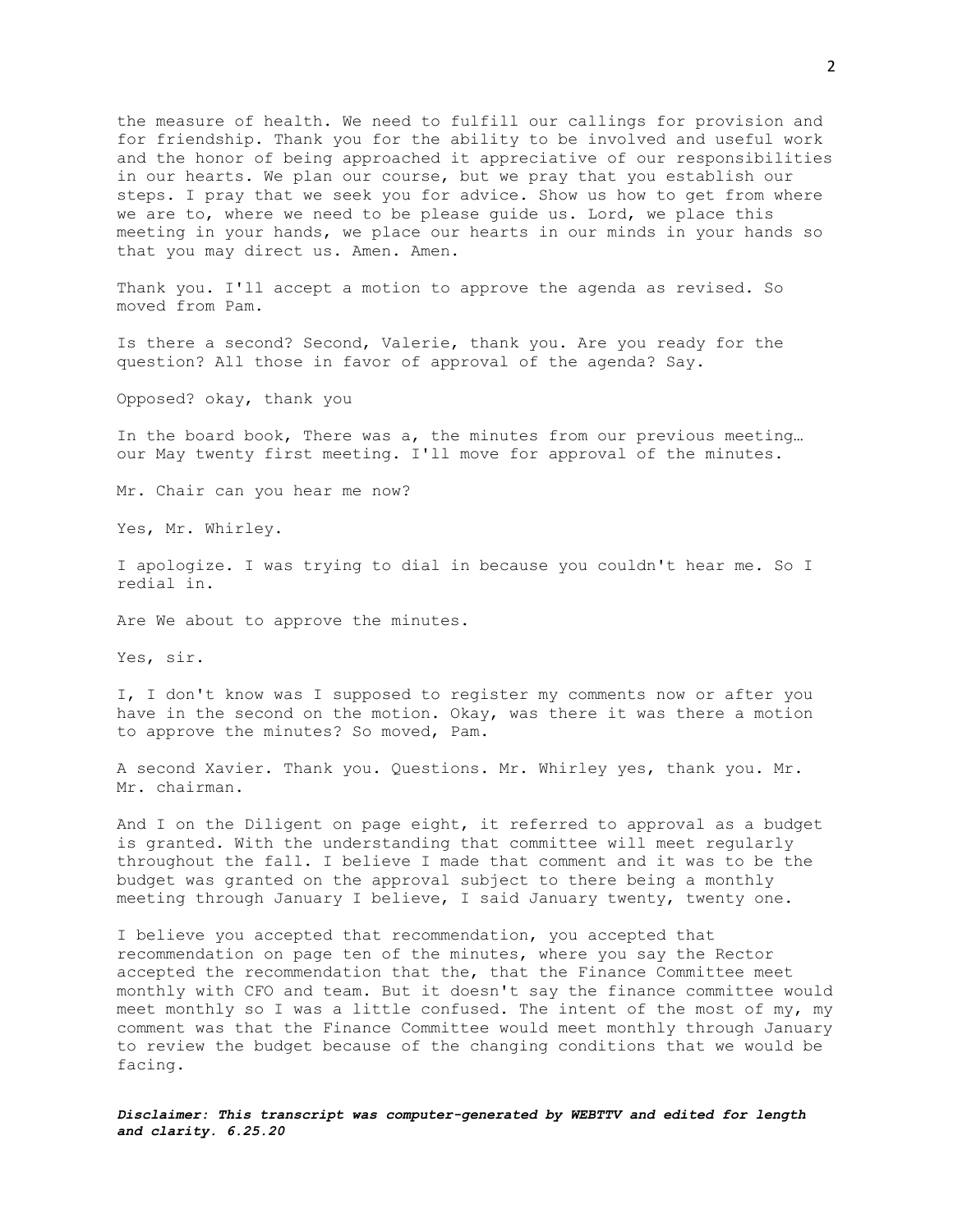Is that what's reflected in a minute? That was that was the intent. That was my understanding as well Mr. Whirley.

It was not word. Is that what? Okay and what was what was what was the contradiction?

The first part on page eight, it says that the budget is granted with the understanding that the committee will meet regularly not monthly regularly throughout the fall. The comment was that we would populate through January twenty, twenty one, right?

So, they, the, the change is from regularly to monthly.

Yes, and grow January twenty, twenty one.

Okay,

I think I,I think that the the resolution had the language of a monthly through twenty twenty to January twenty, twenty one to minutes reflect. There's something a little different, but the, the resolution as well as is monthly through January twenty, twenty one. But that's noted. And we'll modify the minutes accordingly.

Chairman. There was one one other another comment. I would like to have in the minutes. Or it was discussed about the major risk that it was in the internal audit section, and we talked about the major risk. I think the order to indicated that for the accounts receivable. There was eleven million dollar risk. That was not identified in the in the minutes.

And also on the nipper that the, the audio reference, eight point three million, I would like that included In the appropriate place, or and during the audit is that part of minutes that references the auditors a presentation. So. Presentation okay. Mr. chairman there's one this is my final comments.

There are, there are a number of things that were worded in the in the minutes that.

I I think there were ultimately word it and I didn't quite agree with or understand. That's a rather than trying to go through each one of those to identify those. I would recommend and ask for your acceptance at the transcript are recordings of the minute that you can throw it on approval of these minutes. We prepared that material for later reference. If needed Greg your phone, your phone transmission went out say that again please.

Oh, wow. Can you hear me? Yes I mean, it it was just a clip out I heard I hear you and so

Mr. Rector and board, I have to inform you that the link that's being is not working and if it's not working, we're gonna have a problem with this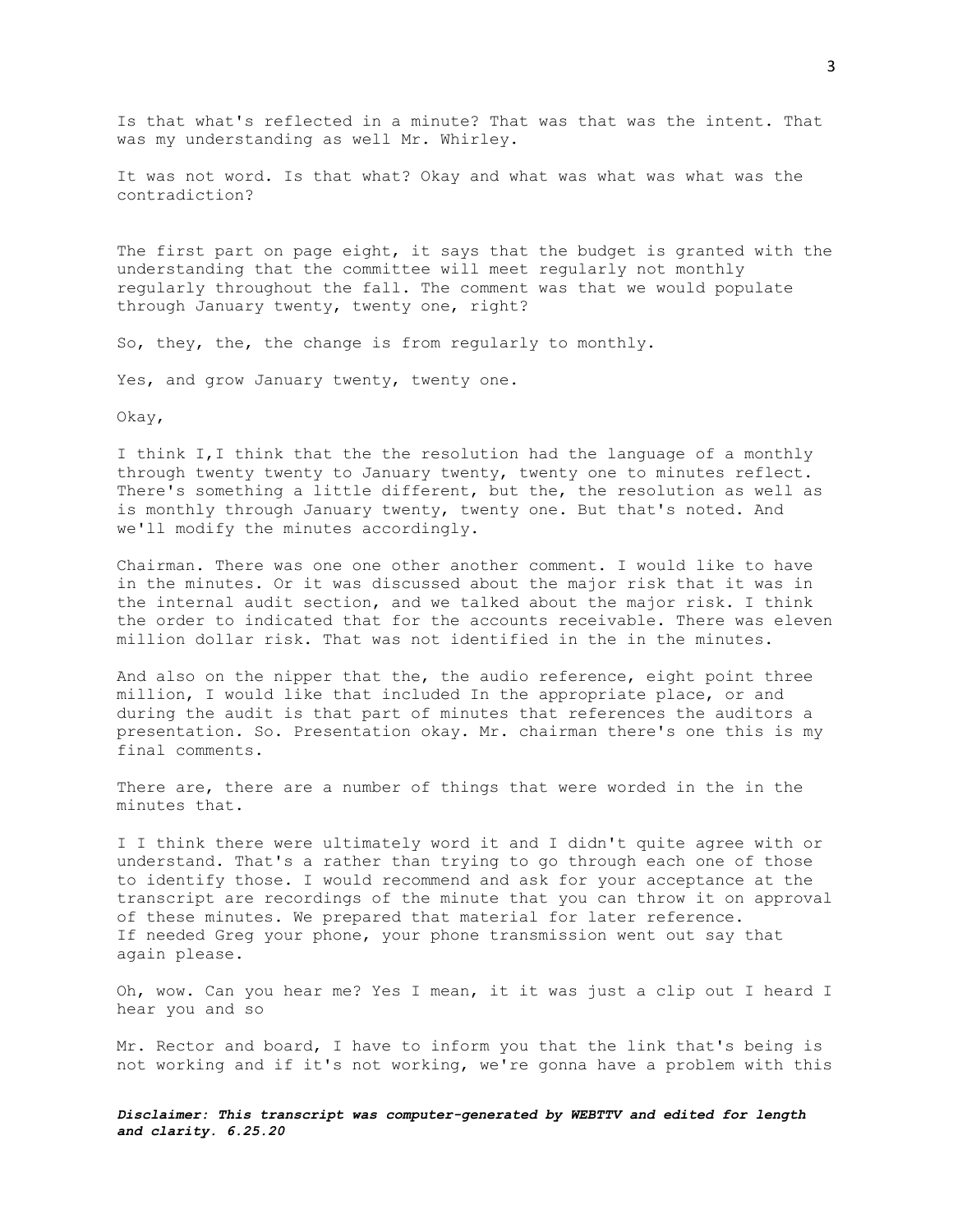being a valid virtual meeting. So, can we get someone on it on getting the link backup? At this point?

I would recommend that you guys not have any further discussion until we can confirm that link is operating appropriately Ramona QB.

I'm actually watching the live stream and everything was working. So I'm not sure where you're watching it from. No, no, I'm actually getting it from other people who are outside of the university telling me it.

Okay. Are you looking at it from the live events? I don't know where they're looking at from. I just got a call with not work instructions that I can't. I, I don't see anything virtual. I see names that I don't see any faces.

And it doesn't allow me to do the video. Okay.

What are you looking at? So I'm cutting it so that the livestream is actually broadcasting. Okay. What what did you say on Mr Harris?

Yes, there is this,

this is no, Spencer, I'm also getting emails from people who are trying to access the link from the announcement and they're saying that the link that is posted on the announcement is not working and they're asking for an alternative and they're saying that it says paid page cannot be down.

Okay, again, if everyone could go to vs dot edu and in the middle of the paid, it's live events click there and you will see the broadcast for this event.

It is streaming on live strictly currently. Right now, is that is that the link that was put in the legal notice? I don't know, but I know that I'm watching it right now. Okay.

Well, there's a problem if that's not the links that was put in the legal notice. So, I think because of technology, we give them the proper link to tie into.

We may be able to cure the issue on on the link, not being the right link for them to watch on the outside. So, can you give it a way to communicate that?

I mean, you're telling me is fine, because I'm listening on the phone, but for them, I, we need to be able to communicate to them. What the actual link is. Can you give us a link to send them then versus step? Yes, I will.

I will post it in in the chat and then you can distribute it to to whoever but it is all available. All of our live stream events are available on the website.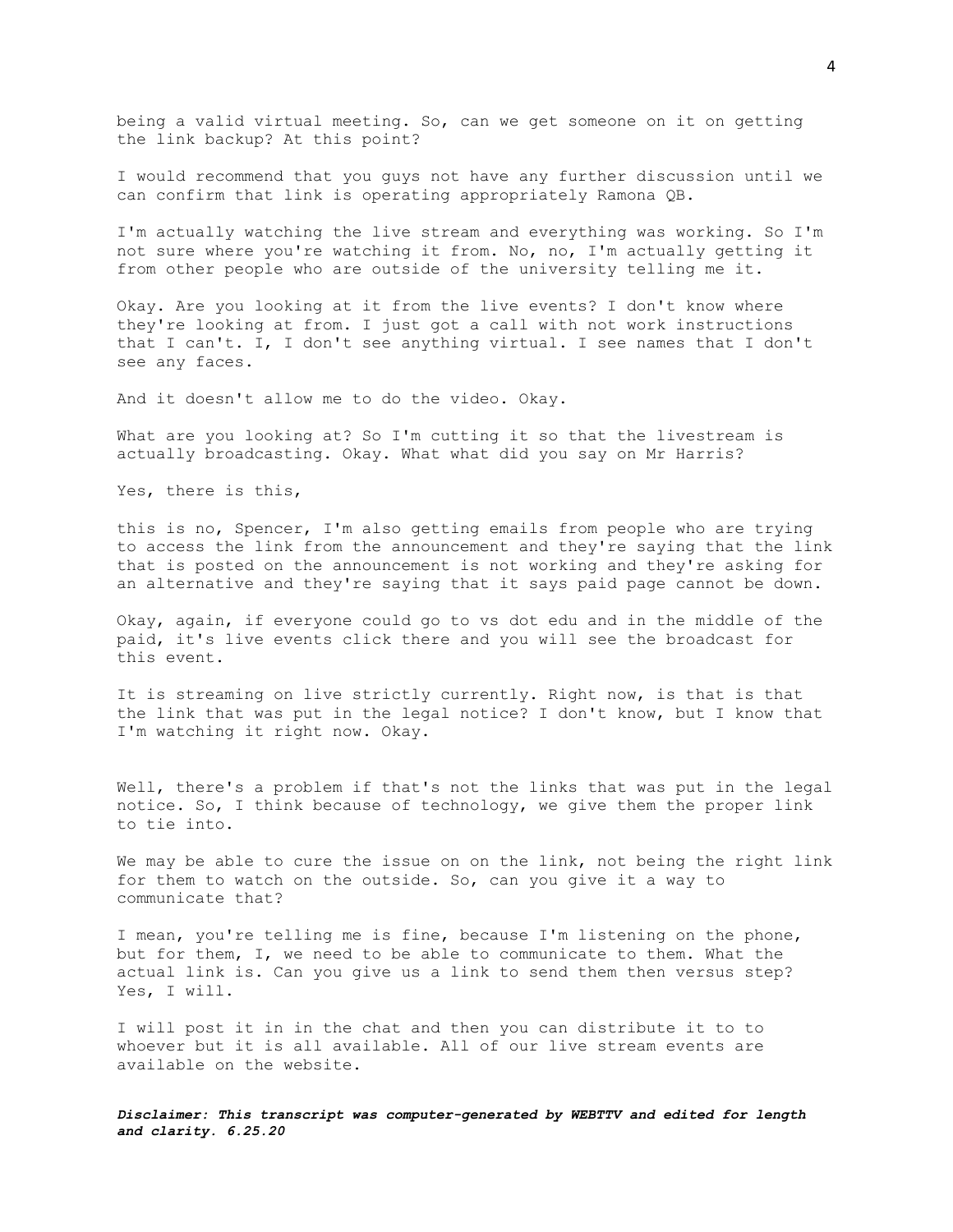Well, because the notice had a different link than what we're talking about, or could've possibly had that we need to make sure this link is out before we proceed. So we're in compliance with the virtual meeting room.

Once again, thank you. Can you change the link and you change the link that's on the legal notice.

Legal notice is supposed to give them prior notice of the meeting. That's a problem. We can we can make the argument that technology dictate it. You technically are not supposed to change the link. So I don't know what link was given, because I'm used to it.

I was given a different given and different notice it is something that went out in the newspaper was posted on the website. We potentially could while y'all are dealing with the link.

I've got a loop for an answer to see if we can even continue. Hold on. Please. Mr. Harris. This is Jay. Can you hear me? Okay so you said to try.

Yes, I just put it in the, in the chat. Okay.

Well, I, I did try that link just got a curiosity if it would work and I am getting a message that, so I just too long to respond and we cannot reach this page.

Okay, I, I don't know how to demonstrate that it is working other than it's. I am speaking with a Webmaster right now. Who is that?

The link that is an announcement is the correct one. Okay. So give us a few minutes. Please doctor Redd.

Okay, I am for those that are in the site if you could click one on the link that in the chat window.

It will launch it, but I am and watching it as well online right now. Okay. So those persons, Ramona and Mr. please ask those.

Spencer please ask those persons to try. Again. I just spoke with the webmaster has been refreshed.

My person just said is working now, thank you so much. Thank you. Doctor Redd.

And now that the technical issues are cured, I think you can proceeds.

Thank you so I missed the world, the, the, the third, the third modification to the minutes.

It wasn't necessarily a modification I said, because some of the things that I felt were, we're actually, I'm not certain that I thoroughly agree with.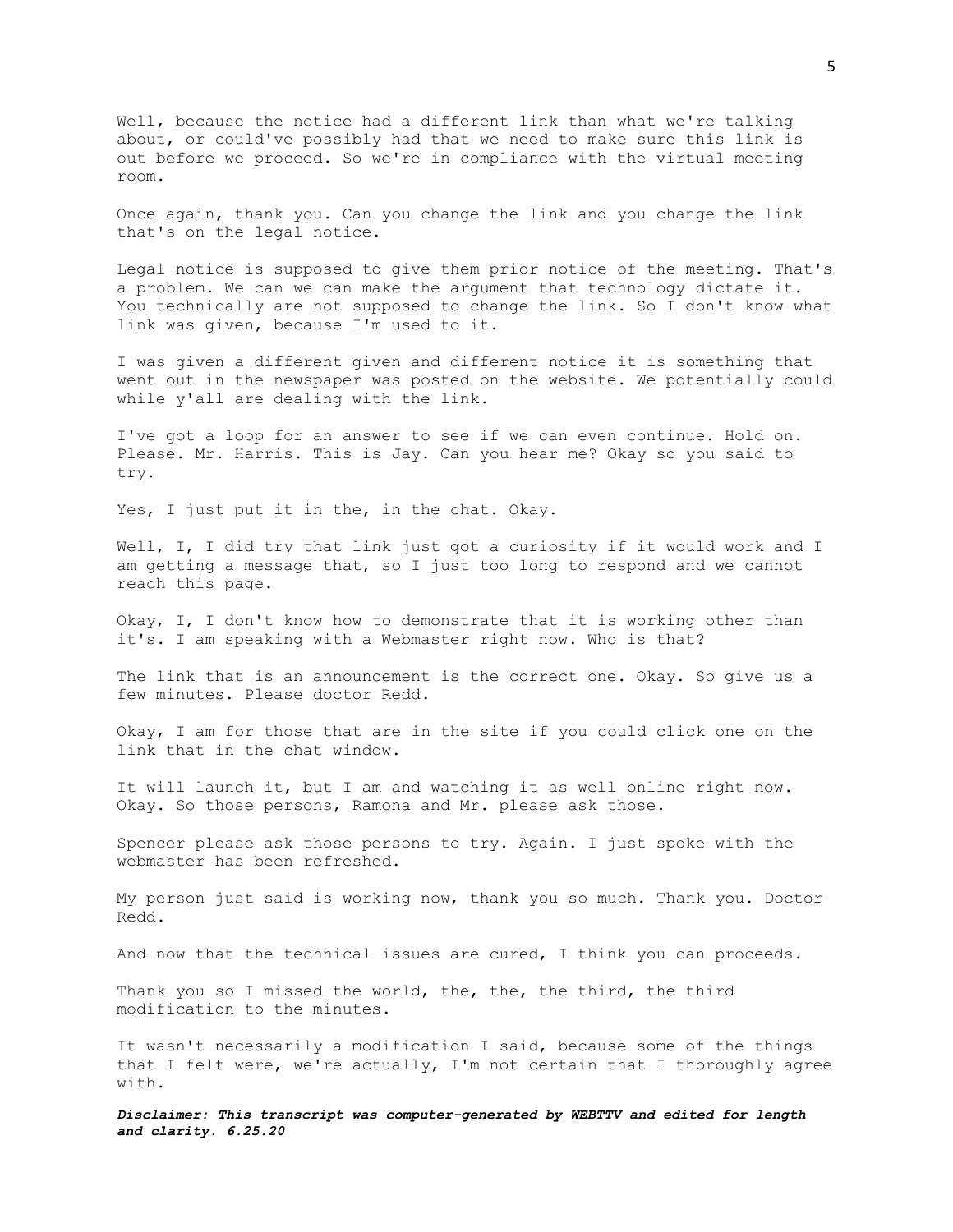Or that was my recollect.

So, I was asking that the recording and transcript from a prior meeting, not be reset even after we have approved the minutes request.

So, the first modification was the, the amendment from regular to monthly in the minutes, and the addition of the artist comments, the, the risk and accounts receivable risk.

Yes, sir eleven million for the eleven million for for the indefinitely and verify that. I think. Yes, that's what that's what we'll do.

We'll make the modification as they as they were presented. So.

So, is there a motion to accept the minutes as modified as suggested by Mr. Whirley. So moved, Pam. Is there a second, second? This is Greg.

Thank you.

Are you ready for the question all those in favor? Say aye, aye. How's it opposed? Madam Secretary take the roll.

Mr. Winstead, yes.

Dr. Brown yes, yes. Yeah. Okay.

Mr. Hill, Yes.

This is Ms. Hunter? Yes. Good.

Mr. Richardson?

I'm not, I'm not hearing you.

Mr. Stegmaier, yes.

Mr. Turnage, yes

Mr. Whirley, yes.

Yes, this.

Thank you Madam secretary.

Alright, I just have a few remarks this week as we get started. I want to thank you all for, for joining this in the meeting. The purpose of this meeting is to receive an update on the on the on the fall survey. So, we'll hear from the president and senior staff as we move to the discussion. Secondly, on May may twenty fifth. We, we witnessed the the eight minutes and forty six, second murder of a strained African American citizen, Mister, George Harry Floyd, junior by a uniformed police officer. This event has ignited a fire that is transforming race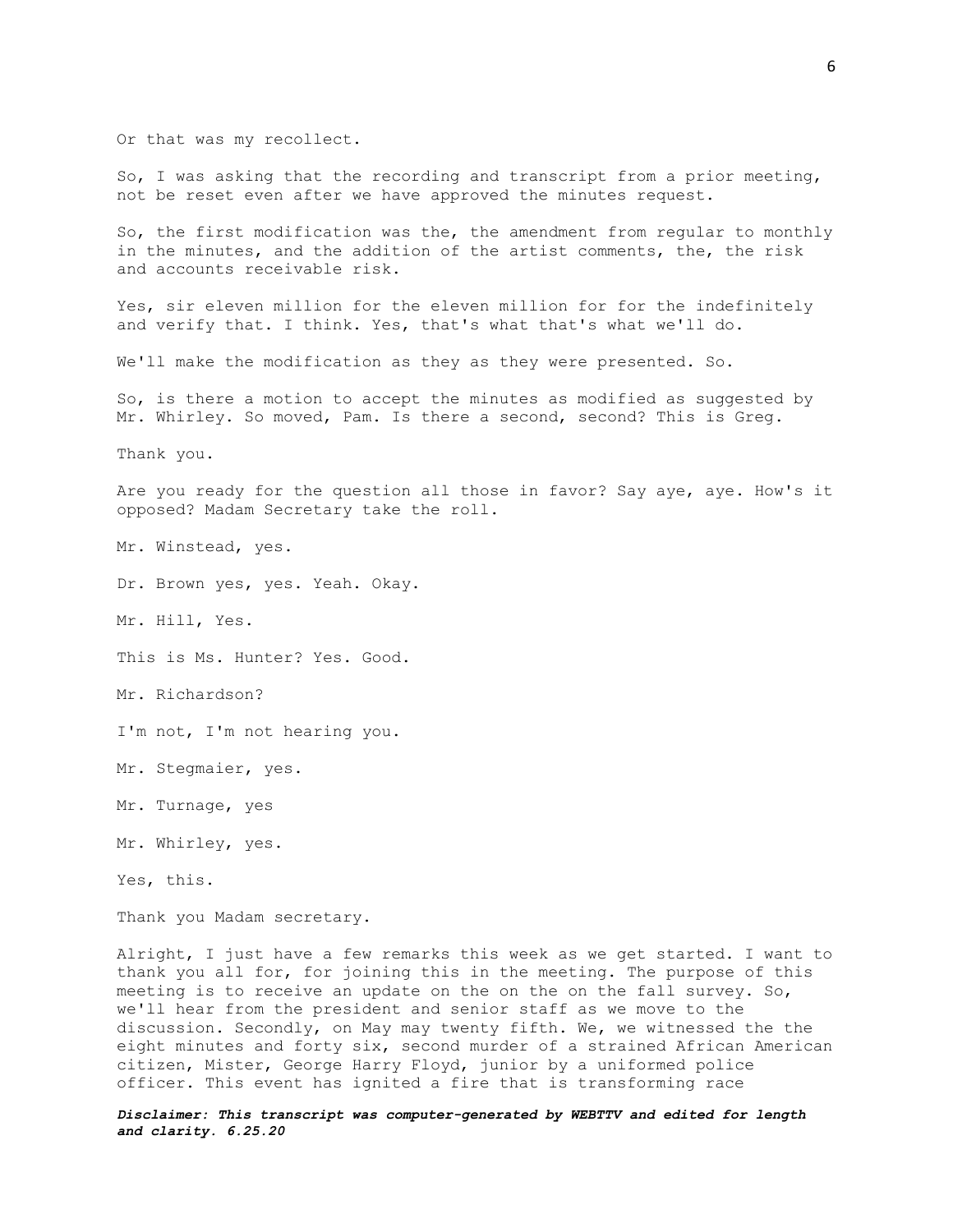relations, the nations landscape and the world. Just to state that this board stands in support of our president president and his leadership and statements through this transformation. And personally, my from my colleagues are in dialogue and discussion with our clients and stakeholders as we as we navigate through this new, new reality. And we do to the board members, I would urge that each of you do the same if your respective stations.

And if those conversations are not being initiated, then that you consider initiating those. At at this time, though, I'd like to take a moment of silence for Mr. George Henry Floyd and Miss Brianna Taylor.

Thank you the second comment that I have is that each of you received an announcements that the, that the governor has made appointments to the issue, you board of visitors, and we have a returning for their second terms, Ms Pam curry and Mr. James Stegmaier.

Well, we have, we have three new board members, a dynamic new board members, and MSC listing M Darden out of Hampton, Virginia, researcher and senior staff at at NASA Ms. Shavonne Gordon, vice president of diversity, recruitment and talent acquisition of capital one and Mr. Bill Murray, vice president, corporate affairs, at dominion energy so we welcome our three new board members. And as we stated, and our May,twenty first meeting, we, we, we want to our board members, Jennifer Hunter and Jennifer Hunter and Daryl Dance for the there are two terms of service, thank for your gifts, your talents and your treasure and wish you god speed in your in your future endeavors.

So, at this point, I'll turn it over to the doctor Abdullah. Very much with your permission. I'd like to first echo the last comments, welcoming our board members back who have gotten have the terms renewed and and again wishing those who are now, maybe serving in their last meeting that we appreciate the work that they've done.

I would also like to echo your your first comments. Wow. If the university has been deeply touched by the,the movements and the protest that center on the death of George Floyd and Brianna Taylor not necessarily just just that we have been impacted at Virginia State University.

So, many of our faculty and students are actively engaged and involved in trying to create a better world and we are proud of them and we support all of them. And I think that it continues to echo that Virginia State University is a place of hope. And it is a place of change, and it is very important. It is as important today as it was in eighty and eighty two. And so with that, we want to make sure that we continue to move forward and and are able to provide the full before Virginia state, a university experience. And we were made very hopeful that we will be back to back to regular in the spring semester. We want everyone to to be back and to be a part of.

What happens here at Virginia State University but having said that we do know that the covet nineteen is still here and so we are developing plans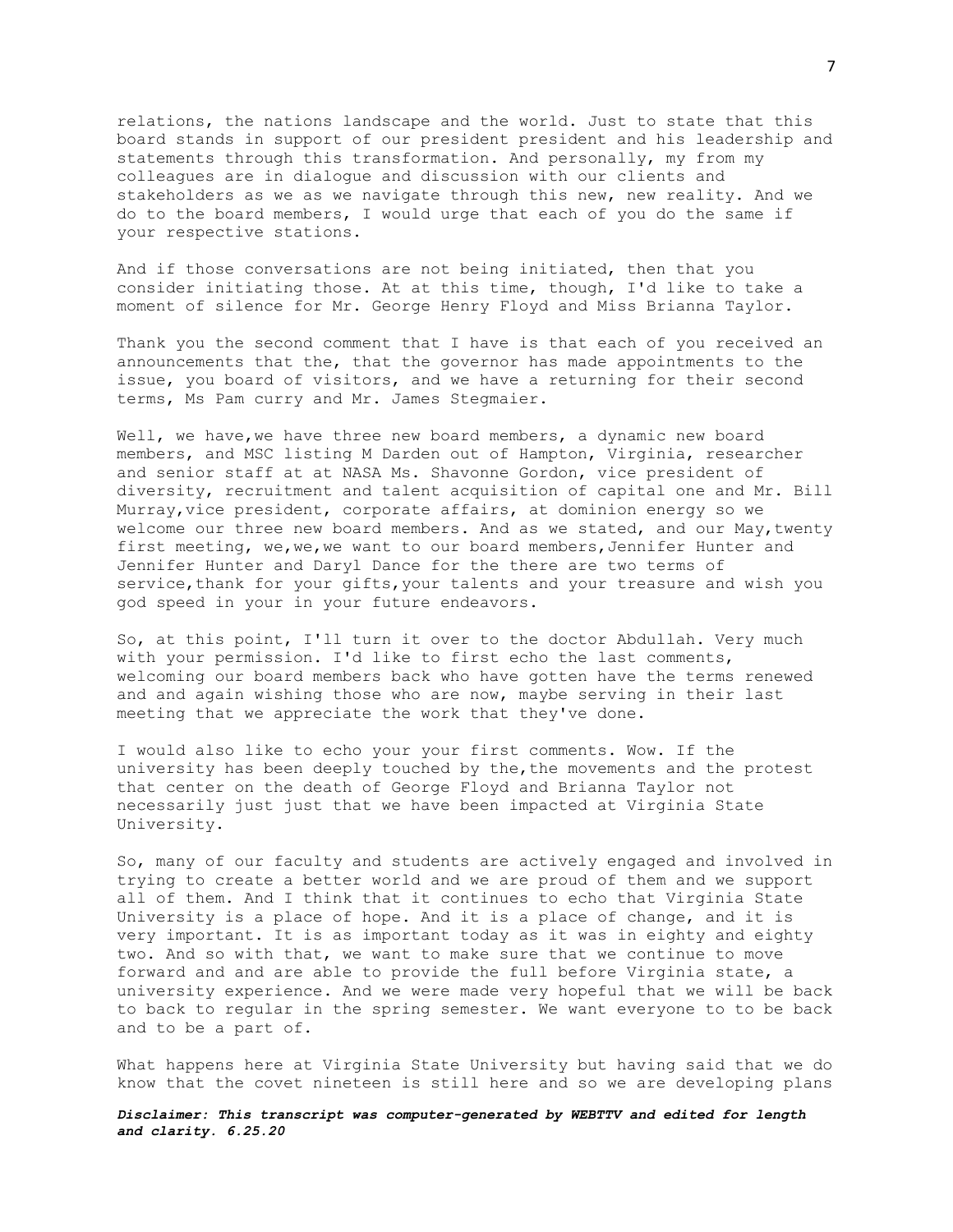to reopen in the fall that that mirror the challenges that we have in our day we're trying to open in a way that that mitigates our risk in the liability while understanding of course,that, and they will always be risk as it relates this public health crisis, and therefore,liability concerns.

We also want to make sure that we we temper expectations that we work with our entire campus community, as we begin to learn the best ways to as an culture, Virginia State University culture that has depended so much on proximity, which was something that would be limited in the fall to be patient with us, as we learned better how to impose our culture in this new world and so we are excited to present these plans.

The, there are approximately seven or eight slides and there are about five presenters. So, there's no more than two slides per presenter.

We highly encourage for people to ask questions in the middle of the presentation. Most of our presenters only have one slide. We have included on the slide, not just the work, but also the budget implications of all of the different proposals. And then Mr. Davenport who will come in last. We'll kind of discuss what that means. For Virginia State University, and so with that first, I'll start with a couple of slides the governor presented yesterday the Virginia plan to reopen higher education.

Next slide Please. Virginia's plans to open higher education and essentially concentrated on four points. There's four necessary conditions. One of them, that's controlled by us and three, of course, that are outside of our, a possibility one is the first one is positive trades and public data. A second is search healthcare capacity.

The third is climate adherence to sound public health principles and then the last one is the campus preparedness point that they announced yesterday That will be due that we will be turning in plans.

I have a meeting next Wednesday to discuss what those plans need to look like in detail, but we will turn those plans into SCHEV and make sure that those are available to you.

It's important to note that everything is moving in changing and so the plan that we present today is based on our in this case and our most knowledge that we have today, we understand that.

That can certainly change either way if, if social distancing requirements are lessened towards the end of August.

That would, of course mean that the, the work that we do, we wouldn't have to maintain the level of distance that we're proposing in this presentation. But also, if because of trends and public data that the governor.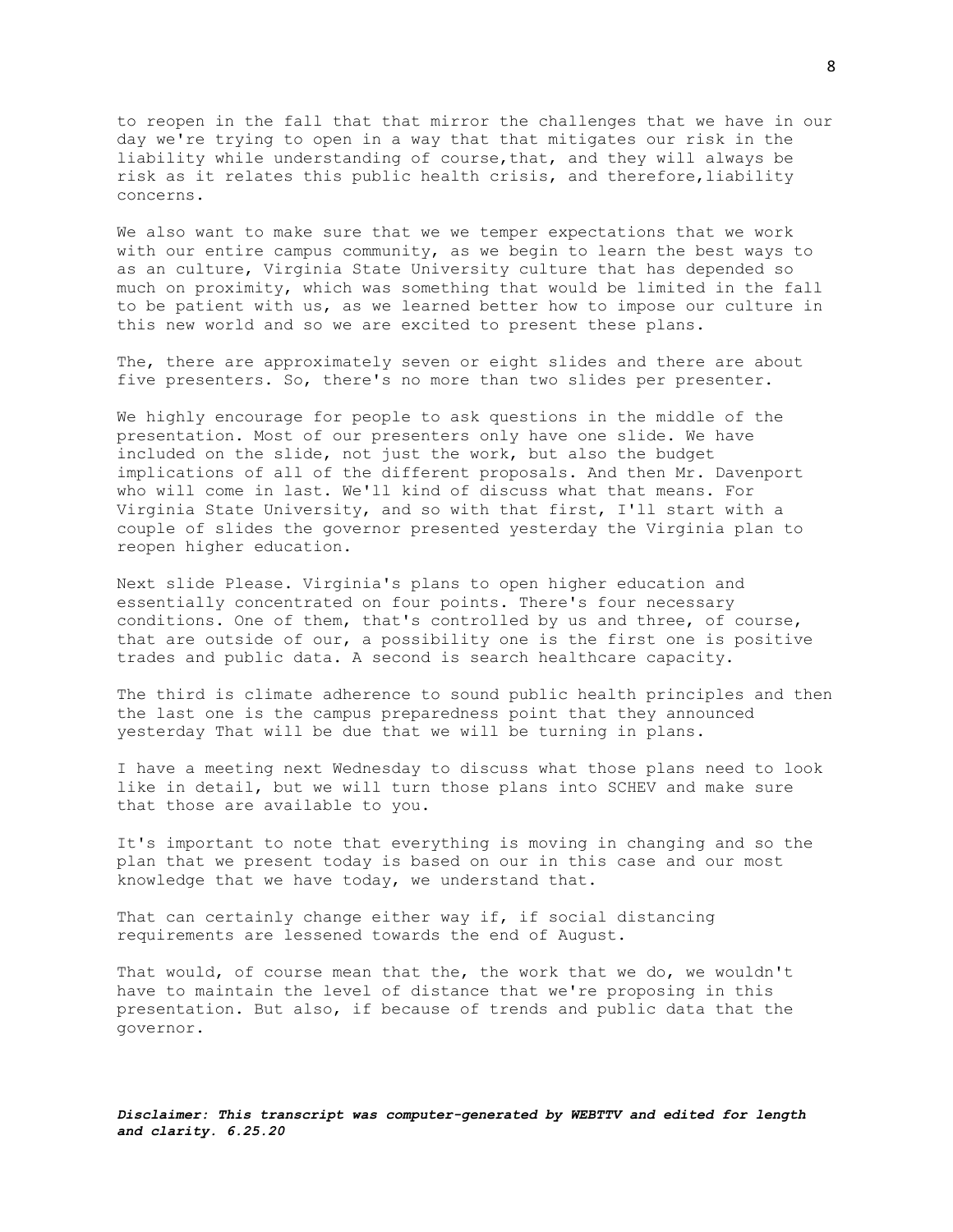Moves to quarantine Virginia that can also have a great impact on this plan. So it's important to note that this plan is a working document and we'll continue to be working as we move forward next.

So, Adam's needed in the plan is for specific areas that we need to address for the plan for the common.

Well, that is the population of campus, the monitoring and of health conditions to detect infection containment to prevent spread and shut down considerations.

If we need to shut down, so basically opening campus understanding what level of risk we have, and where people are with health, how to contain it. And then, of course, how to ship it as we continue to move.

So, I'm…this completes my part of the presentation and next will be Nurse Johnson-Oliver, we'll talk very specifically about what she needs in order to move forward.

If there's a question I'm open for any questions that's another. Thank you president Abdullah.

Good morning, student, health and wellness continue to prioritized and health and safety for the campus community. What?

The additional staffing, we'll be able to charge patients, provide routine care and facilitate screening and testing for covet nineteen. Student health and wellness will continue to collaborate with residential life to provide safe and confidential housing for a positive covid-Nineteen. Student…We have an established partnership with the Virginia Department of health, in regards to contact tracing and regional medical center should a student compensate and need a higher level of care.

The common what? Virginia has secured the contract with lab core to provide FDA approved covet nineteen testing. We have been in close contact with our lab core representative regarding specimen collection procedures and other resources.

Students will self isolate until results are confirmed typically within seventy two hours. Student health and wellness medical directors, providing guidance and is aware, and abreast of the universities planning for fall Twenty, twenty. Our team is working to develop safe daily clinic workflows in order to continue to care for and educate our students and the climate of the new normal.

We are waiting a formula from the Virginia Department of health, and the Virginia colleges and university medical directors on how to define an outbreak in order to change to remote instruction.

The proposed budget, our estimates of the clinics, clinics anticipated means the additional staffing for the normal clinic operations can fluctuate based on acuity of appointments and the student populations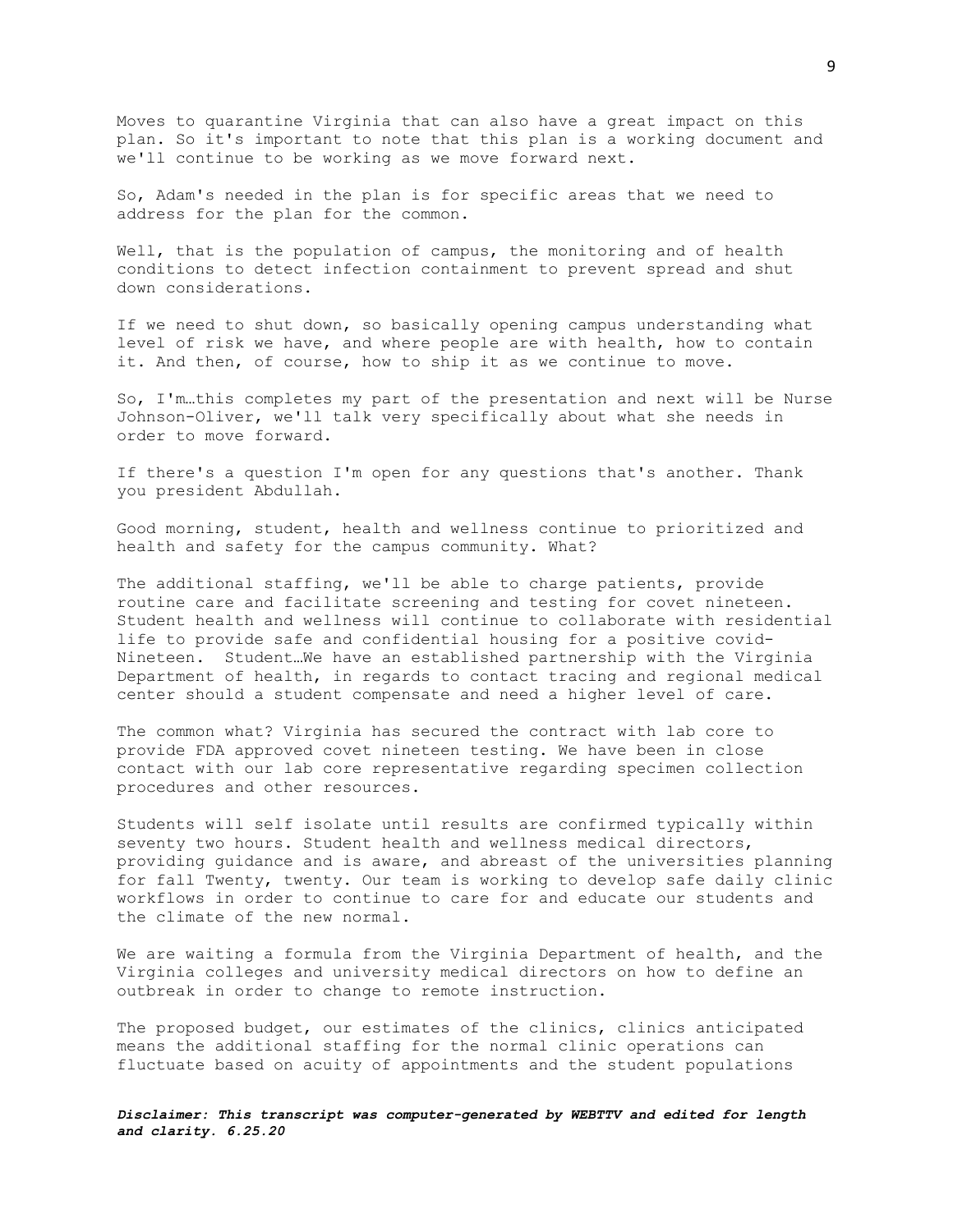names who are carefully monitor, covet nineteen and the seasonal influence statistics.

We are waiting the commonwealth policies and procedures regarding the universities liability. What's after hours care or covet Nineteen positive students based on best practice testing will be allocated for symptomatic and positive exposure to a covid nineteen contact. Again. We are waiting guidance from the commonwealth.

The miscellaneous expenses include over the counter medications, treatments and daily and demand clinics supplies. Thank you. And are there any questions?

Yes, I have a question and that is how many how many students is all of this based on one.

This is based on seventeen hundred students.

Okay, thank you. Yes.

Seventeen hundred students on campus? Yes, sir. Thank you.

I have a question. Yes, ma'am. Hi. Good morning. Is this only the medical side Or is this also taken into consideration our mental health? Our mental health counseling center.

Can you give me a little bit more doctor Spencer? I'm sorry I'm just asking. Is this just strictly the center itself or are these numbers and this additional staffing, including our counseling center staffing?

This is for the student health center. This would be a medical assistant, a registered nurse and a nurse practitioner or physician assistant just depending on the contract. Yes, ma'am.

Thank you. Yes.

Is this Jennifer should we hold all budget questions until the end?

I think so, but but if we, but if there's something specific about this piece and It's it's okay to bring it up. But if we budget, if it's budget the, the universal budget, then yes, we can hold until until Mr. Davenport's report. Thank you.

Rector Winstead. I have one more question. Please yes doctors here.

Thank you is there a contact tracing plan? Do we have a contact tracing plan in place or are we in development?

Yes, Dr Spenser. So we are in development. We do have technology with our I. T. Department to do contact tracing and we are also working very closely with our local health department.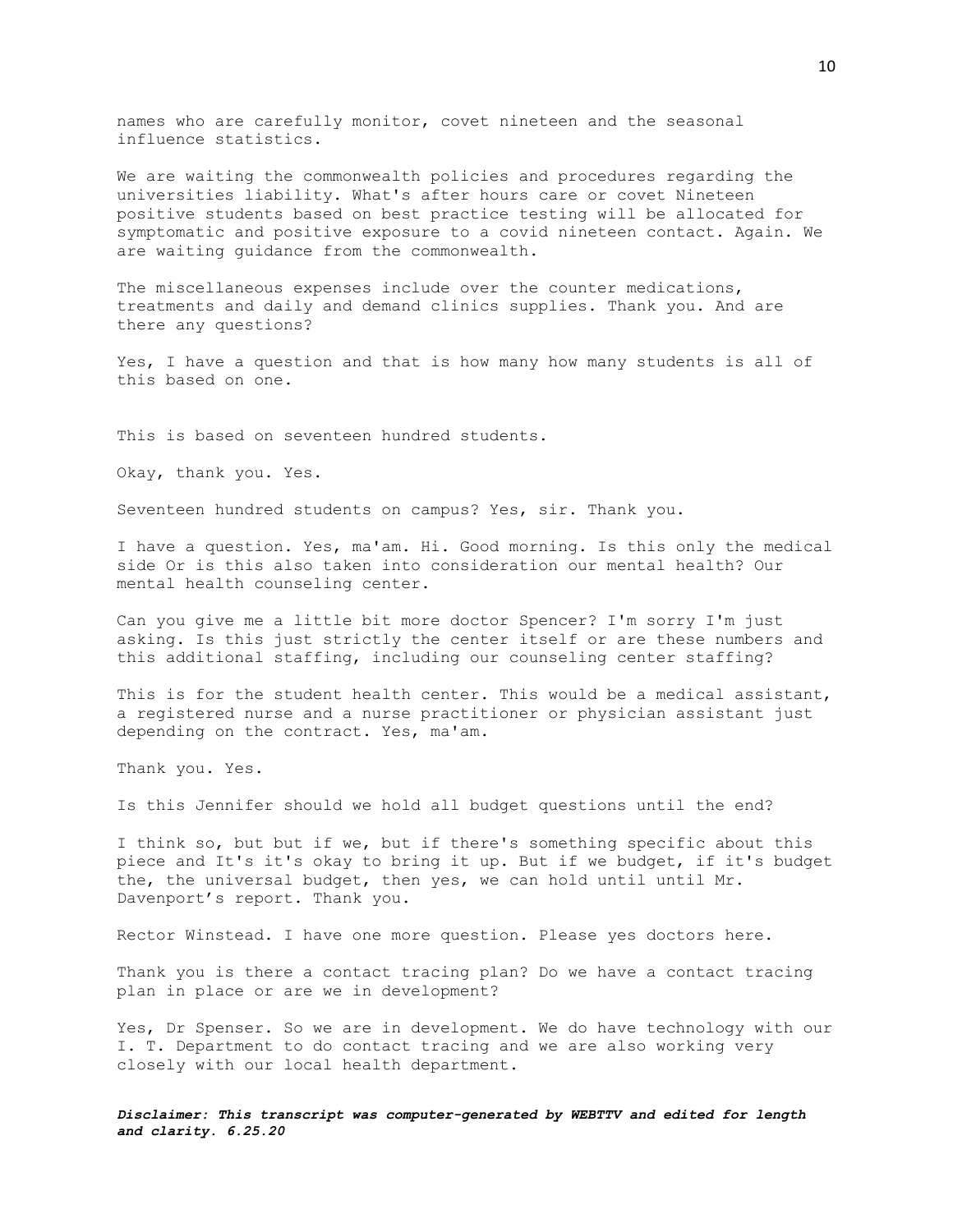As you've probably seen on TV, they're hiring over one thousand contact traces as of yesterday they are in training.

So we will have access to a contact tracer specifically assigned to and the, and the community.

So, with yes, man, so with any positive case, that is a reportable result to the half department.

Okay, thank you. Yes, ma'am.

So thank you all if there are no further questions I would like to present the next presenter.

Okay, so next is miss Jane Harris, she is the VP of facilities and capital outlay and she will be discussing reopening plans for facilities. Thank you so much.

Good morning Thank you for talking with us. This morning. I'd like to talk a little bit about facilities plan for reopening campus.

Our plan will focus on social distancing measures, enhanced cleaning Personal protective equipment or TV and supplies all buildings will be to conform to social distancing protocols.

All social distancing protocols will be adhered to the extent possible, including maintaining a safe distance apart.

Usually, six speed and maintaining the practice of good personal hygiene, self monitoring of symptoms hand washing, etc.

This will require the purchase and installation of campus wide signage to delineate safe spaces, hygiene precautions and traffic control in common area, such as elevators.

Carters and stairwells assembly areas. Will be restricted, such that informal gathering that don't follow social distancing protocols are not possible.

We install high volume hand sanitizer stations and entrances and the high touch areas. Because the classrooms will be dedensified to conform to social distancing protocols, be available.

Classroom seats will be reduced to thirty five to fifty percent of their existing capacity therefore will be equipping approximately thirty five thousand square feet of nontraditional spaces, such as the banquet rooms.

And our dining halls, and these spaces will be needed for instruction to contain the spread. Each classroom will be equipped with hand sanitizer stations and disinfectant wipes dispensers. This will allow students and faculty to clean as they go by piping down the desk and workspaces before.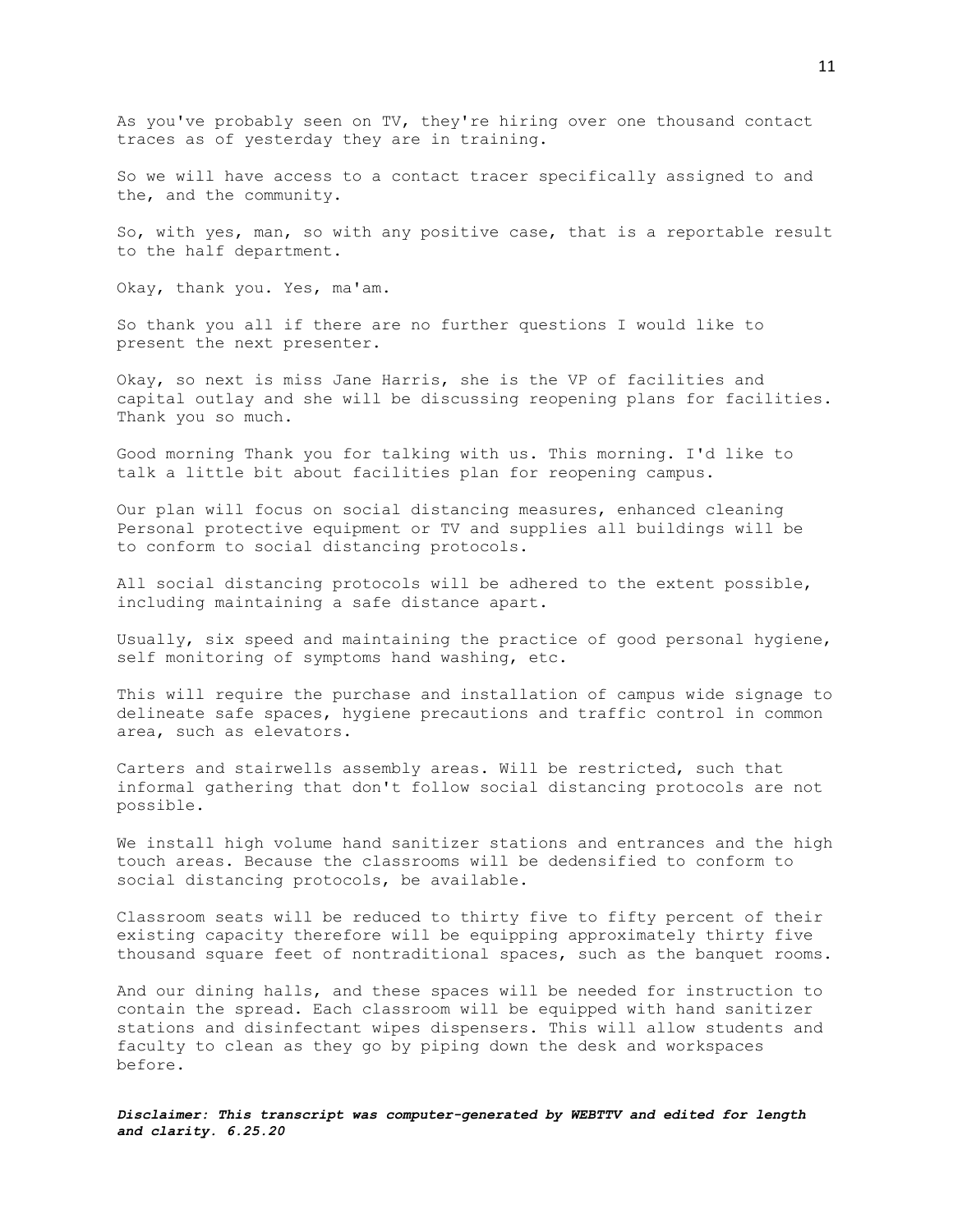And after each use additional measures in classrooms will include providing sneeze guards and instructor desk and podium custodians will perform enhanced screening twice per day in the instructional spaces in accordance with the plan schedules.

We anticipate professionally cleaning and disinfecting classrooms at mid day And at the end of the instructional day, so that they're prepared for morning classes, all horizontal and vertical surfaces, especially high touch areas will be wiped and just infected continuously through throughout the day using products approved by the CDC.

Residence halls will be equipped with only one student program the historic residence halls with community bathrooms will assign times for their usage. So that there are surges and usage that do not confirm to social distancing protocols or common areas, such as lobbies, laundry facilities, and community rest rooms will be equipped with hand sanitizer stations and disinfectant wipes dispensers for clean As you go After each use.

All students will receive a welcome back kit that contains a class master gator, disposable mask hand sanitizer and safe touch tools that allow students to divorce and push buttons without touching. Custodians will perform enhanced cleaning twice per day in the common areas And once per day, in staff offices, hi touch areas, such as shared restrooms, elevators, Carters, laundry rooms and vending machines will be white and that to continuously throughout the day using products approved by the CDC.

Student health clinic and counseling center at Memorial hall will require not only enhance screening and disinfecting services, but also custodians that provide continuous cleaning of exam rooms and counseling spaces while medical staff attends to patients dedicated cleaners that we'll stay in that area Throughout the day. We expect these social distancing measures, the enhanced cleaning protocols, personal, protective equipment and supplies will result in an annual cost of to make it ours.

We expect to offset some of these costs by continuing to work from home for many departments. Employees needed for the success of in person construction, and those performing essential functions will return to campus. This would allow the s.U manage the necessary cleaning and safety supply cost. Plus we can Institute energy management measures in those occupied spaces.

In addition, some of our facilities resources will be reallocated to provide the additional cleaning and disinfecting. So, with that, if there are any questions, please let me know.

Thank you. Ms. Harris. Thank you. And with that, I would like to introduce Dr Paul provost advice for success and engagement.

This is Greg Whirley. I, I write my electronic hand. Okay. Sorry. I, I do have a question yes, on the I'm sorry on the two million dollar cost. You, you reference that there will be single and the residents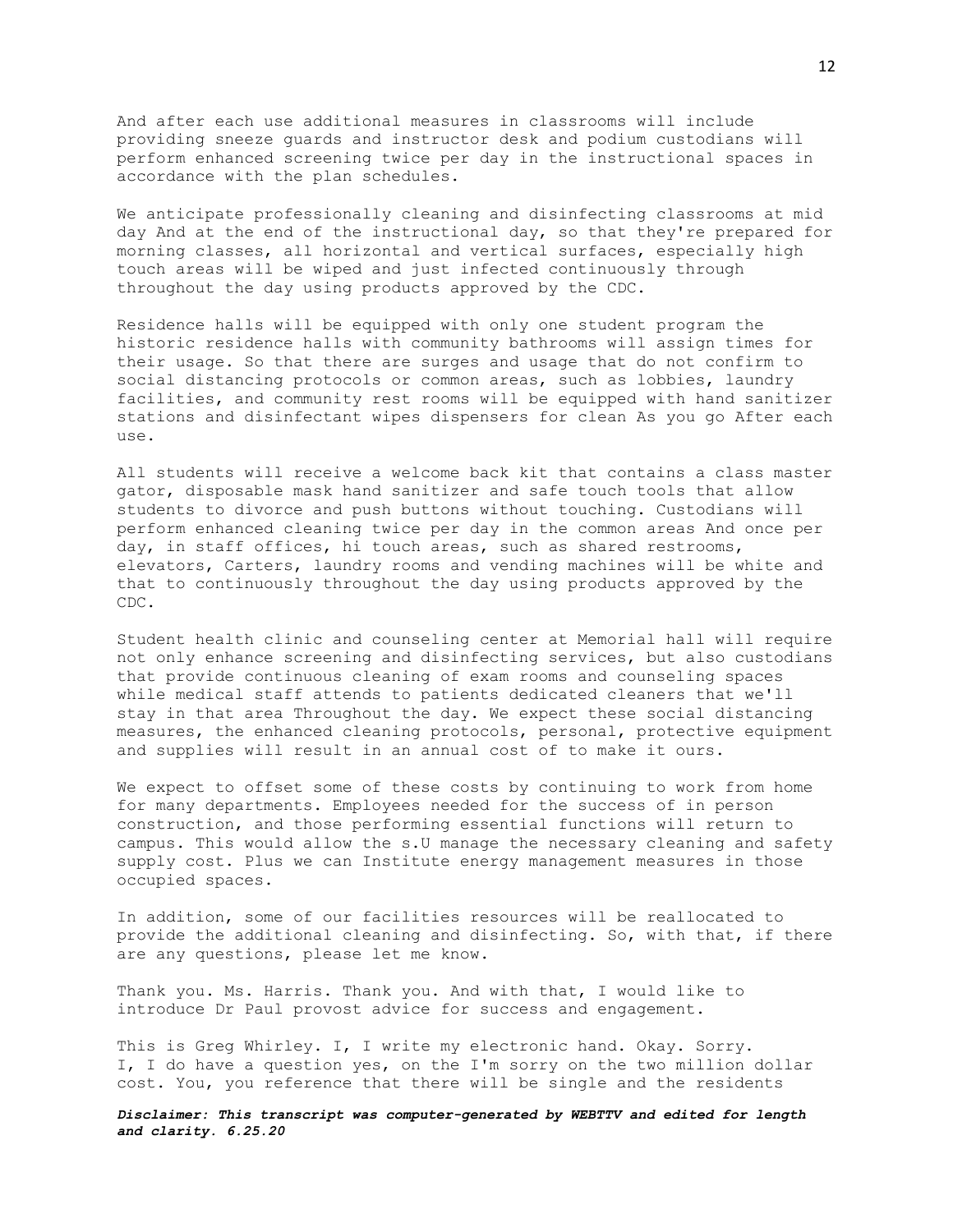there will be single rooms. And that's two million dollars and cost. Does that reflect if potential loss of revenue related to not being able to house as many students on campus? Will that number be in a different presentation?

That number will be in a different presentation. This is just the expense side.

One final question, and maybe this should have been asked on on the other side and maybe I just missed it. Will there be any monitoring of temperatures as people come into these different classrooms or building.

I'm going to defer to Dr Johnson.

For that sure. Yes, sir. So we're gonna be asking that students be accountable and do a self-check. There is a self-check on the CDC website of their symptoms. The recommendation and best practice is, at this time, is to not take temperatures with respect to HIPPA students, maybe on medications that can definitely increase their Tim or have medical conditions where they have a low, have a low threshold and may have a underlying condition that their temperature maybe a low grade temperature, low grade fever, so with respect to HIPPA, we will not be taking temperatures with the. I believe people are now using the infrared contact list devices. So the recommendations that we not.

So, I'm I'm sorry, so you will not be using even the infrared devices we were using them and the student health center, the R. A. and the residence hall will have them in case of any emergency.

But the recommendation is to not take temperatures as people enter classrooms or meetings, et cetera.

Thank you yes, sir. Thank against the world. Mr. Rector, this is Jennifer. I have a question. Yes. A comment on the PPE.

I know one of the masks in particular. I know one of the things that has come up is concerns, especially in the black community about having a mask. I was recently made aware that there are clear masks that are available.

Our sales organization is going to actually produce those for some of our diverse sales representatives that are out in the field, and we're concerned about their safety. So I just want to get that if that's something that procurement perspective want to look into. So that that is one barrier to wearing it is more expensive, but I just wanted to make sure you were aware is director restrictive.

Yep, yes, I want to take this opportunity to say that we're especially sensitive to how we police if you will social distancing and mandatory mask wearing as it is mandated by the government.

And so one of the things that will be particularly important at Virginia state, we will not be using security and police To deal with social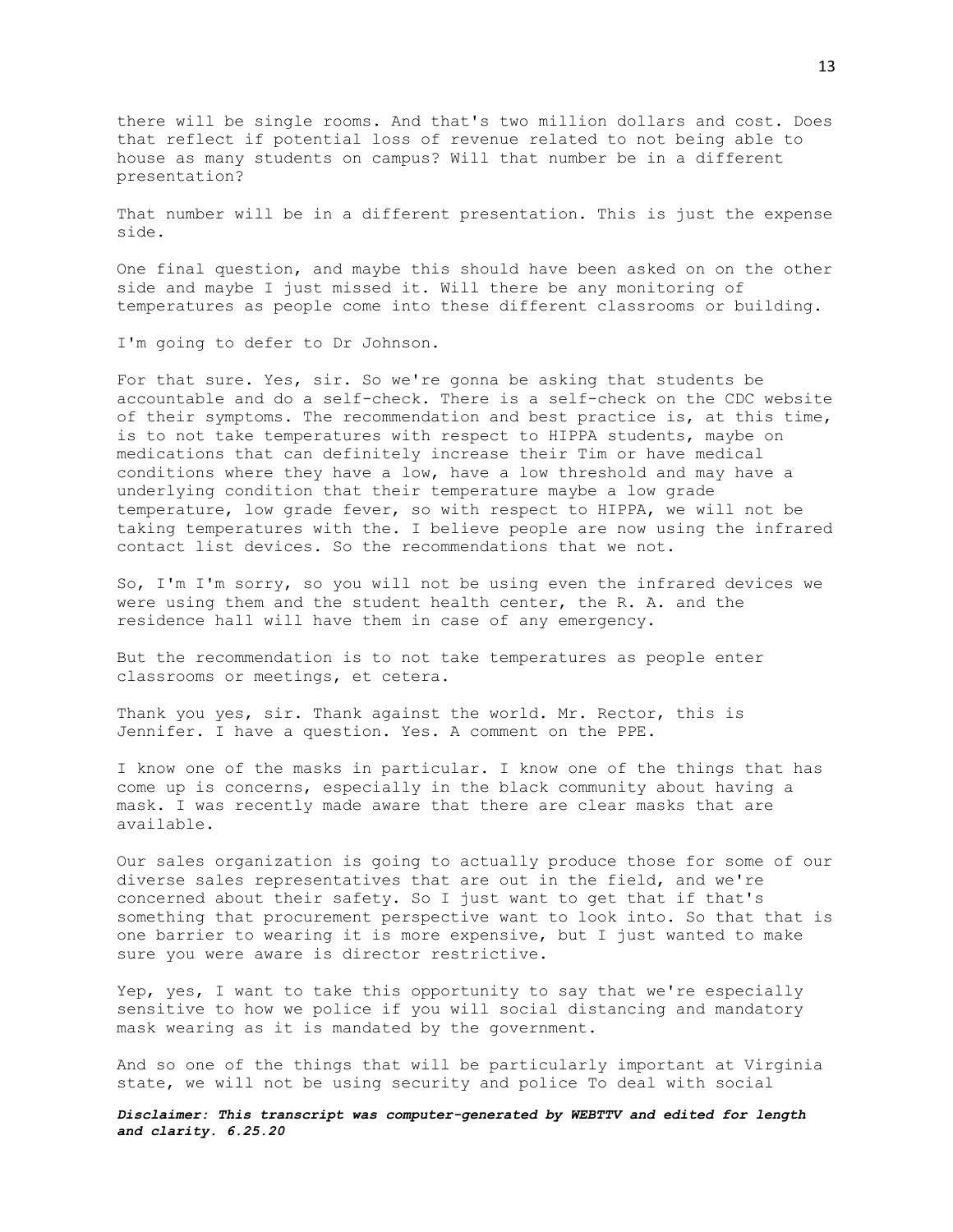distancing and masks, glaring challenges and so we have our plan what we will do, but one of the things that I want to make sure that we're not turning that into the exacerbating the problems that we already have in our world.

So, we are sensitive to that. We're thinking about that and thank you for bringing that up because I think that could really help us move forward. Thank you. Dual.

And no other questions, Dr Paul.

If you're talking, we can, can you hear me now?

Hello can everybody hear me? Yes, thank you so much. Good morning. Mr. Rector and what visitors I want to talk to you about right now is really done with student housing, just in general before covid or Pre covid, Virginia State University has a maximum accuracy limit about twenty, two, twenty, eight hundred seats rooms are within probably twenty, eight hundred.

What we did was we took an inventory of student housing with the intention of adhering to social distancing and guidelines and provide a safe environment for our students in residence. And we've identified a maximum of about seventeen forty that is the number that miss Johnson Oliver as well as MS. Harris have been talking about with regards to our occupancy on campus.

What I would tell you is that there's a few challenges with this. And I think MS Harris also talked a little bit about it. One of them is that we have community bathrooms, which are actually listed on the top above the actual dark line I'll accept.

And I'll tell you about wedding in a second, these particular residence halls, have community bathrooms, which again, we're gonna have to reduce the number of students on the floor. The number. You see, I have occupancy are the number of students that we will have on the floor. That far to your right column. We also we're gonna have to schedule usage of bathrooms for those residents in those particular dorms, and on those particular floors. And also we're gonna have to have multiple cleanings throughout the day for those particular bathrooms and for the community use bathrooms.

One thing I want to talk about is also wedding in, which we're gonna leverage wedding on the third floor as the quarantine space for students. You may need to be quarantine with regards to symptoms of CO, nineteen in addition.

We're gonna look at, probably about a hundred and forty thousand dollars in training our students and staff and educating those particular students with regards to covet coping, nineteen best practices, safe and being basically clean with regards to making sure that we're not spreading of that particular virus.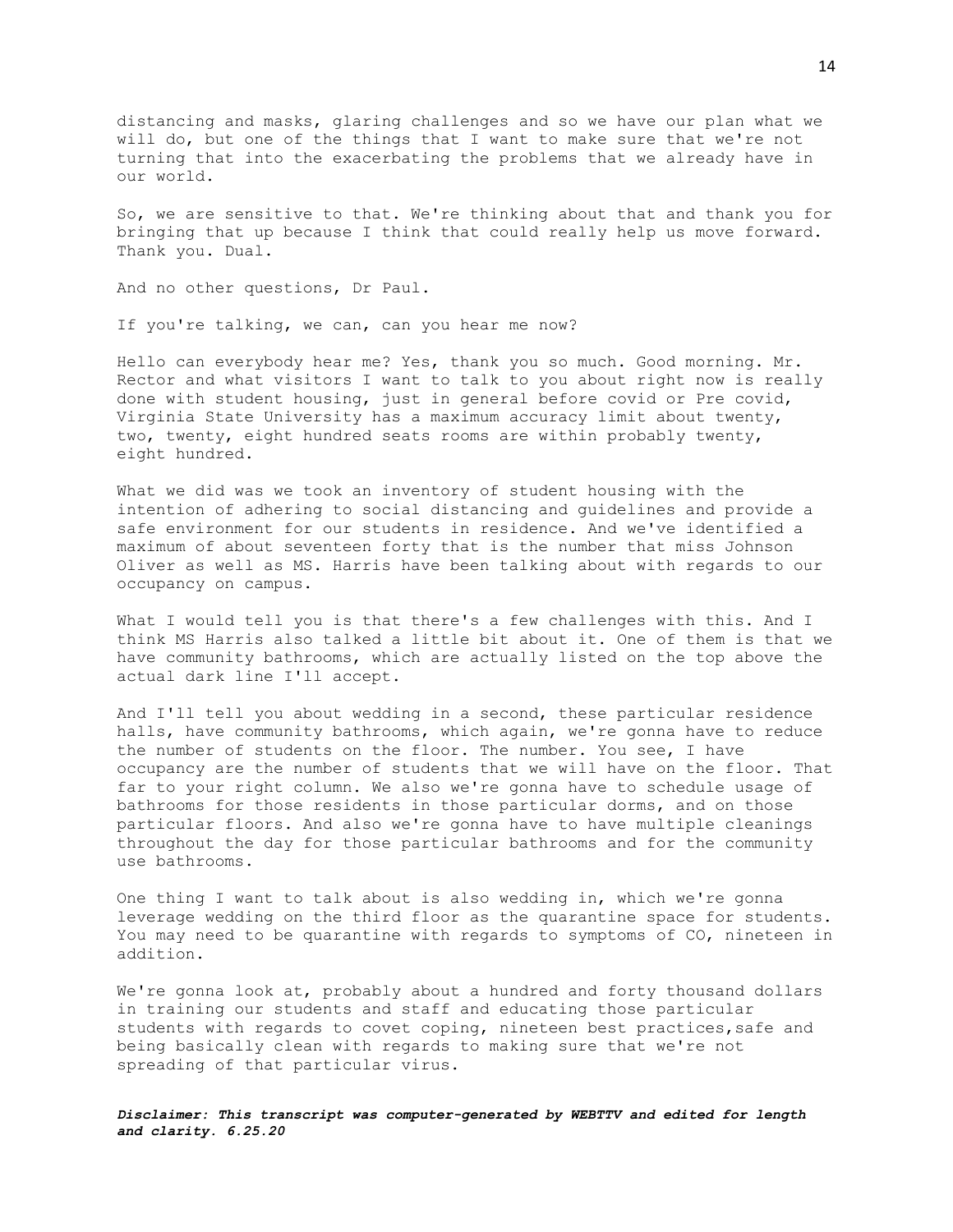And those different things aren't happening and again we're looking at making sure that our staff are also train the housing staff to also be able to make sure that they are aware of all the various best practices, dealing with covet nineteen.

And so again, we're looking at about seventeen, forty for our students and resident housing and of course, some of the challenges, of course, some of those community bathrooms In which we are going to have to do scheduled cleanings as well as students are gonna have to schedule the use those particular bathrooms to make sure that we are making sure that we are practicing social, dismissing and safe practices.

Are there any questions with regards to student housing in general and again and again?

I want to thank again, the task force for these particular reports that we basically took the recommendations from the task force, including Jane Harris as well as Nurse Johnson-Oliver. in the next slide is actually going to be dealing with instruction and of course, many of the recommendations coming from our academic task force. We're actually incorporate into how we're going to open up in the fall. So, just in general, we're going to have on time start, August seventeenth, twenty, twenty, we will have reduced campus community as we discussed earlier in the slides before and previous this particular slide about seventeen forty number of students on campus.

At least as far as instruction goes, we're looking at a population to really achieve instruction for all of our students were looking at, of course, on site as well as all in a remote instruction.

So, again, the onsite Will be with those students that's seventeen forty that we're looking at, and we're looking at really introducing a hybrid instruction model that hybrid instruction model would be for students. That may be of a class of fifty.

Twenty five of those students will probably meet face to face on one day while the other twenty five students would be, maybe in their dorm room with a remote synchronous platform and then on Wednesday those, and go back and forth with one another.

And, of course, we're looking at online remote instruction for the rest of the student body. That will not be able to be here on campus. What I would tell you is that we have a number of challenges with that. Of course, we understand that.

We're gonna have to increase the number of adjuncts to assist us with some of the particular a increase in splitting of the classes.

We're also going to have to really make sure that all of our faculty are trained and really go through faculty development with online instruction. So that additional cost that you see the two point, two million annual cost includes faculty overloads adjuncts as well as online training for faculty.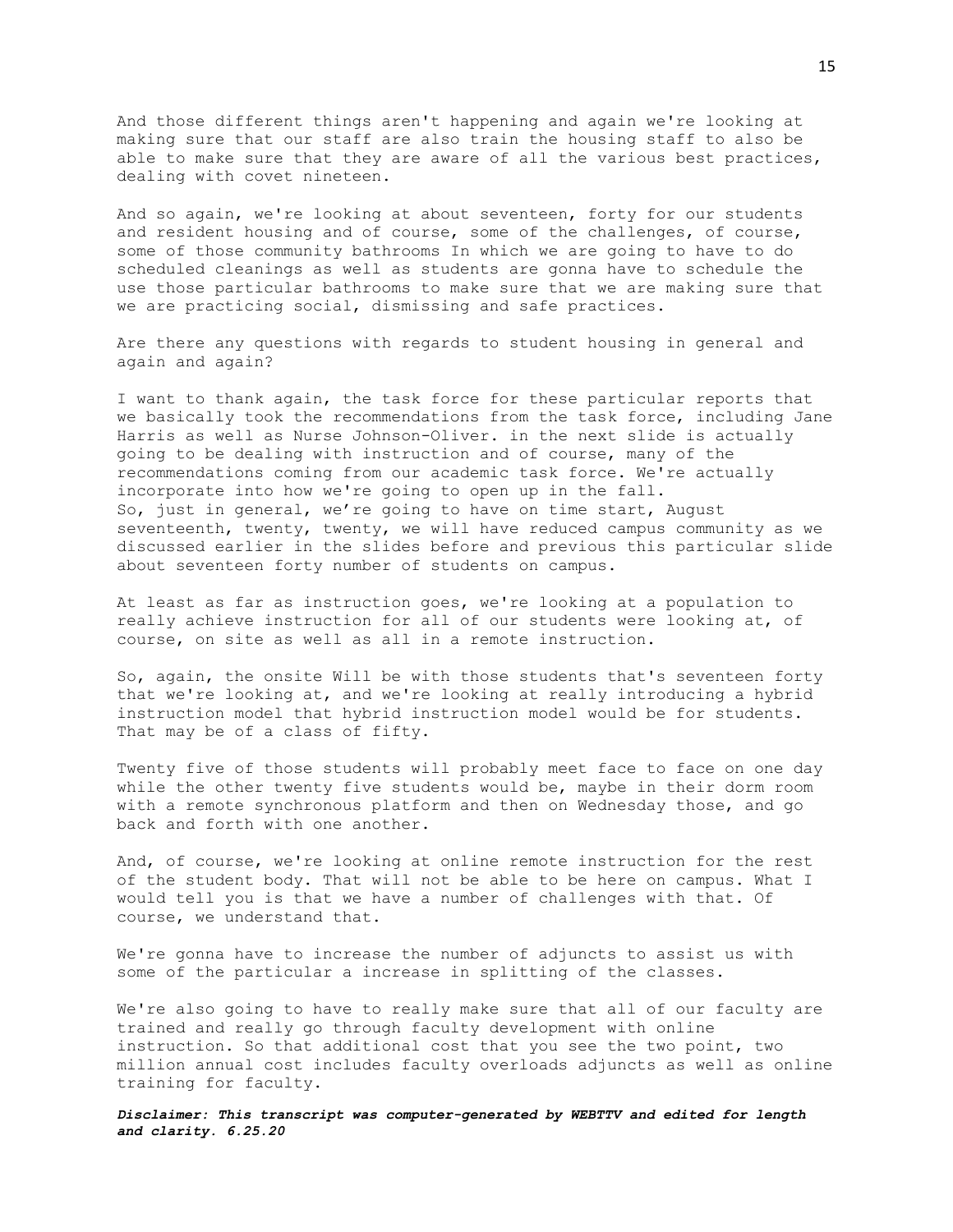It is my intention to have all of our faculty training to teach online. As we move forward, a lot of progress is being made this summer with about sixty right now. Being trained throughout the fall and spring. We would like to make sure we reach a maximum number of our faculty being trained.

That particular cost is also will be offset with looking at title three money and other types of funding to really address that. We're also looking at block scheduling. I think we have a question if not to Dr Spencer and MS. Hunter. Sure.

My question, my question Dr Palm went back to the last slide. And that was you said, you were reserving the third floor of waiting for Covid quarantine are there still going to be students on the first and second floor of lighting and what is the patient?

What is the medical implication of that of not isolating the people who may test positive from the rest of the healthy campus community and then my second question is, can I need for you if you could to better explain that split population and, like, what that what that campus.

Okay, I'm gonna do a deferred and there's Christie with regards to the quarantine piece of data from that dispenser. So it's gonna be dependent again on contact to see if there are two students on a floor that are covet nineteen positive. We will probably quarantine everybody where they are in their assigned room. It just depends on content tracing the situation but we also needed a backup plan.

If this is an isolated event that we quarantine that particular student in lighting hall. Okay, and so is there was a second part of your question?

Yes, my second, the second part of the question was doctor problem when you were talking about a split population or the students who were not on campus, the hybrid can you, can you explain what that looks like more thoroughly.

Please. Yeah. So so, for example, if we have, when we talk about a split population, we can, you know, we're looking at approximately seven, hundred and forty students being on campus. We have approximately three thousand, five hundred to four thousand students. Well, the rest of students have to be have to receive instruction. Those those students who will not be on campus will receive remote or online instruction for those particular majors or what have you when we talk about face to face or online, or actually on site in some cases, whenever we can,if we consider the technology and again this is all fluid right now we want to make sure we set up the technology with synchronous construction where we may have a faculty member of our class that has fifty students in that particular class as Jane has gone through and did an inventory on the spacing of all the classrooms, some cases that classroom will only be able to fit fifteen to twenty five students of that fifty student limit.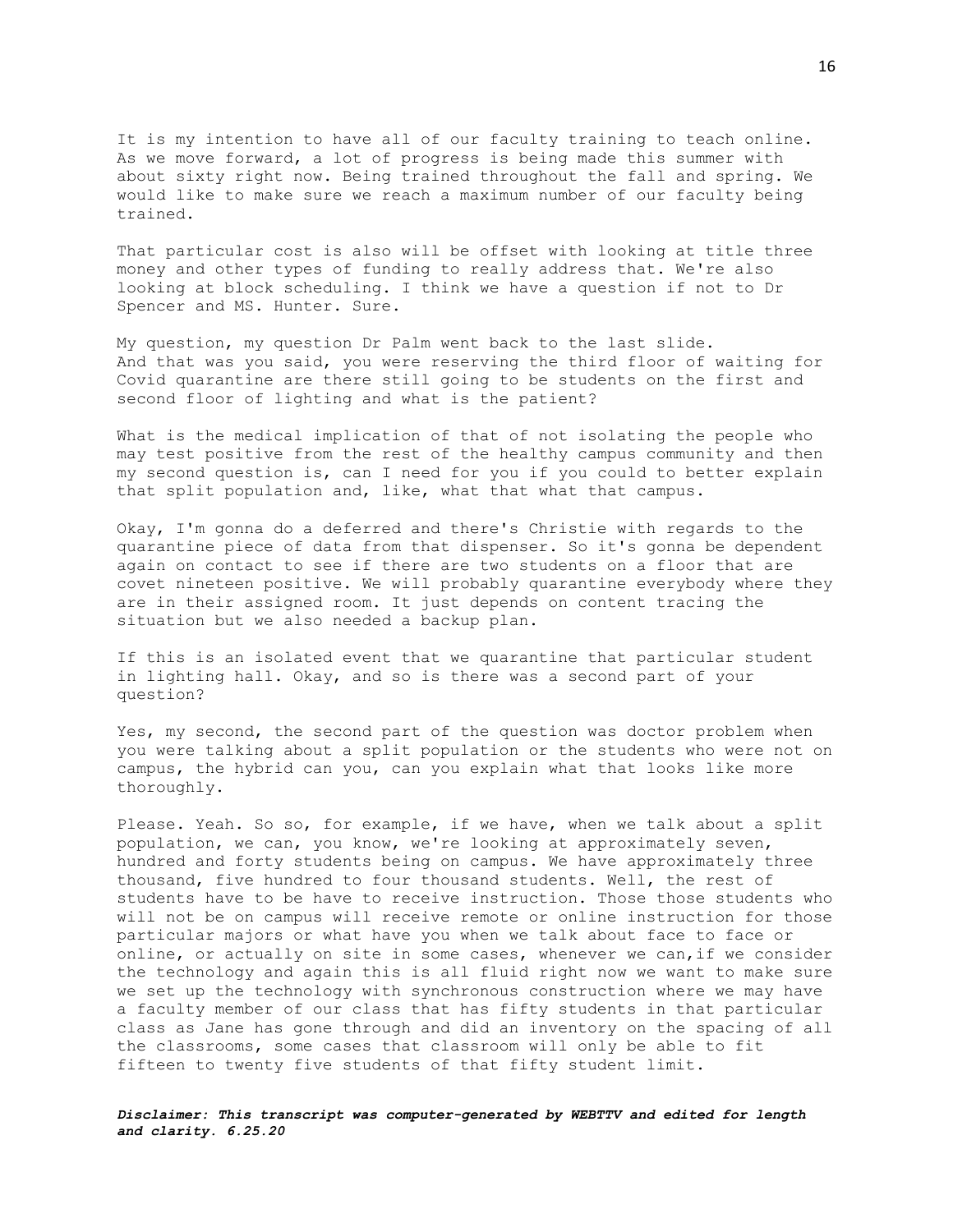Well, those fifty students, the twenty five students who will not be on Monday, who will not be in class face to face, can be back in their dorm room on their computer, receiving the same instruction. At the same time that those other students are receiving it. And then on Wednesday, they'll split, they'll flip or on Wednesday, those students who were in their dorm room, and There'll be in class now with the faculty member. And so that is that right now we are working through that as we speak again, we do not have all the answers, but that is the intention as we move forward.

Thank you. Thank you. Thank you. Miss Hunter did you have a, did you have a question? I do not. Thank you. Mr. Mr. Richardson you're recognize.

Can you hear me now? We have you sir yes. Okay. I accidentally finally found the speaker, but obviously is hopefully. We'll get back to something mentioned earlier. That is not taking students temperatures.

It seems to be something that's widespread. Looking for is taking a particularly a widespread occurrence. We consider that. If we find that there are incidents of Covid nineteen campuses, it seem to be something that's widespread in a lot of organizations understand the reluctance,

but apparently in this Covid nineteen environment, they relax some laws and loans. And what I understand is that if you do it privately, and if there's cause to be some widespread occurrence that we can, I'm just wondering if we're going to reconsider it if we find ourselves in that situation.

Yes, sir so we are staying abreast of the CDC and Virginia Department of health and the colleges and universities medical association. So we are keeping abreast of the changes.

We also in student health have the, thermometers that we give to students, especially during flu season. So, they can monitor their temperatures. However, we also know that You can be totally asymptomatic and be a carrier of the virus.

We're just being mindful, because we would hate for a student to be asked not to attend classes and they may have an underlying medical condition. And respecting HIPPA and their privacy so, yes, we will definitely stay abreast of that. And any changes we can implement with student health and the other questions. Thank you for that. Relative to the PPE, I love the plan. We, I didn't you may have said,

## 421

00:57:27.054 --> 00:57:39.864

I've been having technical difficulties. Are we ordering the supplies for PPE in advance or even now because there is severely shortages of PPE. Some of them are extremely expensive. I wondered if we've already got so

I can speak to student help and Ms. Harris can definitely chime in our P.P.E. was delivered last week that we are, I'm gonna stockpile our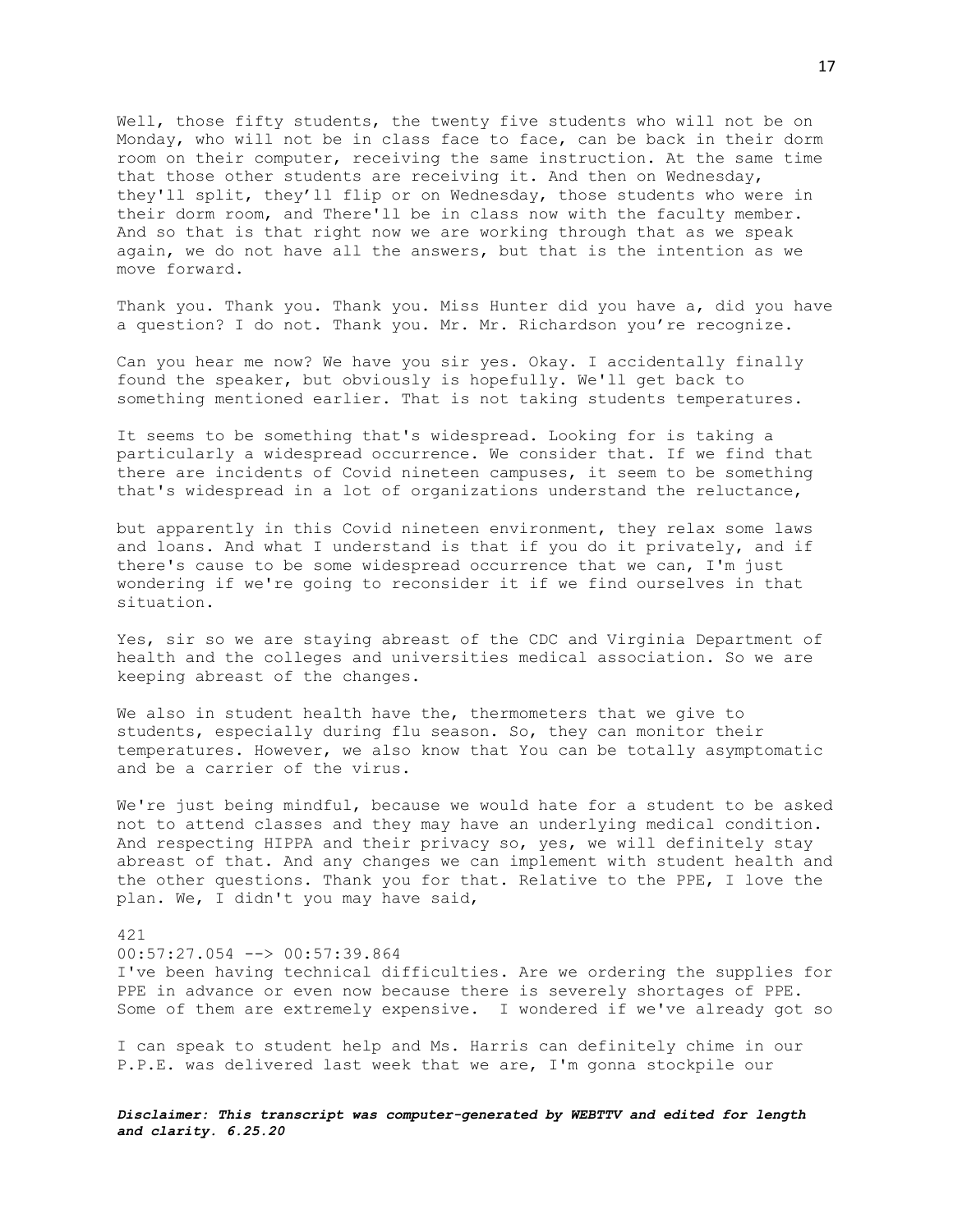inventory and we will be taken inventory actually on Tuesday. So our for student health has been delivered. Yes. Okay. I just yeah, I'm sorry.

This is Jane Harris. Kevin ask for me from my area to see to that for the entire campus, we sent an order form if you will some time ago to all of the different departments, and we're getting that all the time. So, yes, and in fact, my office, our conference room, everyone's office in my building is full of very good. Yeah.

And we haven't heard from everyone. We assume that will just continue to order now that we're a little clearer on reopening. Okay.

The questions Mr. Richardson? Yes. How do I get my hand down? Because I don't want is stuff out. I'll call that a permanent fixture. I will react to it. Thank you.

I will recognize. Mr. Whirley. Right. Once going twice Mr. I just wanted to follow up with that.

The richest and I know we are doing mass temperature screening for employees, you know, and district government, and we do this under the. Understanding that restrictions don't apply to that information to, to the, to that activity.

I'm not sure if if the same. Same the same license has given to a university, but clearly we've looked at the law and, you know lawyers help determine that a gentleman should not apply two scenarios where a, an entity and employee is taken vital signs or using other hands on screening message to ensure the safety of its workforce yeah, we are an employer and I'm not sure what the relationship between university and student wouldn't be disparate.

I think it would be a, if the opportunity is there to do it. I think it would be unwise if the university did not have something in place. That allows them to spot checks on tip on temperatures.

Got it is director Thank you. Mr. hang on. Hang on. I've got one before you. Dr Brown. Thank you.

My question is back to the seventeen, forty students on campus is that substantially lower than what our normal student population on campus is and if that is the case how we determining the seventeen void that will be on campus I mean, is it a first come first? Serve, I mean, how how are we making that distinction?

So, I'll take a stab at that as well. Thank you. Visitor brown. So, first of all, we're still it's still up in the air with regards to how we're going to determine what students will be on campus. So, we have a lot of work to do again.

This is somewhat fluid, but just in general, our maximum occupancy is about twenty eight hundred as far as living on campus, but also we have about four hundred over it after it gets.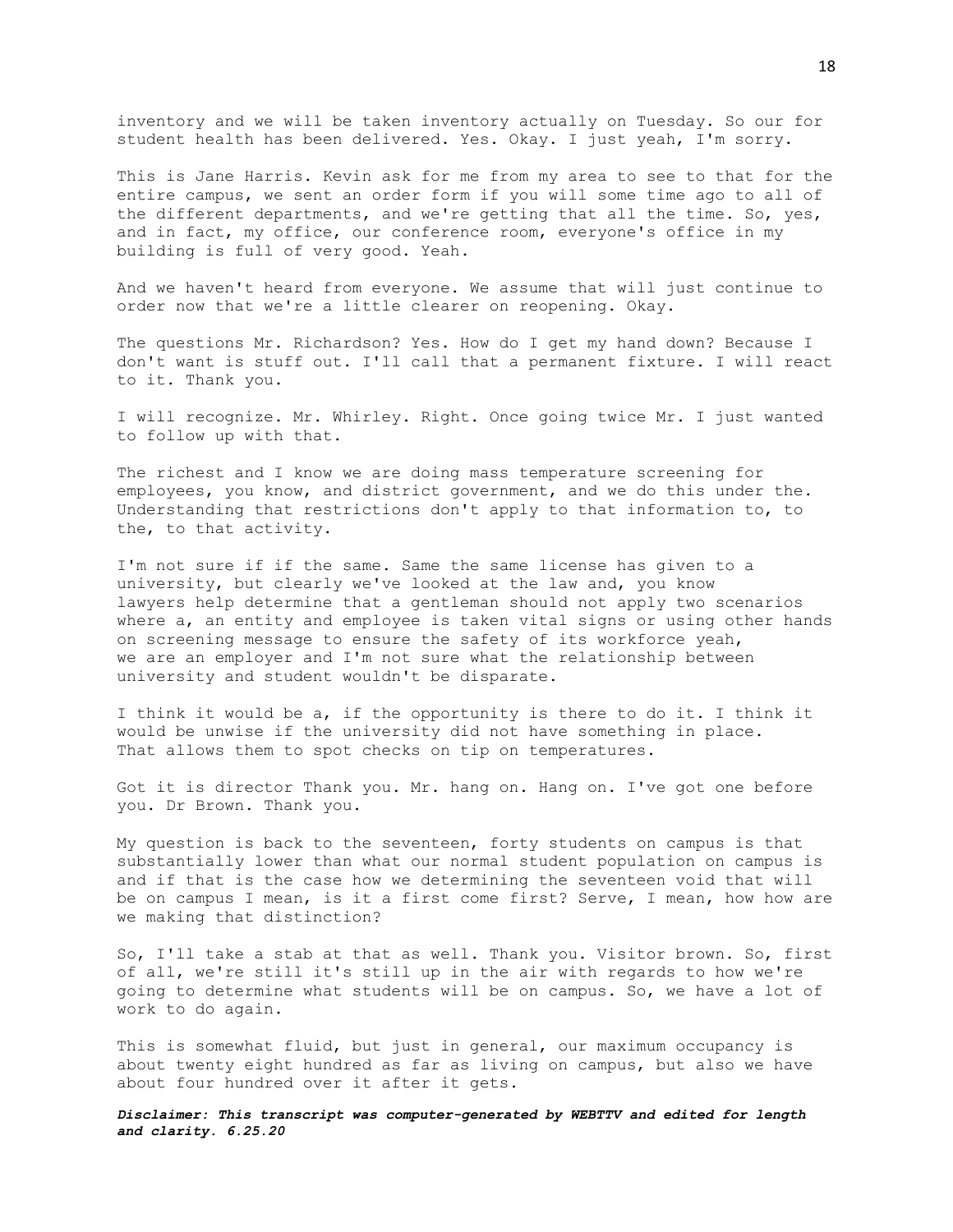Well, the university apartments that Patrick as well, so, again, it's a robust population that is on campus. So that that is significantly reduced from what we usually have on campus. That's seventeen, fourteen determinants.

Seventeen, forty again. We are working through that now, as we, as we go through this exercise and we will identify and determine how that will actually play out.

Thank you, Dr Brown Mr. Hill. Mr. Rector

I to have a concern about not taking the temperature it falls more neatly in under this fiduciary responsibility and I understand the rationale for not doing it. The flip side though is that unless the governor's office, a share of someone else has made it clear that we should should not we're okay Not to do it.

My suggestion is to get some protection for the University, if we go forward without taking temperatures to be sure that we don't walk into something that we wish we would have taken the appropriate action as, you know, we're somewhat here and my house so involved with real life healthcare.

And we have to be responsible for our employees as well as guests as well as patients. And one of the things that has been very clear to us is that we are better served. And the patients are better served.

And the visitors are better served by us. Taking their temperature, so I would ask in the spirit of Mr. Richardson's comment. Mr. Turnage's comment. I would ask that. We go back and we look at that issue very closely.

And if we choose to follow the path described, then please make sure that the governor's office. And XIV, all okay with that and that, and make sure our attorneys are aware of that so that we can protect the university in addition to protect the other students who come into contact with, with folks who may be asymptomatic.

I can, Charlie. Mr. Chairman. This is, this is Greg Whirley. I had some phone problems again. Okay.

When you call but my question was for doctor Dr Paul and the one thousand, seven hundred and forty students on campus. I'm just trying to make sure that I understand this correctly.

Well, there the, the students who are housed on campus are the only ones who can attend face to face class classes is that correct? Mr. Whirley We were actually taking a look at that as well.

We know that there are students that are off campus that they've close in the surrounding areas. We're trying to take a look on how we will monitor those students as they come on campus.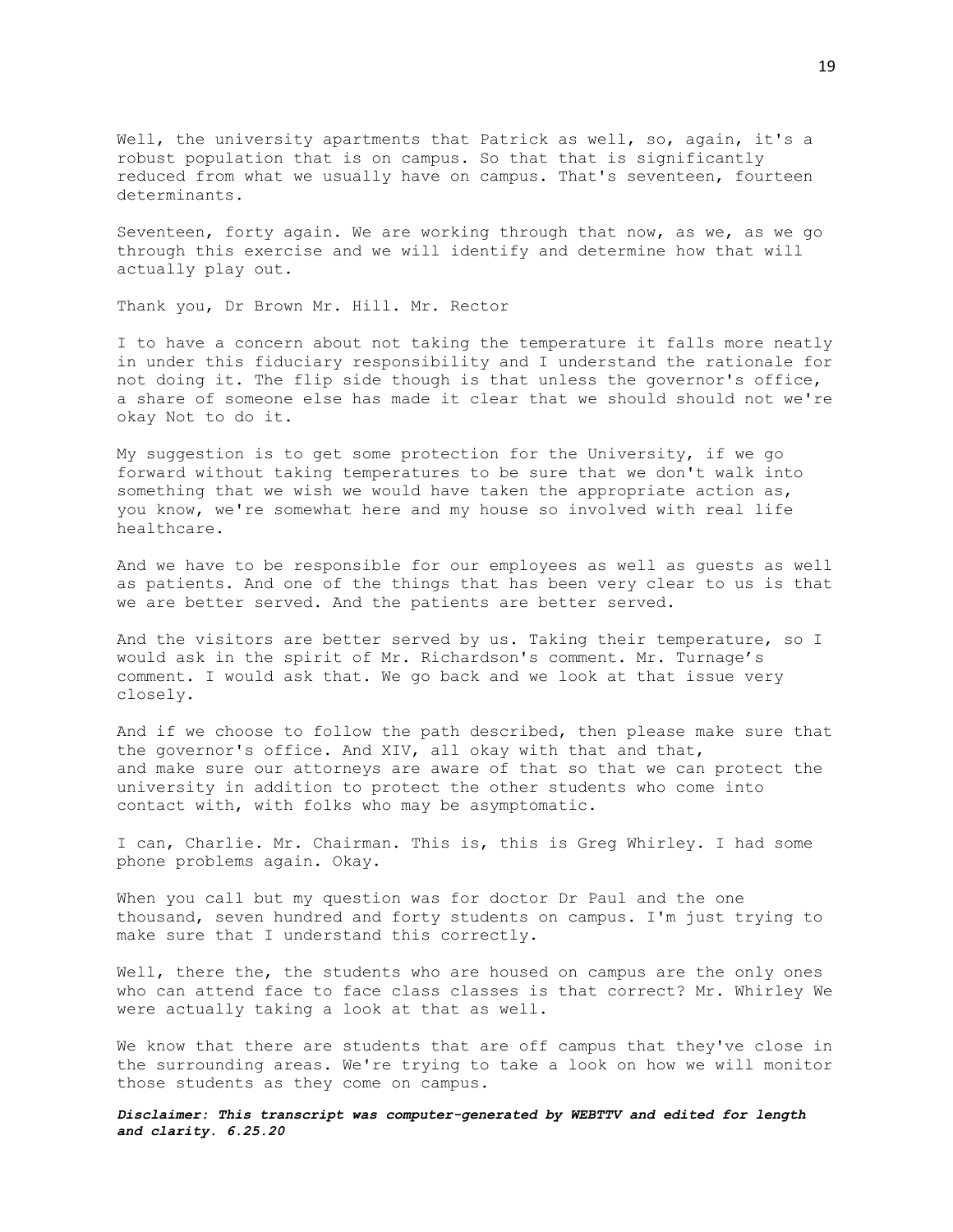It has guests come on campus to make sure that, you know, that they're not impact in our students as well, but also will depend on. Also, the population of students that we have on campus, whether or not the type of instruction, we will be giving them.

For example, if we, if we have only seniors on campus, you know, those freshmen and sophomores, and juniors may not need to be on campus at that time. So we're working through all those different scenarios as we speak right now, to make sure that we, first of all provide a safe campus, but also make sure that all the students have, the, the maximum opportunity to be on campus as well as the to receive that face to face instruction as they so much wish to do.

Graduate students also try to address that as well. We have graduate students as well that live off campus as well. So, take a look at all those different scenarios. And and and maybe this would be covered in another area, but if we are not allowing face to face instructions for a good portion of our students.

What the impact if it does that have on on our revenue right? And I think maybe Mr Davenport we'll probably address that as we move forward. But again that is going to be a very important impact on our revenue.

My, my, my next question Dr pound, if you talked about online teaching yeah. So do we have contracts.

You know, for companies to be able to do that online, we're gonna be relying upon the same instructors who may even have a heavier load, because the splitting of classes. Right?

So so, one of the things that we're doing, just just in general, we are ramping up of course, training our faculty and also providing training during the fall for our faculty.

What we want to do is we want to make sure that we're our faculty are operating at the highest capacity. They can do an online and remote instruction. So we want to use our faculty.

And so, the other thing is, as we're looking at the enhanced number of, oh,I guess teaching though,as as we want to call it,we're looking at other opportunities to try to reduce it just for example,the hybrid instruction where again a fact member will have to teach the class twice to one full class and so again,looking at those opportunities to leverage our own faculty to make sure that we are not outsourcing the, the, the actual instruction itself.

But but we also have agile that we will also use. Also, we want to make sure that the adjuncts also have the, the training that they need in order to deliver online remote instruction as well.

Yep, so we will not be outsourcing the instructions, but we may be bringing in more faculty bringing more agile in yeah, yeah yeah. Yeah.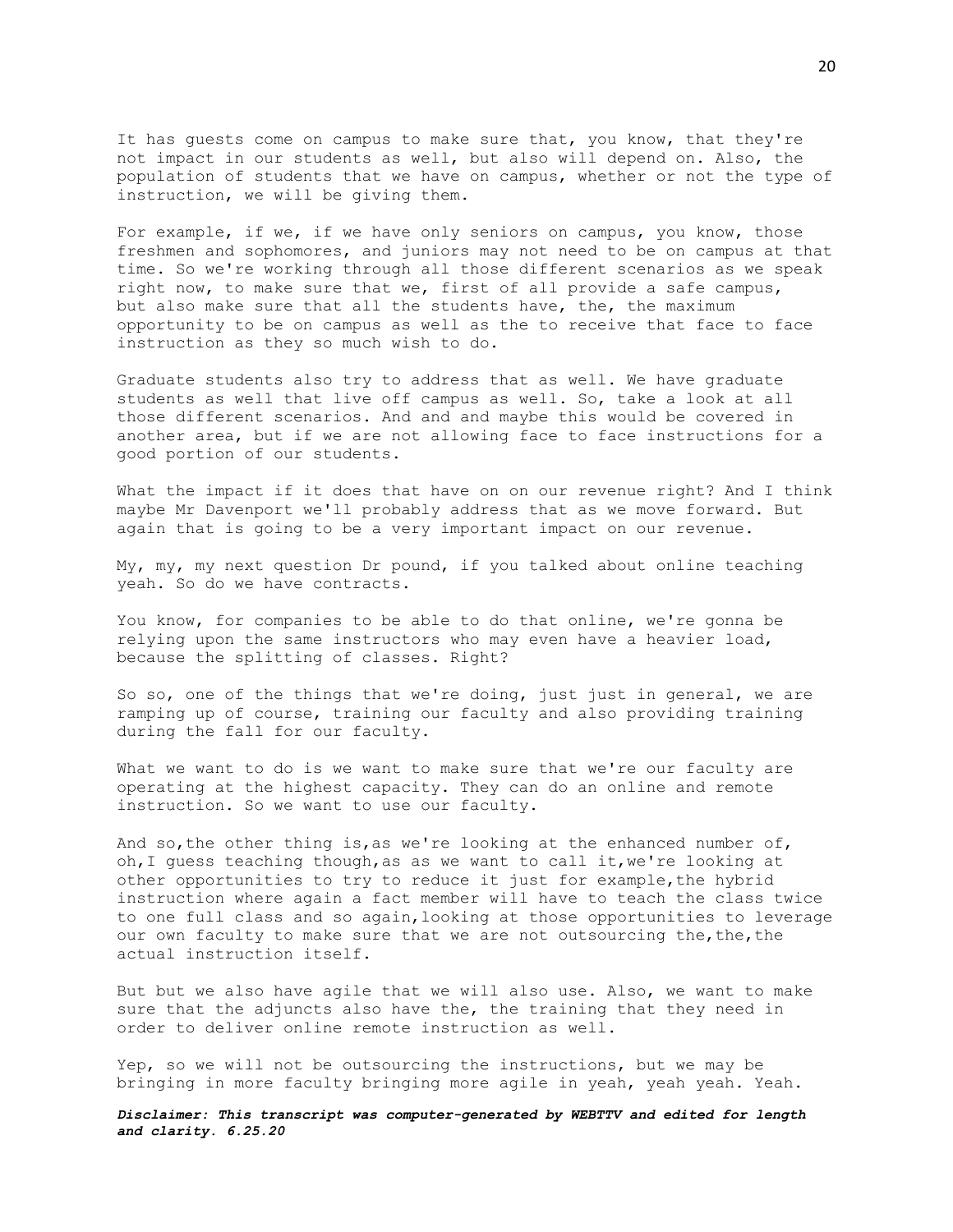Bringing more agents in. We want to make sure that we leverage our faculty that we have here.

Okay, thank you. Thank you. Mr. Whirley. Dr Brown. Did you have a question?

I got mine answer Thank you.

Thank you very much. Dr, Spencer.

Thank you Rector Winstead. Dr. Palm on the two point two million additional cost, do you have a breakdown for that? And I know that you're talking about about adjuncts and that's absolutely necessary. So, do you have an actual breakdown on how much faculty, How much we can depend on what the cost of the providing the training is going to be and that two point two, is there a breakdown of of where that money is going to be allocated? And if that money also includes increasing our bandwidth and our infrastructure to be able to accommodate the, the hybrid and remote instruction. So, I'm just looking at…I would like to know what that breakdown of that two point two million dollars is.

Yeah. Thank you. Dr. Spencer. Can you hear me? Yeah, thank you. Dr Spencer. So, a couple of things. One is that just in general?

About one point one million is going to be. Let me let me back up. We're looking at probably about maybe close to five hundred thousand dollars With regards to the online training, what have you for our, for our faculty and staff. So so the rest of that will actually go to the actual remote. Excuse me, will go to adjuncts and teaching overloads for faculty As we move forward. Alright. So that's basic breakdown, but I can get to more detail. I can get them more detail from you. Offline. Okay.

Last question. So, and I think Mr. Whirley asked the question for the online training and that's half a million dollars for the online training, which would leave What about a one point seven allocations for faculty? Or are we going to be doing online training in house? Or are we going to be using a contractor to provide that one line train it?

We're gonna be doing both. We are going to actually we have. There's a, there's a company called quality matters. Some of the the actual cost of that costed out was actually, from the quality matters. But also, we know that we have faculty in house that can actually assistance as well. We're also looking to invest in our distance education with actually hire an instructional designer to actually help in house to develop our online presence as well.

So we know that we have some great faculty, and we call them teaching ambassadors that we want to also, which is, including the cost also to actually hire to help our faculty actually transition their classes on a one on one basis to the online platform. And so I think it's a great opportunity to actually leverage our expertise within our faculty.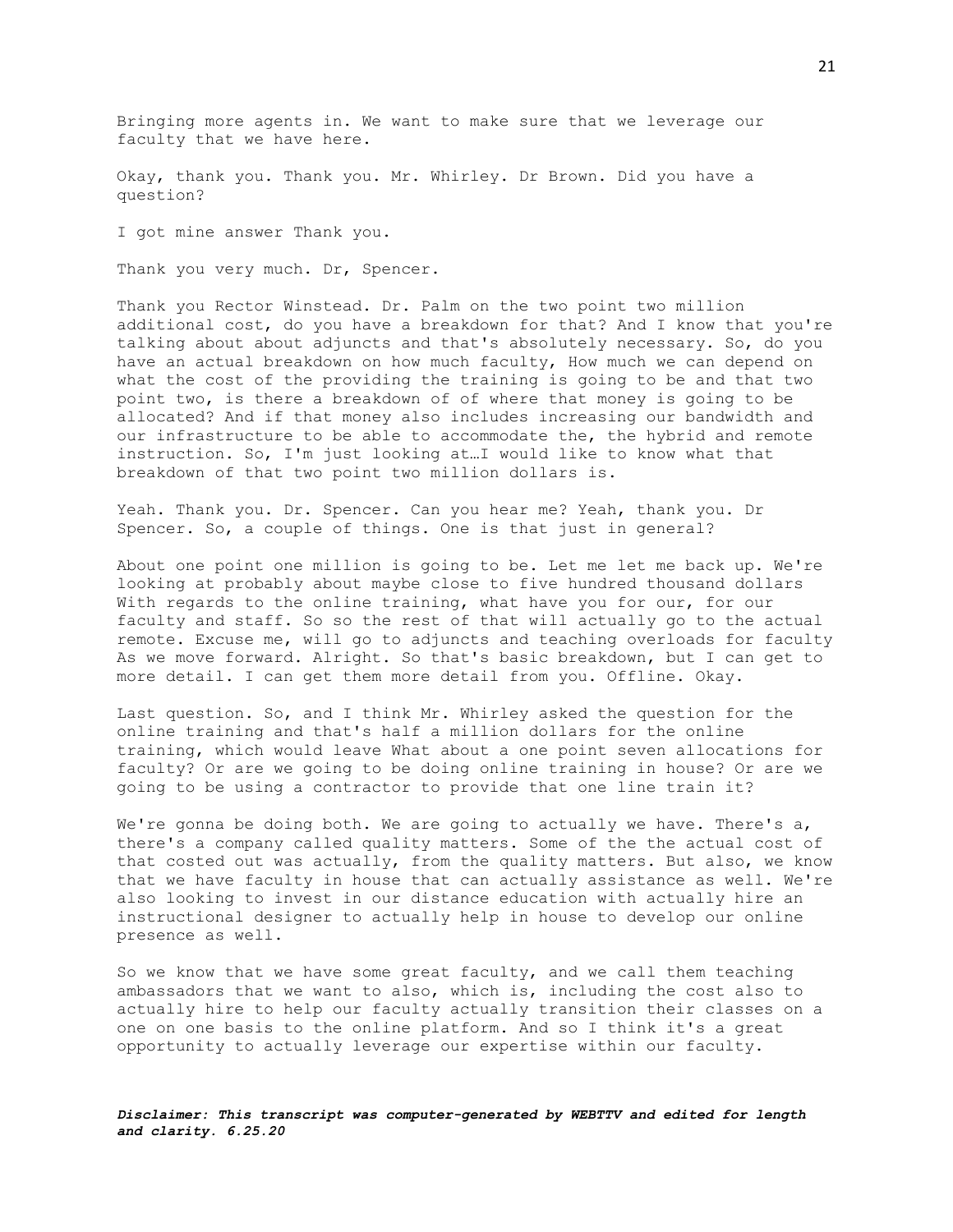When you say instructional designers, because of course, for Faculty Senate instruction and curriculum development is kind of the same thing as instructional designers. So, what do you mean by instructional designers and so well, I mean, I'm not asking, but that will also run past the Senate before we engage that, correct?

Yeah. So,let me just say in general,if you have your particular course,and you have your syllabus,and you have your learning outcomes and that is your course. You can hand it to the instructional design and they can help you place that course online for you to deliver that course. Many of our faculty don't, does not have or really don't have that expertise to do that. That instructional designer will allow and then really help the faculty member take what they do Face to face and now take it to an online platform with making sure that that core shell, or what have you has everything that they need…not taking away from the faculty freedom to deliver that course how they want to once.

They haven't done that in that particular platform, but to help them transition to online platform. So nothing will be taken away from the, the faculty's academic freedom of of how they present it. But the bottom line is that they will sit down with the faculty. They'll go through, it will actually come to a particular consensus on how to actually present that. And again, we want to make sure that we provide that that that type of opportunity for our faculty to, to use those services in house. Thank you.

Thank you, Dr. Spencer. Mr Richard.

We don't have that same problem still trying to put my hand up. Okay. Thank you.

Any more questions there I will, I'll go ahead and continue. This is Greg Whirley. I do have one other question, this plan that we have, and particularly the academic instruction plans. Do we have the buy in from all of our professors but in terms of the, the plan that you're laying out, Dr Palm.

So, what I would tell you is that the the actual this actually came from our task or academic task force team, and what I would tell you is that, for the most part they did a great job of surveying the faculty as well as the various academic units to get the buy in, on, on actually providing suggestions on how to move forward with reopening for the fall.

And so, as we take a look at that. And then when I get to this next part, again, obviously going a little bit more detail where there's, maybe some, we can provide some flexibility on how we do this block scheduling. But for the most part, we went through our task force to get recommendations and of course, the self-committed task force received their through their survey the recommendation from the faculty.

Thank you. Thank you. Yeah, I guess having I guess I'm having the same issue as Mr. Richardson but I do have a question, man. Yes. For Dr. Palm. of the So, the, the students you have selected that, I mean, one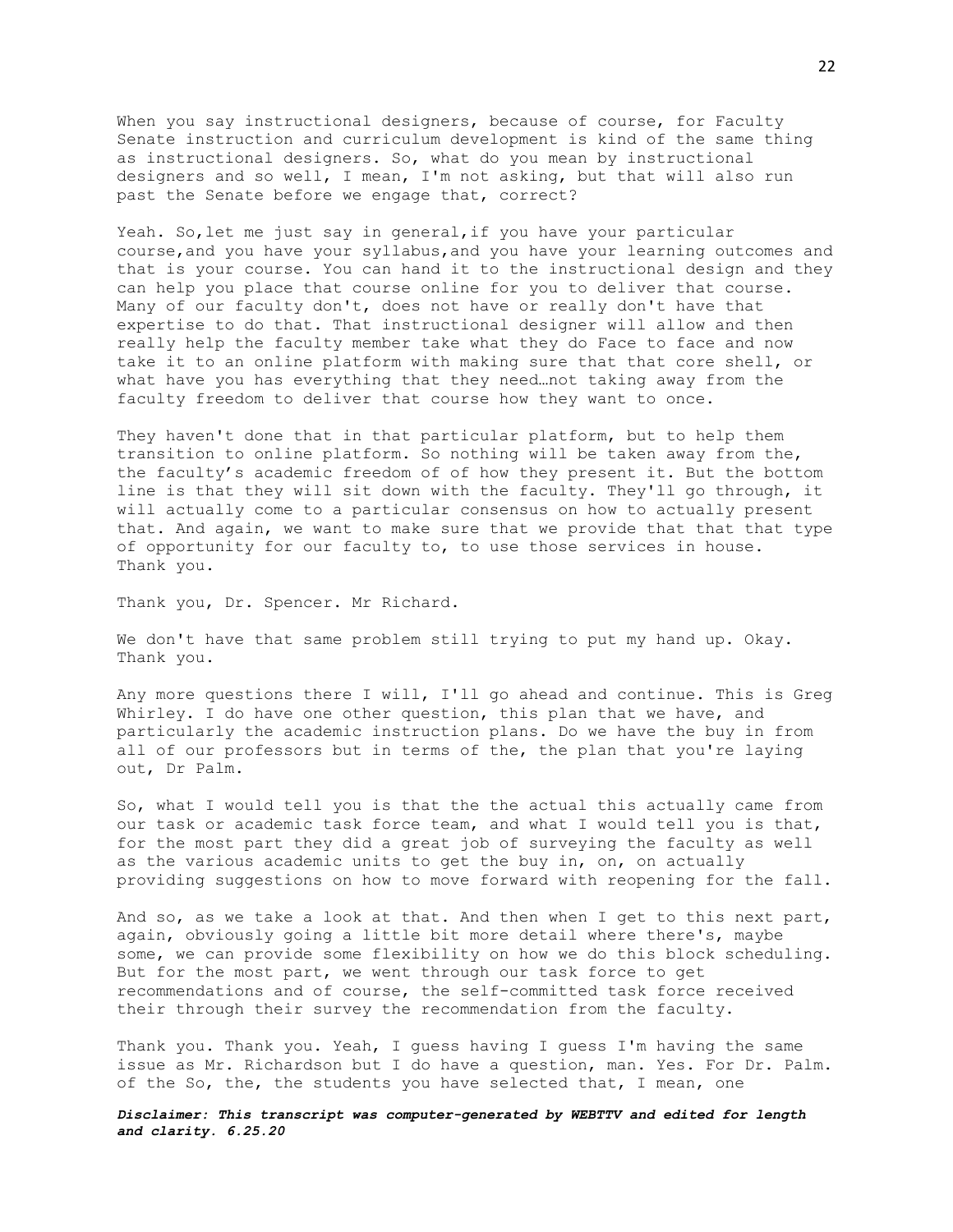thousand, seven hundred and forty students that you're trying to determine who's going to be selected to come on campus. I was just wondering if you have a date certain when that selection process will be made, and, you know, to give the students and everyone actually time to get in place to start on time.

Yeah. Thank you. Thank you. So you are truly recognizing some of our issues that we are dealing with and so, as we are looking at the inventory of class offerings, and also, even looking at some of this next section that I'm gonna go through. We will actually take a look at what would be the best and most efficient approach for us to move forward with identifying the population. And then the, the students who will be on campus and so we do have, we do have a heavy lift with that. I'm hopeful that by mid, next week on the next two weeks that we should have a way to actually communicate who that population will be.

What that poverty would look like because again we do have then the challenge is making sure that the class is going to be offered on face to face and on site versus online as well. So, there are a number of moving parts that we are juggling in at this particular time. But I'm confident that we will get to a place where we can. And we can actually communicate that to the, to the, our, our, our stakeholders, as far as how we're gonna move forward, you can imagine there's gonna be, whoever doesn't get selected to come on campus.

And they probably be pretty upset, but, you know, unfortunately, we're on the covet nineteen in addressing that. Thank you written doc to Spencer.

The Wednesday, I just had a technical, a technical issue that I would ask that you and visitor Crittenden address Mr. Kameron Gray Who is our new president? He has taken over for Joshua Hines. He is trying to get on the line. I'm trying to get him to come on the line and I wanted to know as a, as the new one of the new appointees, if he would be able to address this question and participate directly in board meeting.

So Dr. Redd and Hubie, can you can you get Mr. Gray access?.

Yes, sir, thank you very much.

Okay and then I'll defer to him when he joins, he had a question, but I'll defer to him and allow him to ask his own question. Thank you. Thank you. Dr Spencer. We appreciate that.

Dr. Paul. Yeah, we're, we're on block schedule of our schedule. So again, this was another recommendation that came from our academic task force in this block scheduling again just to explain it real quick. Usually we have a fifteen week semester. We're looking at breaking that fifteen week semester up into two, seven and a half blocks and doing a little research and dealing with the Department of Education. We've realized, and we found that we have to offer both the fifteen week semester, along with the two, seven and a half we block schedule semesters at the same time in order to receive the financial aid as well.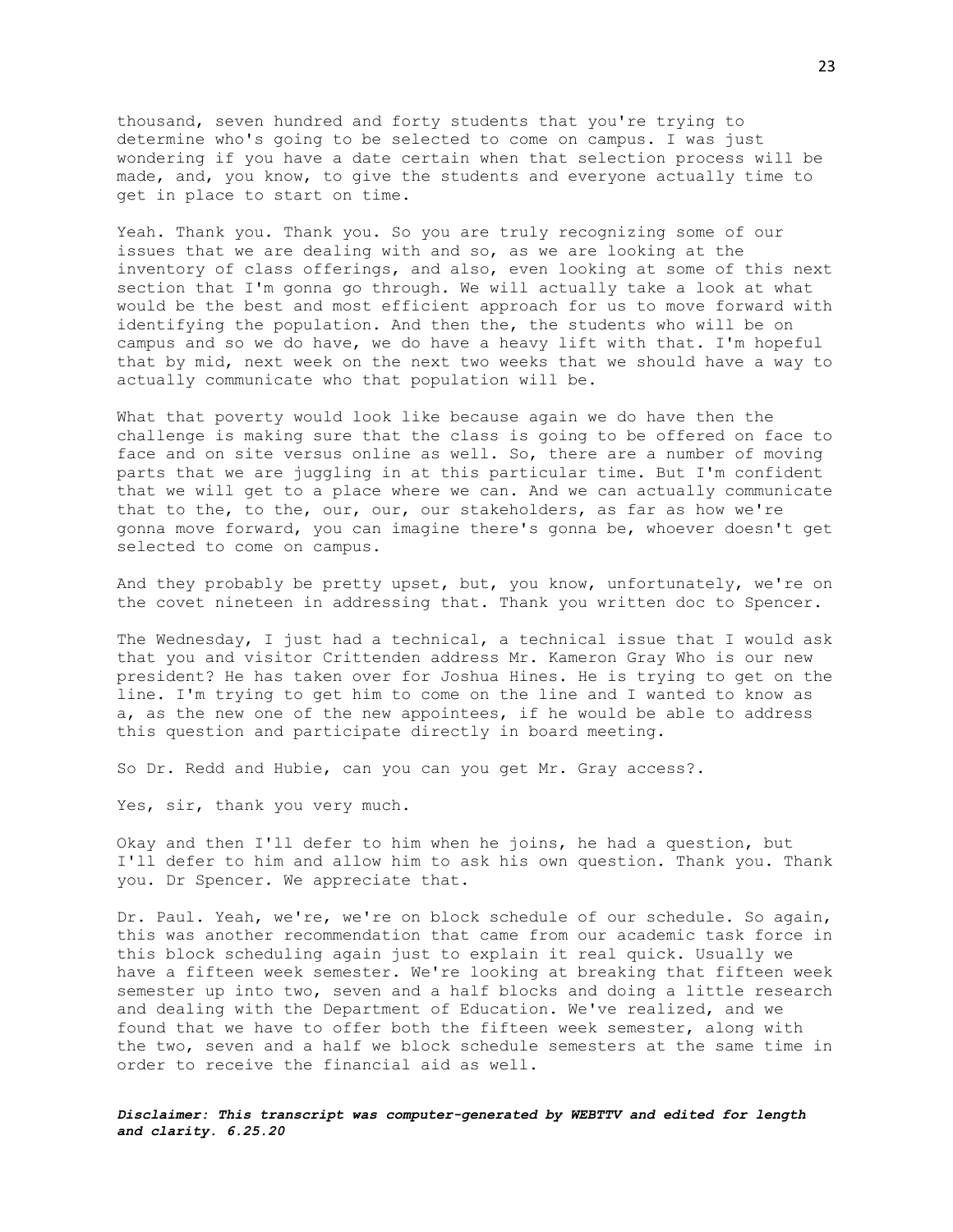So, we're looking at running those particular, the scheduling of the fall simultaneously with fifteen week semester as well as those areas that can do seven and a half blocks. Do those simultaneous. We are truly right now in the middle, we sit down in a survey and to get input from our chairs and various departments to actually address how we move forward into a seventeen a half we block schedule instruction. So they're taking a look at their particular classes as we speak right now. Now, one of the things that I would tell you is that it also creates some issues, because many students have already preregistered for their classes. And so, especially those upper classman students, they, it may be difficult to actually move forward with some of the half week block schedule, or change from a fifteen to seven, half week for the upper level classes.

But we're looking through that, as we speak right now and so again, it is our our plan to actually have both those particular fifteen week in the two half week blocks run in simultaneous in certain majors. That may not be the opportunity to do that. We also know that we have internships. So we're really getting the input from the chairs and faculty to really understand that piece of it. And we'll be able to make those adjustments as we move forward and looking at the, the one of the other reasons why we wanted to sort of half blocks is that we can maybe be able to start face to face in the first seven and a half week, and if there's a spike in covid nineteen, it'll be an easy transition into the online and remote instruction and so looking at that as a safety issue as well, as we move forward.

As we take a look at the fall, there will be no fall break. We're looking past the Thanksgiving holiday that once Thanksgiving gets here that we will shut the campus down and actually all finals will be done remotely. And again, just to anticipate a possible spike in the covet nineteen, and so we are planning accordingly as we, as we are actually having this meeting as well.

That is my presentation with regards to the student housing as well as academic instruction. Or are there any more questions for me? And I'll, I'll entertain Mr. Kameron Gray. When he comes on if he has any questions for me as well.

Right. Thank you. Dr Palm, any other questions for Dr. Palm?

Alright, well, I'm gonna introduce Mr. Harris, the Chief of staff and the CIO, and also he wears multiple other hats and to actually bring the next part of the presentation.

After well, still morning, okay, what you see in front of your screen is the president asked for us to take a look at an end user cloud computing solution. And so we did that. What you don't know is that we have fiber lines throughout the campus that runs at about ten gigabits per second. So, to fully maximize that, we're looking also to lease a ten Gigabit circuit, going from our data center out to the Internet. And so you have the cost for that in front of you we also looked at deploying present asset. We look at a student and faculty deployment Chromebooks to student and faculty. And you have the one-time cost of what that looks like.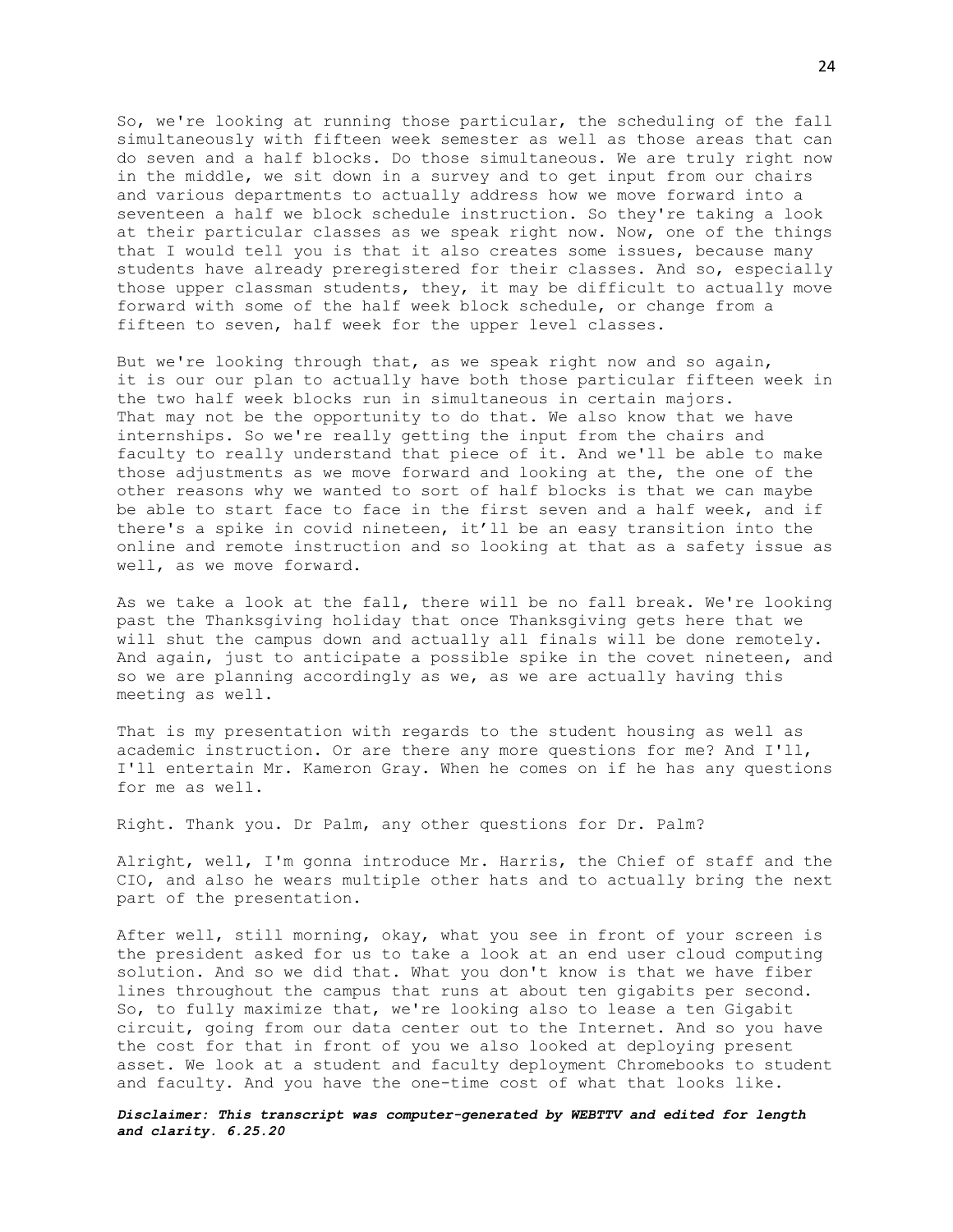And then also, what the recurring charges on a monthly basis would be. So, the tablets gets becomes the estimate and word for the students, and the fact that getting that to to the Internet.

But now we also have to have a facility to run those applications that they would normally use on campus in a classroom to be able to put that out via, via a, via the Internet. And so we basically have looked at using Amazon Web services. We did do this.

Give me one second. Okay, Kameron is joining us now. So we did look at doing that as well using Amazon Web services. We did do this for the March timeframe, March, April, and early May timeframe for certain courses in engineering and computer sciences. And now we're looking at basically virtualizing those desktops for, for every discipline that we have on campus. So, essentially everything that we have running in our data center, we're going to forklift move that to the cloud to be able to service. So, students and faculty from whether they're here on campus, or if they are elsewhere.

Okay. And so we're gonna have to be able to do all of that simultaneously. For example, if Dr Spencer is teaching her class, she had certain students that are physically with her and then the others are either in their dorm room, or they are our remote. We have to be able to do all of that at the same time. So, we feel that this solution that we have in front of you will allow that to occur because it is a lot of moving parts that we have. We're having to bring in some IT contingent labor to help us get all of this ready. And so, with that, I'll open up for questions. The one thing I didn't say is one the monthly costs for students for PC deployment. We also looked at that certain students, depending upon where they live, did not have access to the Internet. And so we have also looked at being able to provide that Internet solution to them as well as the device.

Any questions okay. Probably not clear. Probably. Okay.

This is Greg Whirley. I raised my hand for questions. Mr. Whirley, sir you are recognize.

I think the cost has been identified. Is this. Are all these costs mandatory when the upcoming year or We must be in place in order for us to be successful?

This is the solution. What we found coming out of the March timeframe is a, when we went remote certain disciplines did not have a way to to continue to teach. For example, we have one thousand, three hundred and eighty computers that comprise our computer labs across the campus. Those computer set idle. And so what we're doing is rather than continue to rely on physical devices to be able to service community, we're looking to be able to provide that same experience using virtual connections to, to those.

So so the answer to the question is, yes, you need another five point, nine million dollars, or for this upcoming year that that is what we're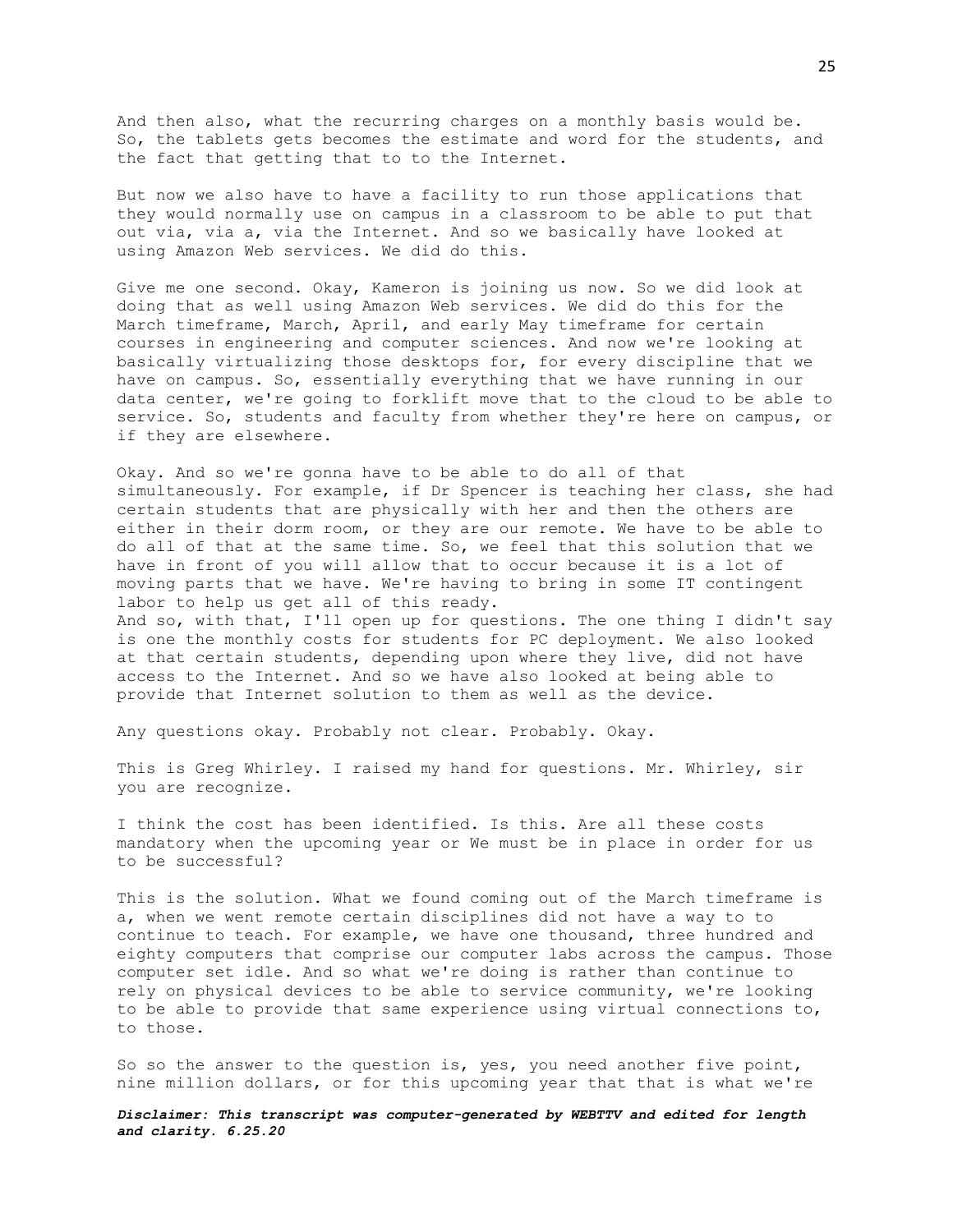asking the administration to provide. That is correct and that is pretty much mandatory. Not discretionary is what? I was her. Well, there are ways to do things, both that this is the best solution.

Okay, and do we have enough lead time to put these, these items in place before August seventh?

That is the purpose of us leveraging IT contingent labor services, rather than try to do it all ourselves where we're, at actually gonna have to get additional hands in place to be able to do it.

Will any of this cost the five point nine million displace? Any of the existing costs that we already have in the budget, was all of this new.

This is what, This is all new. Okay.

This is all. Okay this is all new cost but it's also things that have been identified that we have been coming to the board with when we say, virtualized desktop. We've been talking about that for the last, several years.

And so, because of the current pandemic, we're having to accelerate building this infrastructure out to be able to do it. The good thing about Amazon Web services. It's always up, it's always available. So this is going to allow us to have a high availability thing, because as students our displays for those that depend upon synchronous instruction, they are going to have to have that experience.

But for those where the fact that they've chosen to provide asynchronous instruction, the environment always has to be available for whenever the student is available to attend the class. So we think this is the best way to do it. Thank you. Mr. Whirley.

Questions for Mr. Harris.

I had one, Huron. We'll get how many how many laptops?

Okay the laptops for the student is we're basing on two thousand and for the faculty and staff, we're talking about a thousand and they'll be the same like an Apple. They will be a a Chrome book.

That'd be tuition a new part tuition? Everyone will have one?

I don't follow the question.

For this year, The new devices won't be a part of tuition and fees. It might be something that we bring back from next year as an ongoing thing is to look at upgrading our technology fee to include devices on campus. But it it is not we are not asking for a change in fees for this year.

Okay, alright, thank you.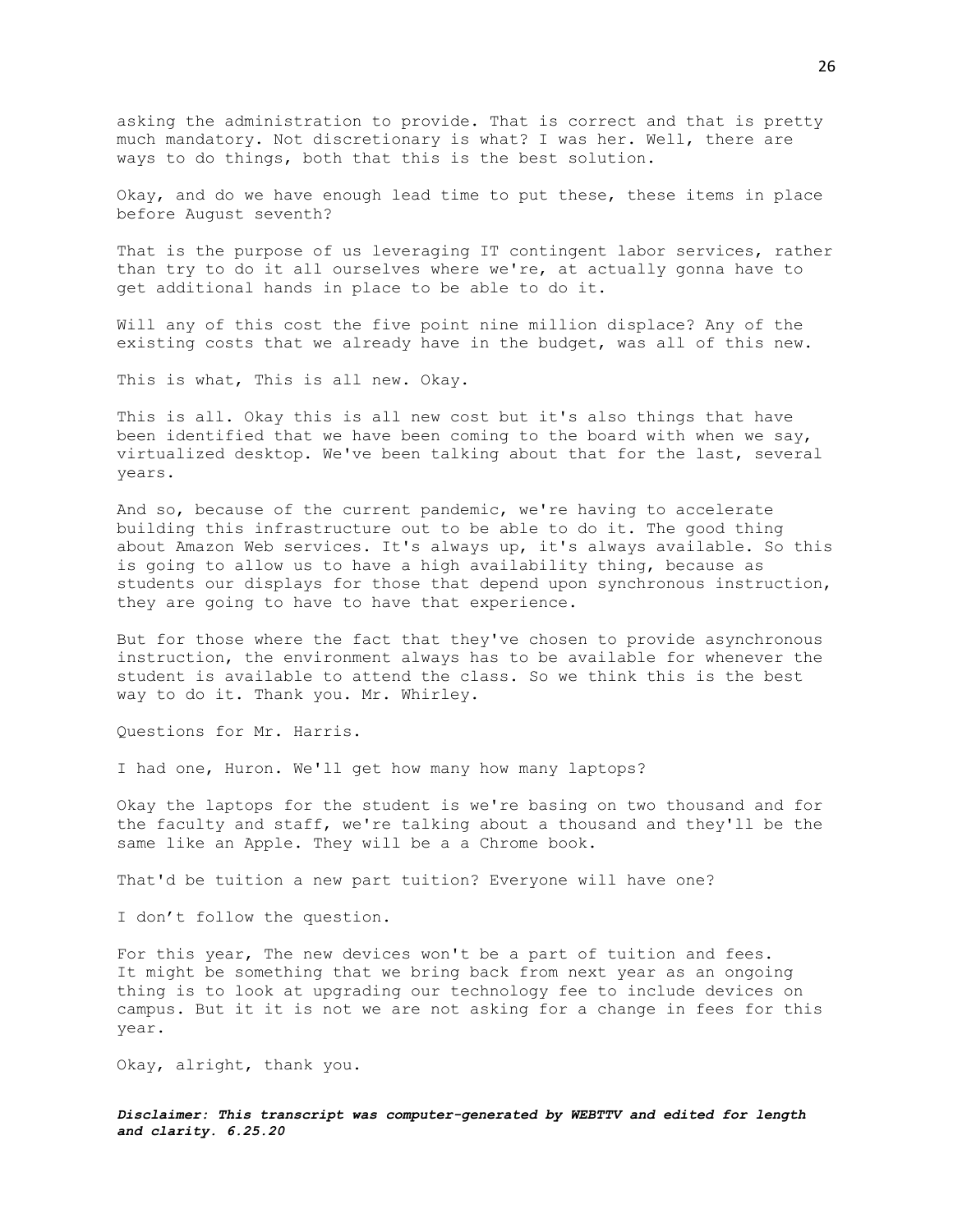Thank you. Mr. Mr. Sessoms.

Mr. Richardson?

Again, my hand is up for wrong reason that I'll take it down. I know how to get it down. Thank you. I promise no more problems. Thank you sir.

Any other questions from Mr. Harris? Yes. Dr Brown, the laptops for the students. They, there's permanently.

I just heard about raising the technology field. Is it permanently theirs to use just for the semester and then they charge them? That's my first question.

Right so the devices that we're looking at ma'am is designed to be able to stay with that student for the entire time that they're here at VSU. So, if you anticipate that the bulk of our students are gone by six years, the economic value of that device is pretty much, fully depreciated. So, it becomes their device. Okay.

Alright. So we'd be looking at. Okay, so next year we're looking at potentially raising technology fee to include that cost and we cross that bridge when we get to it…is what I just kinda heard. Correct? Okay. Second question is, I'm looking at the footnote at the bottom of it is really refers to the five point nine, which I see in your matrix. But then I see the note that says, but it does not include three point five in the license. And so we're really looking at nine million.

No, that three point five million, ma'am, is what we currently spend on academic licensing anyway, and that's already in the budget.

That's already in the budget. And what we highlighted is that we're transferring the software that three point five million dollars in software being on physical devices in VSU's campus to placing that in the cloud to be able to get to that same software.

Okay, thank you. Okay. Thank you.

That concludes my presentation. Sir. Thank you. Thank you. Mr. Harris. Mr. Winstead, Mr. Dr. Abdullah, yes.

I think Mr. Mr. Gray is here. It might be best to to get his question. I think at this time. Mr.Gray.

657

01:33:08.305 --> 01:33:21.925

Good morning morning, sir, I'm Kameron Gray. I serve as the newly elected president, and my question is, how are we going calculate for the greater financial aid need and appeals for our students. That's what has not updated for the current situation where we are, and and students may not have the merit because of the financial situation we are in covid nineteen.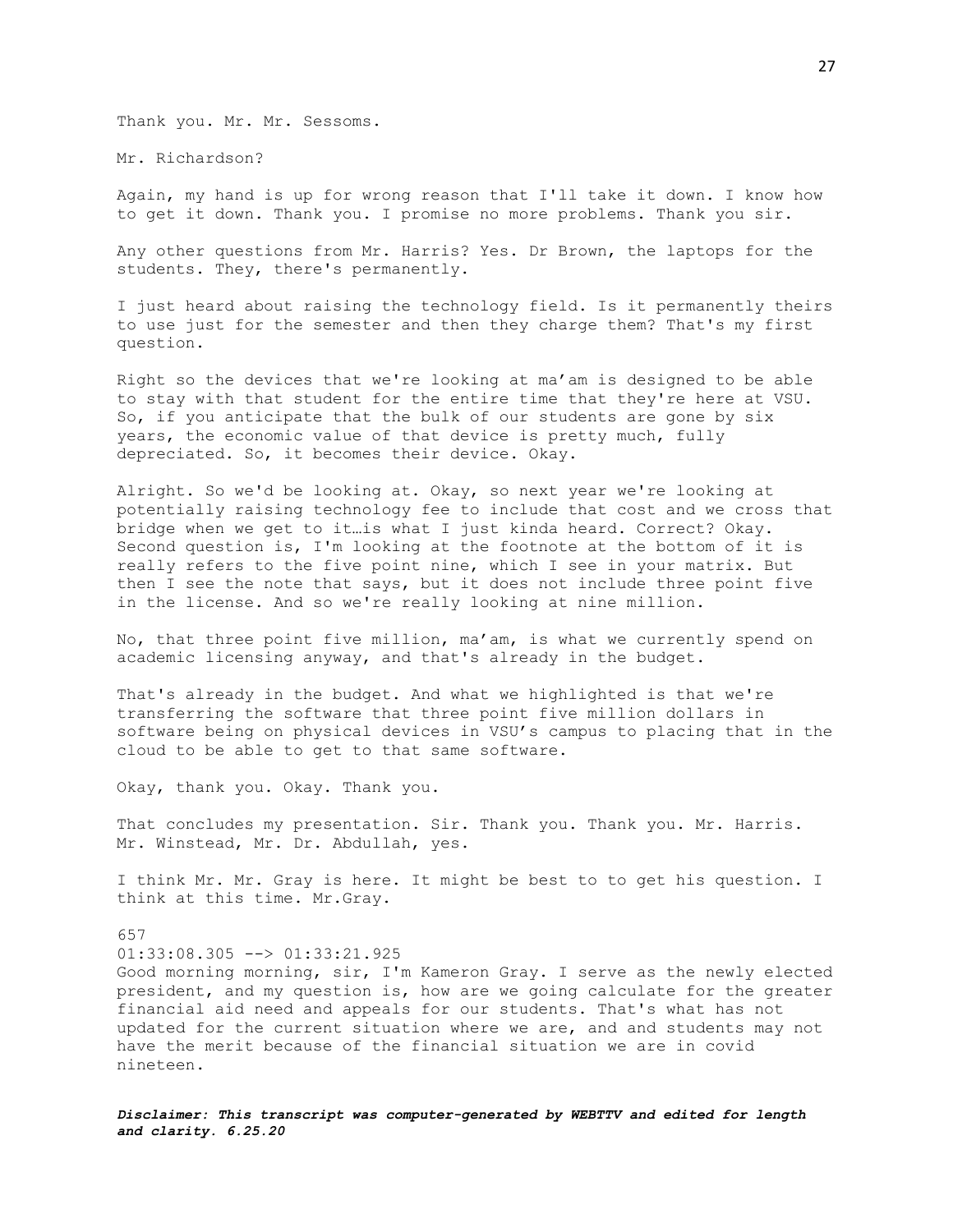Thank you very much. I'll take that one. We are in constant conversations. Myself and the president of Norfolk State met with any number of members of the general assembly this week and last week as well as pushing for upgraded Pell grant from the federal government and we said exactly what you said…is that in this very particular time for all students, whether they are Virginia state, Norfolk state, or any institution that for students who have particular financial needs, that need will be exacerbated this year coming up and that FAFSA hasn't been updated yet.

And so people's financial condition isn't even accurately reflected on the FAFSA and so what we asked the general assembly to do is to put their thumb on the scale for financial aid. So that a generation of students isn't lost. Your message is exactly the same as is my message. I will continue to say that privately. I may ask you to come a better than I do, but we are greatly concerned about trying to make sure that we increase the amount of financial aid that we have to be able to support our students. But more importantly to increase the financial to not lose an entire generation, you know. For us, thank you. Mr. Gray.

Is there a second part to your question? Sir?

That was all I had the only question I had.

Thank you. And welcome. Glad you were able to join us.

Dr Spencer. Rector Winstead, I had a question about the, about budget I'm looking, and I'm calculating as we're moving along and it looks like we're probably at about close to nine million dollars in new revenue or new expenditures and I'll probably just reserve my question for Mr. Davenport, but the Senate's large concern is making sure that we're able to not only survive covet nineteen, but we're able to make sure that we sustain Virginia State University and grow Virginia State University.

And especially at this juncture, one of the primary concerns that I have is making sure that the, the cost of having Virginia state to survive at this moment does not impact both faculty and staff who work on the front lines and who are absolutely essential to making this university, but to restore itself. So I am wondering, you know, where we're looking at a decline in enrollment, we're looking at a decline in the amount of students who are going to be on campus. We are looking at possible reductions in state funding and then I'm looking at all of these new costs that are going to be necessary. And I'm trying to figure out where that money is gonna come from. And I am prayerful. That the board will be absolutely supportive and making sure that and President Abdullah, I know you're, you're already on top of this, but I just have to say, for my constituents that the board will be will be on top of making sure that we don't have to incur any cuts or furloughs. That are going to damage our ability, not only to survive, but to recover Virginia state post covid. So, this is to say that and I guess I'll reserve my question for Mr. Davenport.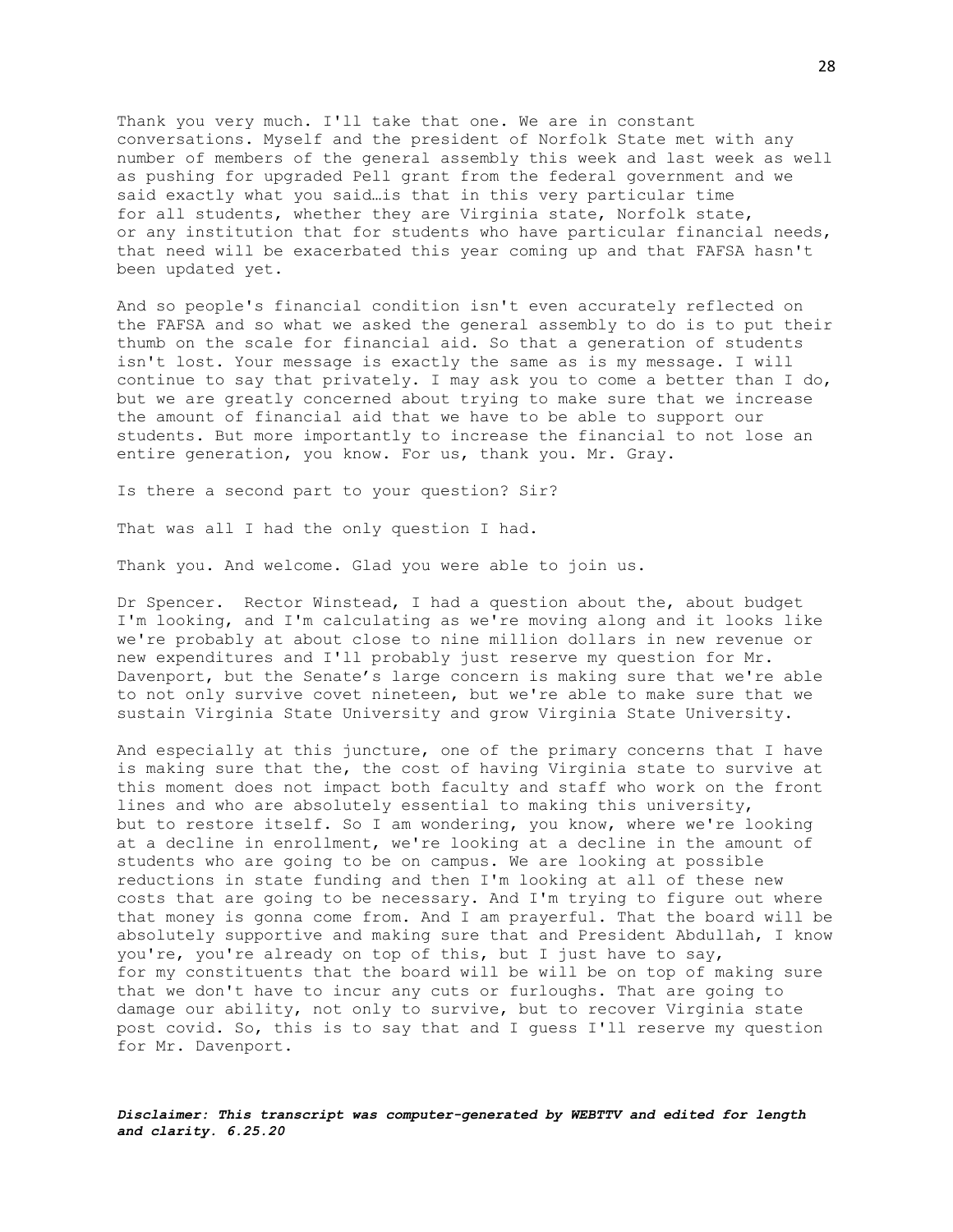Dr. Spencer, thank you very much. We, we, we hear you and I understand your concern and are there any other questions for Mr. Harris as we move into the budget discussion with Mr. Davenport.

I did have one more slide us to present, Mr. Rector. Okay. So I will smooth this. Thank you. That's okay. So coming out of the the pandemic, we're gonna have to be basically begin right now working on a new website. Everyone coming out of covid Nineteen is going to be trying to recruit the same students and the same donors. So we need to start today to work on our new website to begin to have that in place in in about twelve weeks. So, we've also taken a look at what will it take to enhance our website experience and it will be a one-time costs of, about three hundred and forty six thousand, and then monthly hosting charges because we would basically move that to Amazon Web services as well. So, that it's always available and that's about two thousand per month. Okay. But this is going to be necessary for us to reach the hearts and minds of students and prospective students to be able to communicate information to both groups. So, that the, and it reflects on what the university is going to look like without students, being able to physically come to campus without all of them being able to come the website is going to be our principle vehicle for being able to reach their hearts, And minds, Thank you.

Any questions regarding the, the, the development and launching of a new fee issue website?

Thank you. Mr. Harris

Good morning. Can you hear me? I'm a little choppy on my side.

I can hear you. Mr. Davenport, hear me can you hear? Alright. Alright. Good morning. I think you've heard from the team on our plan for opening for the fall semester and to do so in a very safe way. And what I'm gonna walk you through is the, the plan on on, or the impact on the entire budget, there was a slide for this. But just briefly over, we're looking at about eleven million dollars in cost. That's when you add up, every from all of the different presentations, and, you know, each person generally kinda walked through the different expenditures. Are they looking in the area we're looking at about eleven million dollars?

What I'm going to present here in terms of the total budget impact I'm gonna go through a portion of it from a revenue standpoint as well as the additional expenditures that we're putting on the table because of it. So this is the top half of the impact sheet. This most part builds upon what we talked about at the last meeting. If you recall, we ended up approving a budget for a ten percent enrollment reduction. The president, and I still believe that's where we need to be. We think that there's although enrollment numbers and the numbers we look at on the basis are pretty good. We still think there's a lot of uncertainty out there, and we want to keep that on the table was presented as the budget.

And if you recall, I did a couple of scenarios one scenario was what if the enrollment was a little bit more than the ten percent and I think we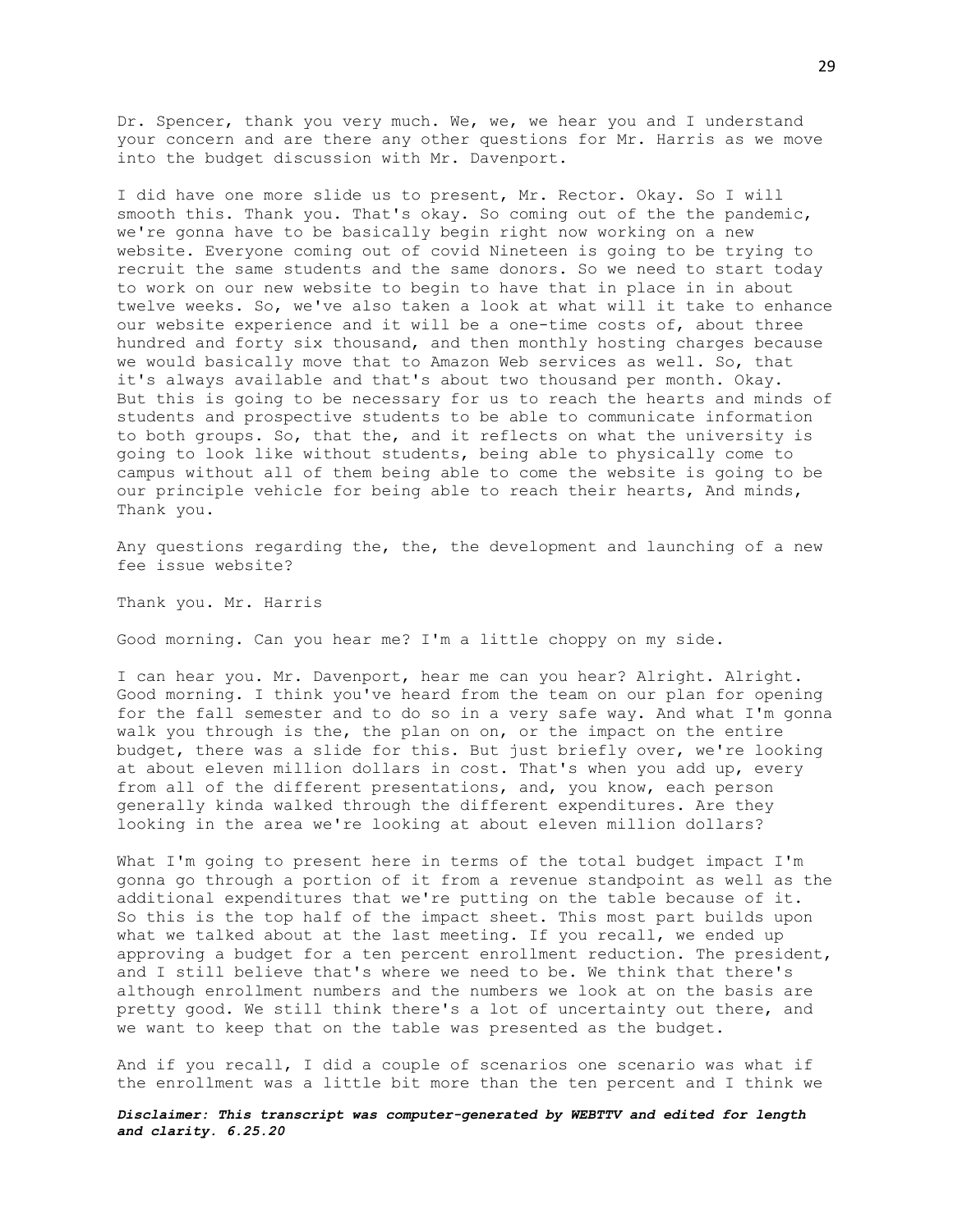folded in some state reductions as well. And that came to about twenty six million. And we looked at, you know, well, what, if we just didn't open up at all on campus operations and if we just want to a completely online form that we were looking at a revenue head of about fifty million dollars. So this is, where are we at now? I wanna advise everyone or caution everyone I think Dr. Abdullah talked about a little bit and some others talked about it. This thing is very fluid. I mean, we're finding that the information changes almost daily, so we're continuing to work through it. But at this particular point, this is the best snapshot of what we think it's gonna look like.

So this time sheet. You dropped down to line eleven you can see that we will be taking a hit of about three point eight million in terms of reduced tuition. That is directly attributable to that projected percent decline and enrollment. Also Total revenue loss and ten percent on the side, the education general so I would be four point one million dollars.

If you look right below that I will walk through the libraries in detail, but you can see the impact on the Auxiliary. Revenues are pretty substantial. That's primarily driven by having fewer students on campus, not to talk about the twenty eight hundred, and we're bringing it down to the seventeen forty, Residence life staff went through all of the spaces and determined that That was really the kinda safe number for us, in terms of getting that social distancing and spreading people out. And so, when you look at the total revenue loss from our current plans, right now, we're looking at about fifteen million. But again, we're still looking there other revenue categories. And particularly on the Auxiliary side, you'll see we're still looking at them.

We think there's gonna be more of a hit, but for the purposes are where we're at today, at least this fifteen million in revenue would be be short because of the covid. And if you drop down to the expenditure side, you can see the expenditures. If you look at Forty three. That is the eleven million that I talked about again when you sum up, everybody's plans and come up to that, that eleven million dollars. Now, some of them, some of those eleven million dollar charges on the auxiliary side, and some of them on the E&G side.

My staff is really still kinda clear that up, so there may be some movements between it, but to the best of what we've been able to figure out this far on that eleven million, we're looking at about nine point nine million of it being on the E&G about one point,one million on the Auxiliary side so you can see what's highlight Yellow is the, the, the additional expenditures on the Angie site and additional expenditures on Auxiliary side is right below that.

And then if you looked down at the bottom, the total expenses, eleven million, you add that fifteen million that we talked about from enrollment. So, with all of this, everything that you heard today, we're looking at a a budgetary, total budgetary impact of about twenty six million. And that's a pretty, pretty, pretty big number for this institution. You can see total expenditures with sponsored programs and other things are hundred and seventy three.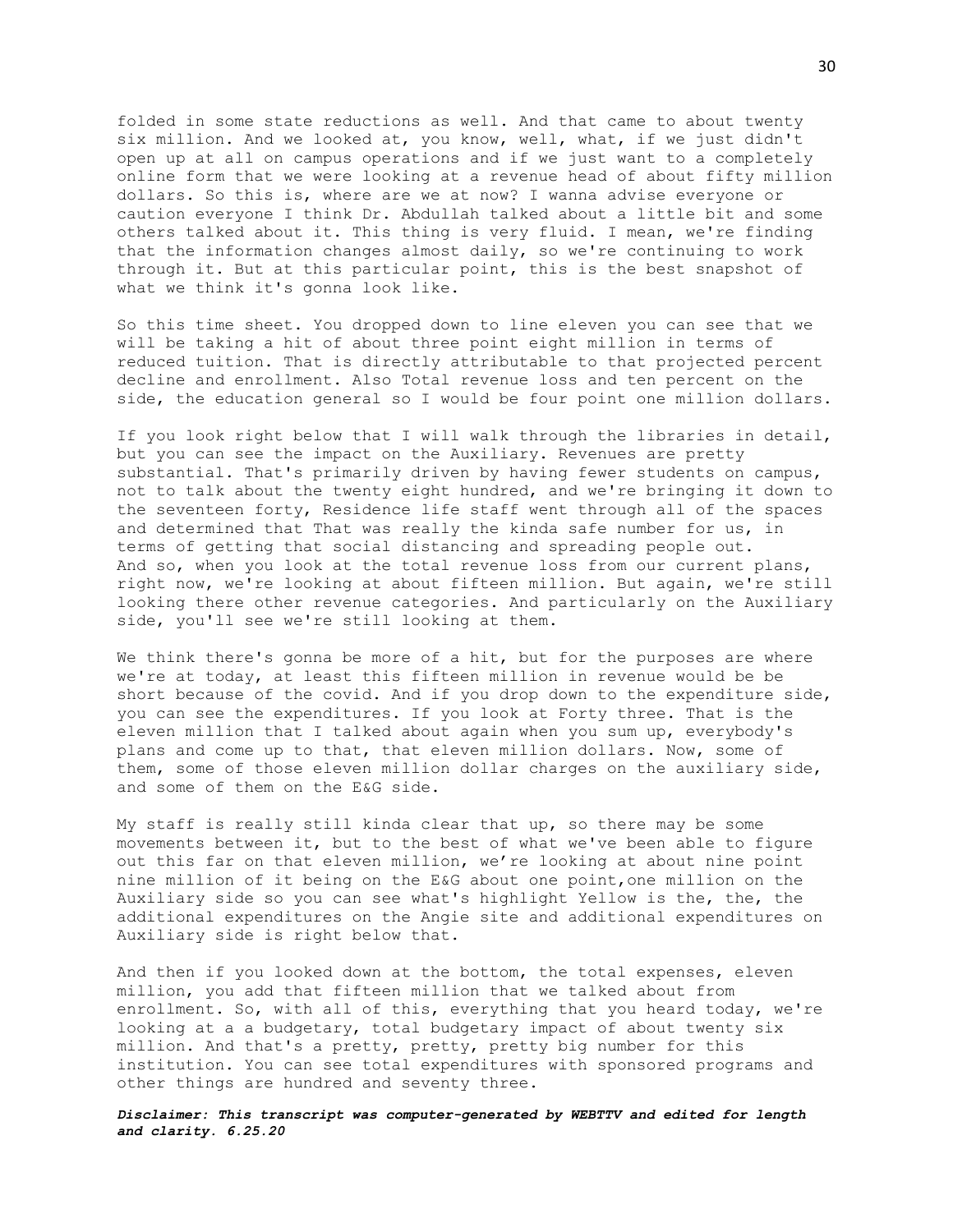So it's a pretty big chunk of, of our total operations for the purposes of this form. You know, I don't want to alarm anyone. I just want we just want on and just spread that nine point Nine million on the E&G side proportionately to each one of those categories. Not that we would do it proportionately to each category. The president still has the same, you know, he's still protecting classroom instruction, you know, we're trying to as much as possible and administrative side.

So hope that five million is again, we're just showing this to spread cause, but the nine point nine is again, looks like real costs there could be some opportunities for reducing those. I think Jane may have talked about some of those in her presentation, particularly with cleaning facilities, where President, like, to move move forward with the detailed working plan. And and if we can have a lot of people tell her working, and not on campus, particularly on the administrative side, you know, our thought is kinda cleaning efforts elsewhere. So that is again in summary on this twenty six million on.

You've got the revenue loss of four point one and you got about nine point nine million that was of additional expenses. That's the total on the Angie side about fourteen million on the auxiliary side if you recall, and he's scrolling up that eleven million, that's on the line nineteen revenue impact from. And if you no additional expenditures for Auxiliary, they are there on line thirty eight to one sixty one. So that's about a total about twelve million on the I'm going to re, sign about forty male agents. Can you? I'll come back to this schedule. You flip to Hillary, I'll kind of go through that first.

You know, where those reductions would have to come from again, talking about, about a total of twelve million about a million dollars for the expenses and about, you know, eleven million or ten million for lost revenue. The first line or line eight up, there is a residence life that is directly attributable to having a few students on campus. The budgetary for that would be five point eight million the comprehensive fee just to remind you that is a fee that supports a number of student services. I athletic student health student activities. A number of different things that would take a, and that's mainly because of the ten percent reduction would take a reduce revenue by one point one million and then below that we have food service again. What?

Having fewer students on on campus, we have fewer students on a meal plan that revenue impact would be roughly about three point nine. And then if you call, we've got the but the campus improvement fee that's small. What would be impacted by having fewer students to. So, you'll see that going down ten percent. So when you add up all of the revenue on that side, it comes to that eleven million.

And if you drop down, I'm showing where the extender just would have to be drop key. Scroll down. It'll be. So Here's where the, for, if you look down at that total line, forty three, that's the eleven million. And that's a detail of each one of the areas we'll be taking a cut and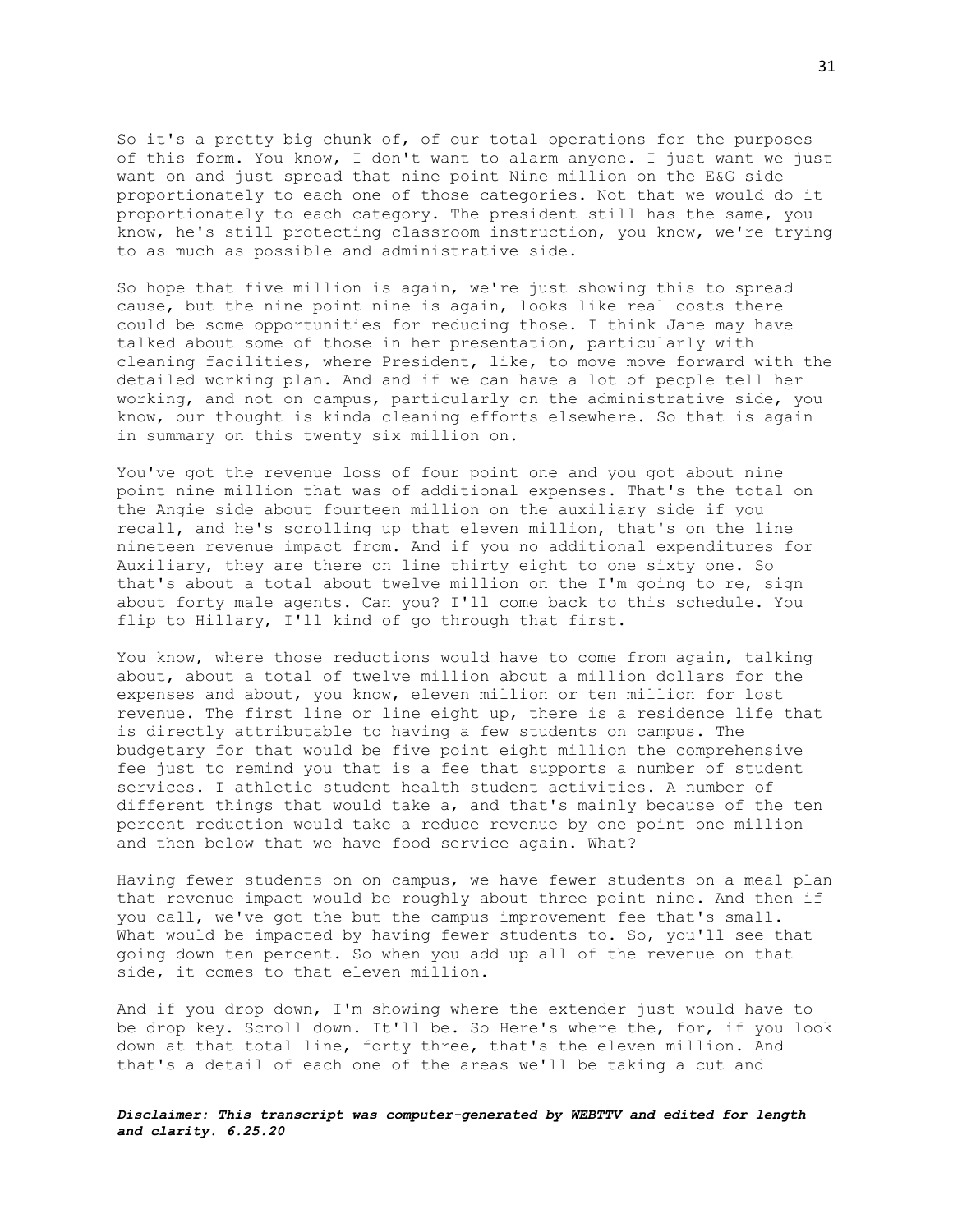approximately, you know, what that cut will be or the reduction, and started with food service that three point nine.

We are fairly good with the food on the food service part. I think you all know we have a, a contract with Thompson, that contract, and it has a sliding scale, and where, you know, the low way below the sliding scale. But again, we've been able to work with our contractor and we believe we can make itself sufficient. Some of that is, you know, Dr Palm talked about some of the decisions made and that's having a positive impact on food service.

As an example with the students being the last day right Before Thanksgiving, and even not coming back. We get to save, you know, all of that in terms of food service with them not coming back and eating those meals. Also Part of this proposal is we're having fewer students on campus. We'd be looking to close down Gateway for students, something We did a few years ago.

Jones hall would be open and we would leave Foster hall open because the subway, and the Chik-filet are very, very popular thing with the students. So those will stay open. But that three point nine reductions in food service should be fine. If you drop down and well, let me back up on the next one up. No, you're good line. Can you move up a little bit? Alright right there yeah. Line. Sight is getting really bad. Not below twenty seven. I'll come back to twenty seven. That's whereas residence life. Well, how do I do it now?

Well, I'll come back and that's whereas residence life below residence is all. If you sum up the six starting with athletics and six hundred and twenty thousand, all way down to the bottom, that's all comp fees. So those all reductions are being reduced because of the ten percent enrollment reduction on the comp fee. For most of those areas that are highlighted, we are looking to take the reductions and most of them not all of them. Athletics we're looking to take the reduction there. Student activities were still being a little little sensitive to it. Dr. Palm and his staff are still working it out. Certainly, you know, an area like student health services. We're not willing to take any reductions in student health services. I think you saw the presentation.

So, we're still working them out, but that's based on a comp fee allocation about what each area would have to contribute to total reductions. These areas and most people have been notified of it and they've been working on a reduction strategies and we move back up the most challenging thing Here for…the oh, no, no. So we're still right to line when it's twenty seven. K twenty seven. A five point, eight million dollars of residence life if you looked at that relative to the total budget the only budgeted of eight point eight million. So, that huge impact over and above, obviously, without the resident life staff walking through it. We didn't think it was a very good idea to lay off an entire residence life and we're still going to have these seventeen hundred students here. We still want to make sure that we have a safe environment for those students.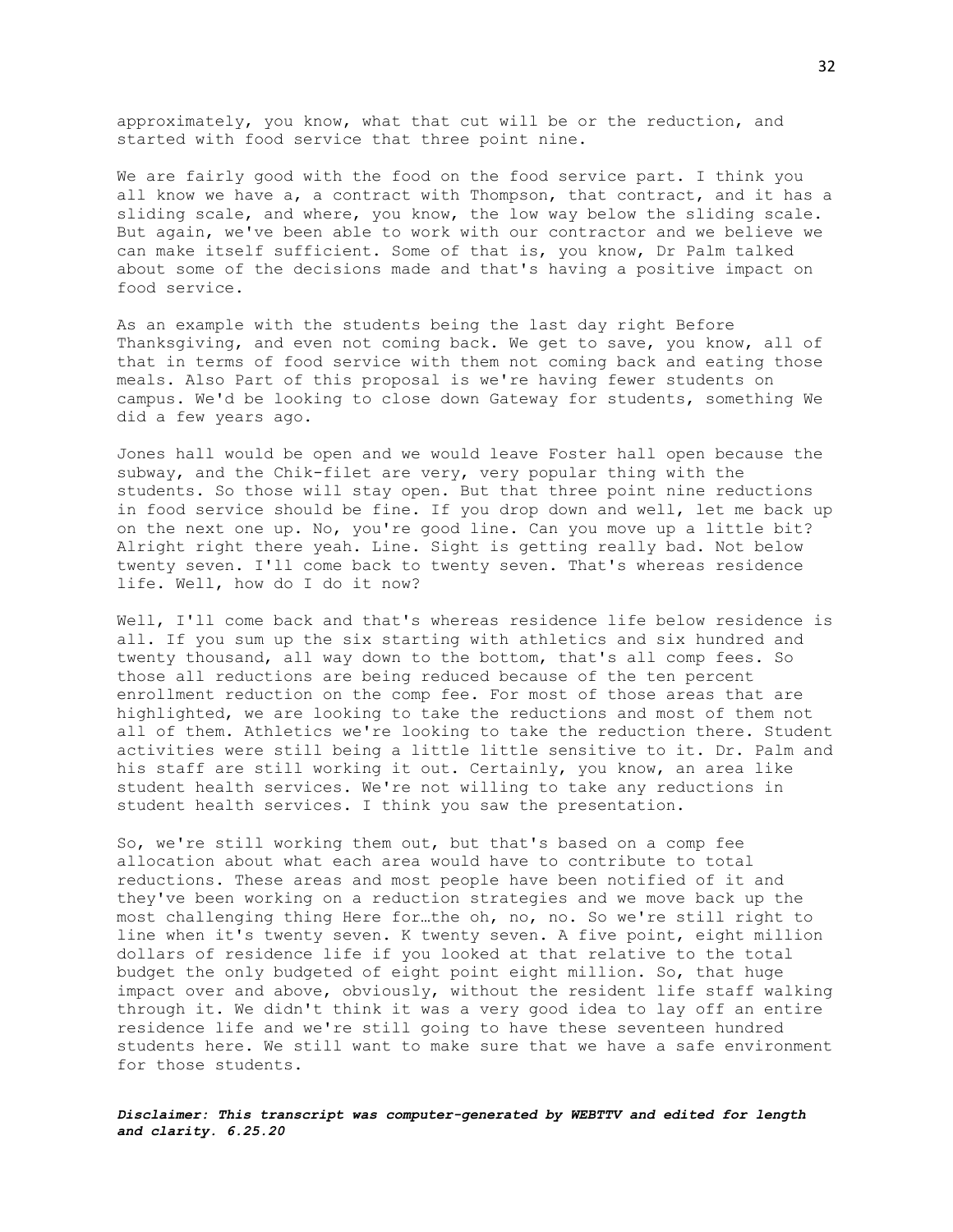So this is really gonna be a challenge. part of the reason why this is a huge challenge in such a large portion of the budget. If you drop down, drop down a little bit. Is right here line Forty six that's debt service. That's the debt on our residence hall facilities. That's the annual debt service payments. Those must be paid. There is no way out of those debt service payments. Of course, we've been talking to state. We're looking at other options, but they have to be service so that revenue part and this came up when we did the room and board refunds too. We pulled that off the top before we calculated what the refunds are that has to be service.

And because of that, that entire amount of reduction is really falling on residence life. So this is an area that where we quite possibly, or, in all likelihood, will have to use up some of our reserves to be able to continue to make that debt service payment. Because that five million dollars, if you go back up five million dollars, that type of cut, that will not occur. We will not be able to cut residence life staff a five million having seventeen hundred students on campus. Any questions about that I think that's a really important point before I move on that piece.

Kevin, this is Jay. Can you hear me? Yes, I can. Is there any possibility at all That not just Virginia state, but some of the other schools could get together and petition the commonwealth to look at a restructuring Of student housing debt? Because I would guess that other institutions would be in a similar problem. Restructure debt and maybe get a debt holiday. Interest rates are are super low You know. What are the chances of getting something like that accomplished?

Probably really tough, I think, getting that, that there's a possibility, you know, working with the state. One of the things, so, debt markets, as the debt markets are in a disarray. I mean, there's been a lot of people have not been able to issue debt and there's a huge backlog and it's just a lot of disruption and being in this state, the state contacted us and advised everyone who has an issue that that has occurred and some of the, the, the dates where they were posted…

Kevin, Kevin your here communication is blinking.

Yes. Can you hear me?

You're breaking you're breaking up. Okay.

All right, I can try to move to another area when we try that.

No, I, I, I, let's see if it'll it'll catch up directly.

Almost right through direct answer your question, Jay no, I don't think it'd be easy, but I think in getting relief, that's certainly something we all been talking about. And I think the president may want to weigh in on it.

Yeah, I do, thank you that has been something that's come up at the Council of presidents meetings with the presidents together and it is a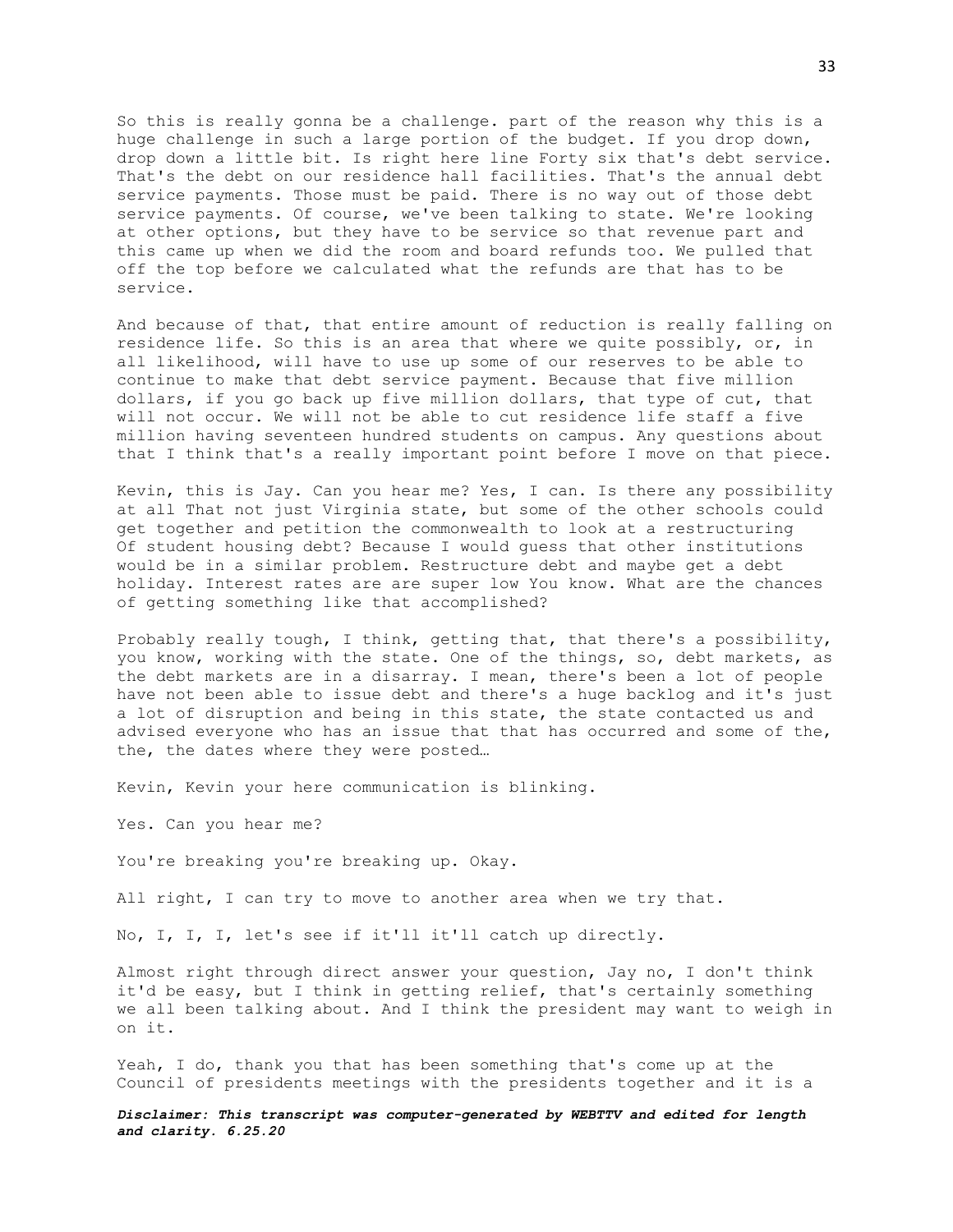strategy that that we are taking a look at. So it is an active conversation about a form of debt relief.

Thank you, Dr. Abdullah. Alright.

Proceed Kevin and you can hear.

Yep, alright is there anything else on the Auxiliary.

I, I do have a question I have before.

Mr. Whirley yes, Kevin I, I, I don't have the Schedule in front of me, I mean, I so I haven't had a chance to, you know, instead of this stuff, because wasn't provided in advance. But could you go back to that line where you're talking? Five thousand, five million one eighty nine.

I don't hear anything.

I think it was line yeah. Line. It was in the Auxiliary reserve and it was a five million I I really can't hear at all. Alright. I have no idea what the question is. Okay. Hang on. Hang on. Hang on.

I can log on and try to log back and then the different spot in the house. Or or others having connectivity problem here.

Mr. Rector, I can hear and I might be able to answer this question. Okay. It might be if we wanna try. Okay.

So, like, what what I was trying to understand is what is the five million, eight, nineteen, seven, eight and now, are you showing it as a reduction and expenditures? I, I can't see the column. G. so, I'm assuming the column g is the budget that we approved in May and I'm assuming that column I is the revised budget after taking into consideration the reductions that we just talked about.

I'm sorry, so what my question is, what is the five million Eight one nine.

Five nine reduction is a reduction. Facilities go ahead Mr. Davenport, they can hear you. I can hear, you. Where you can hear me.

Okay. Alright. Yeah. The, the five point eight million dollar reduction is the amount of expenses that we would have to reduce in residence facilities if We have fewer students on campus. The seventeen, what are the students has compared to, you know, our capacity, which is more like, twenty eight hundred. So that is we have less revenue. We have to put out expenses on a residence beside a five point eight million. I was just showing that Some of the those, the reason why it is proportionately larger is because of the debt.

Okay, that's that's the part that I didn't understand. I knew your revenue was going down because of one thousand, seven hundred and four it you are converting your your dorm rooms to be one student in a dorm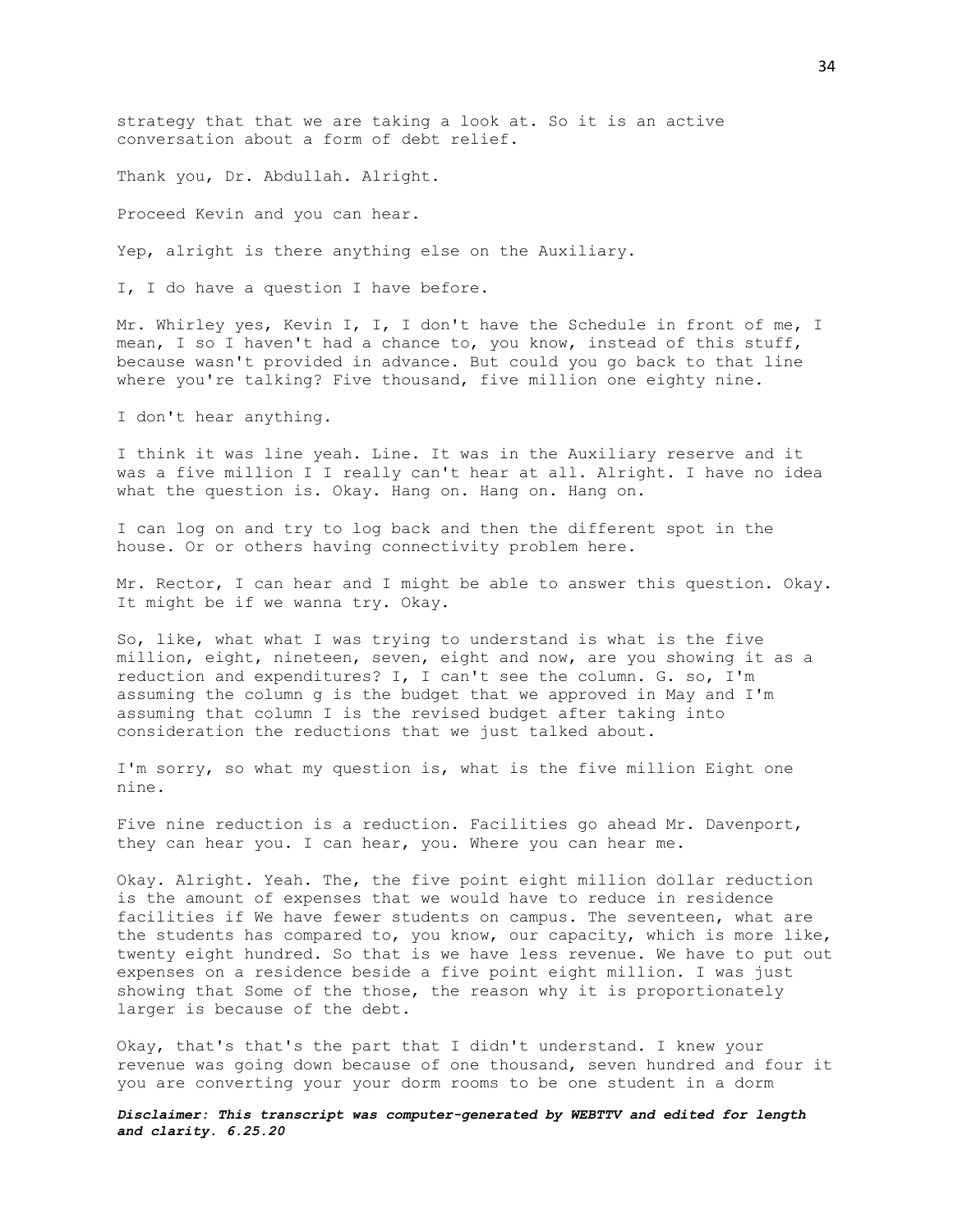versus two. That doesn't mean that your cost is going to go down five million, eight hundred and ninety thousand dollars. It means that your revenue is going down, but you still have to operate that facility. So I was confused.

I'm just showing this. This is, can you scroll down here? I'm just showing this is the total budgetary. You see, online fifty two, the total budgetary impact on the side is twelve million.

So so so, let me take my question a different way. Revenue is going to be down in housing, because we're putting less students… we're able to do less students on campus a room that could hold. Well, now I'll really hear clearly.

Just the world hang on a second, take it. I can take this. I can take this question as best. I can can you scroll up a little bit?

So Mr. President let me let me ask the question again. Yes. If we have one thousand, seven hundred, forty students on campus, and that's largely because we have converting a dorm room from that would normally accommodate two into one person per room. I get that that means that there will be a reduction in our revenue, because we're housing less students on campus. I get that, but we still have to operate the dorm and I don't see how five million, eight hundred and nineteen thousand dollars left in revenue convert. And to reducing the expenditures, the whole dorm still has to be maintained.

Yes, sir. Yeah, that makes yes so you first you are absolutely correct. So you're absolutely correct. And I, I don't and and while this the schedule may not reflect that. That's also what, Kevin is trying to say and so I believe what he was doing here, is try to show the eleven million dollar revenue lost and show what what would happen If we try to do an eleven million dollar expenditure reduction and dividing it up in a different areas. And for some of the areas that is entirely possible and it gives them a good target to look at in terms of coming up with some expenditure reduction plans.

In other areas, specifically, and student health, and in residence life, it's certainly not going to be possible because we need to upgrade student health as we just talked about. And because we know that not only do, we have to have the regular expenditures from staffing and from activities. But we also have a debt service payment that would not be covered if we reduce the budget in residence life to three million dollars. And so, this was what so, he's, he's saying exactly what you're saying is that in some areas, we will be able to make these reductions and people are planning on, in other areas. We're not going to be able to make the revenue reductions and that some of those firms will have to come from our reserves. So, he's, he's saying the exact same thing with this slide does this slide reflects what if it was possible to do the eleven million dollar cut. This is what it would look like, but we also recognize it is not possible to do eleven million dollar, particularly a six million dollar in residence life. I hope I've answered the question.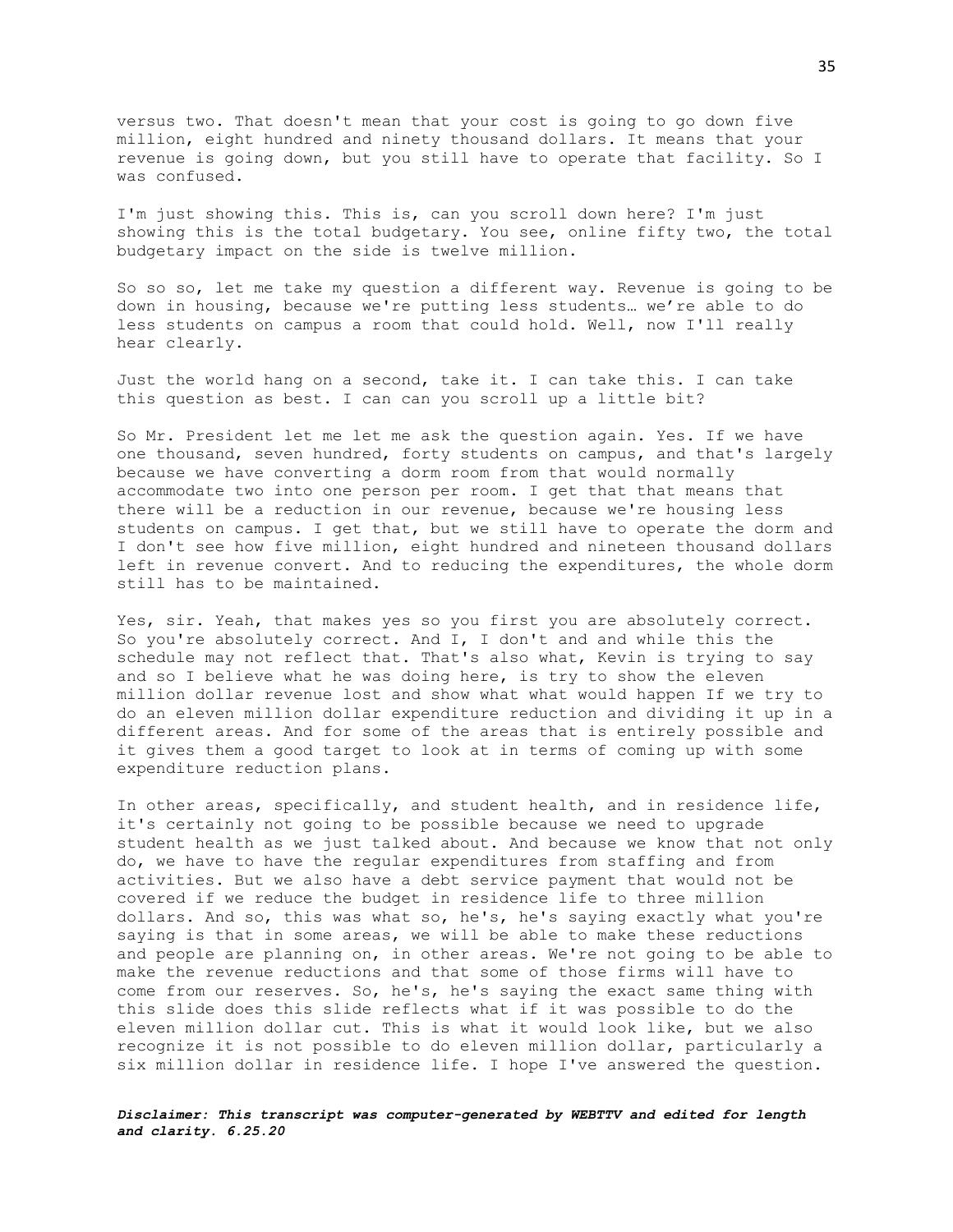So, so Mr. President what you're amazing and I don't, and I can't control this schedule in front of me, but the bottom line is our deficit is gonna be more like thirty one million not the twenty six as recorded on the bottom line. So, we're looking more like like, thirty one million, because this five million dollar we'll have to come from somewhere. Now, the budget did not show where this money was coming from reserve.

Right. It does not show that the budget, these budgets are not showing of one time costs. That we have that. We can apply towards things. For instance, we've got some monies inside of three. There's equipment, trust fund and there's reserves. We're still trying to figure out. Exactly. How much would come from reserves, but Kevin did articulate that in order to particularly because of residence life that we would need to possibly go inter reserves to meet that obligation. And particularly that service while also reflecting the idea that we are trying to, to go to the state for some relief on that, and some relief on some other things as well.

And so that the, I guess what I'm, what I'm trying to explain is that you're right, but, no, then it wouldn't change the total deficit number of twenty six million. It's just the idea that we might apply money from the reserves to cover Some of that twenty six million dollars.

I will back off the discussion right now is just that I, I, I'm not accustomed to presenting numbers that way, but, you know, you try to get a handle on what your total deficit may be. And then you try to determine where you would get your what, other bucket, if you would go to, to try to fund that deficit. So, I, I will, I will back off at this point. But let me ask this other question.

What how much reserve that we have that we can tap into to address this potential twenty six million dollar deficit or thirty one billion dollars that's just depends on who who's correct.

I think our total amount in reserves… It's twenty six. I'm sorry. Okay. Twenty six million, total amount of reserves we'd like to keep. If you recall, we had a methodology we'd like to keep to twenty one million, we've been on track. We've generally run a little bit higher than that.

Twenty one, if you recall, we did have some excess reserves, but we have used some of those reserves for the Harris Hall project. But to answer your question, roughly about twenty one million reserve funds.

And let me answer the other question we do not anticipate, nor are we planning or asking the board to use the entirety of our reserves to be moved forward.

There'll be some money that comes from reserves or other one time areas, including federal stimulus dollars that we would use. And then, of course, we have to do some expenditure reduction. And so Mr. Davenport is it's kind of walking through some of that now.

Mr. Chairman. I do have another question that that question related to the online the tuition, and I asked Dr Palm this question and he ask that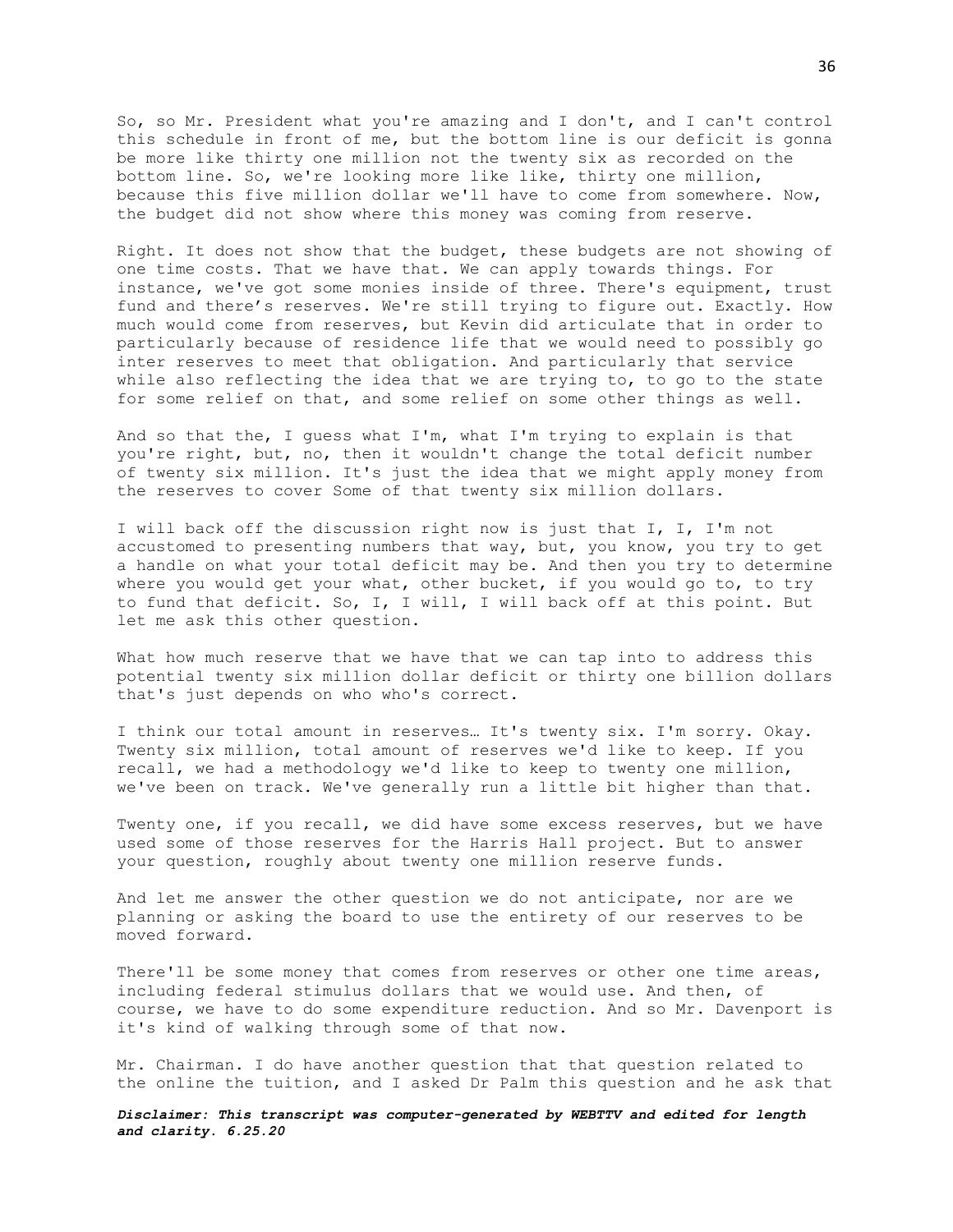we defer it until we got to Mr. Davenport's report or Presentation. Yeah. Will There be a difference and in our online tuition versus face to face tuition, because we, you know, your, your schedule predict a downfall of ten percent and enrollment. It did not addressed whether or not the tuition rates would change based upon online or face to face.

We, we were not asking the board for change in tuition interference.

So, the answer to the question is that those who have to attend the classes via online, will pay the same tuition, right as those that are going to the face to face class.

Yes, sir. Mr. Chairman.

Did Ms. Hunter need to sign off? I do need to sign off like, I know I'm still here, but twelve fifteen I, I won't be one.

Did you do you have a question with regards to the budget budget component?

I do not. Okay.

At that point, if you can hear well, you wanted to go back to the other sheet yeah. To the G part and then same kinda methodology as well.

If you look at that bottom line again, that's the total impact. And I'm just the top path is the lost revenue. The bottom half is the additional expenditures, adding the two together and showing the total budgetary impact. That's what that's on Auxiliary schedule as well. It went out.

Did it go out or can you all see it? I don't see. There is no longer on my screen. I don't see it. Alright.

So, on the side, if you recall on a revenues, I showed where that ten percent reduction is resolved and less revenues, a four point one million and you can see on the expenditure line thirty five, those additional E&G expenditures for covid Nineteen. If you add that in that point than a shortfall for the expenditures, revenue or fall, that's above. You don't need to scroll up, though that's above a four million.

That's a total of about a fourteen million dollar reduction and celebrate. So, to summarize that twenty six million we need fourteen million reduction from, say, the wrong number for four million from and from it's gonna raise another twelve million. That's how you breakout that up. Twenty six million. On a part, I can tell you that's a pretty substantial amount, but we do have some monies. I think you all know we have the minority serving institution money that we anticipate to come in. Now, these other sources we're not trying to apply these other sources immediately. The president really wants to be conservative, wants to hold those funds as as as much as possible.

So he's passed each one of our areas to really try to come up with the appropriate level of reductions to reduce our expenditures without the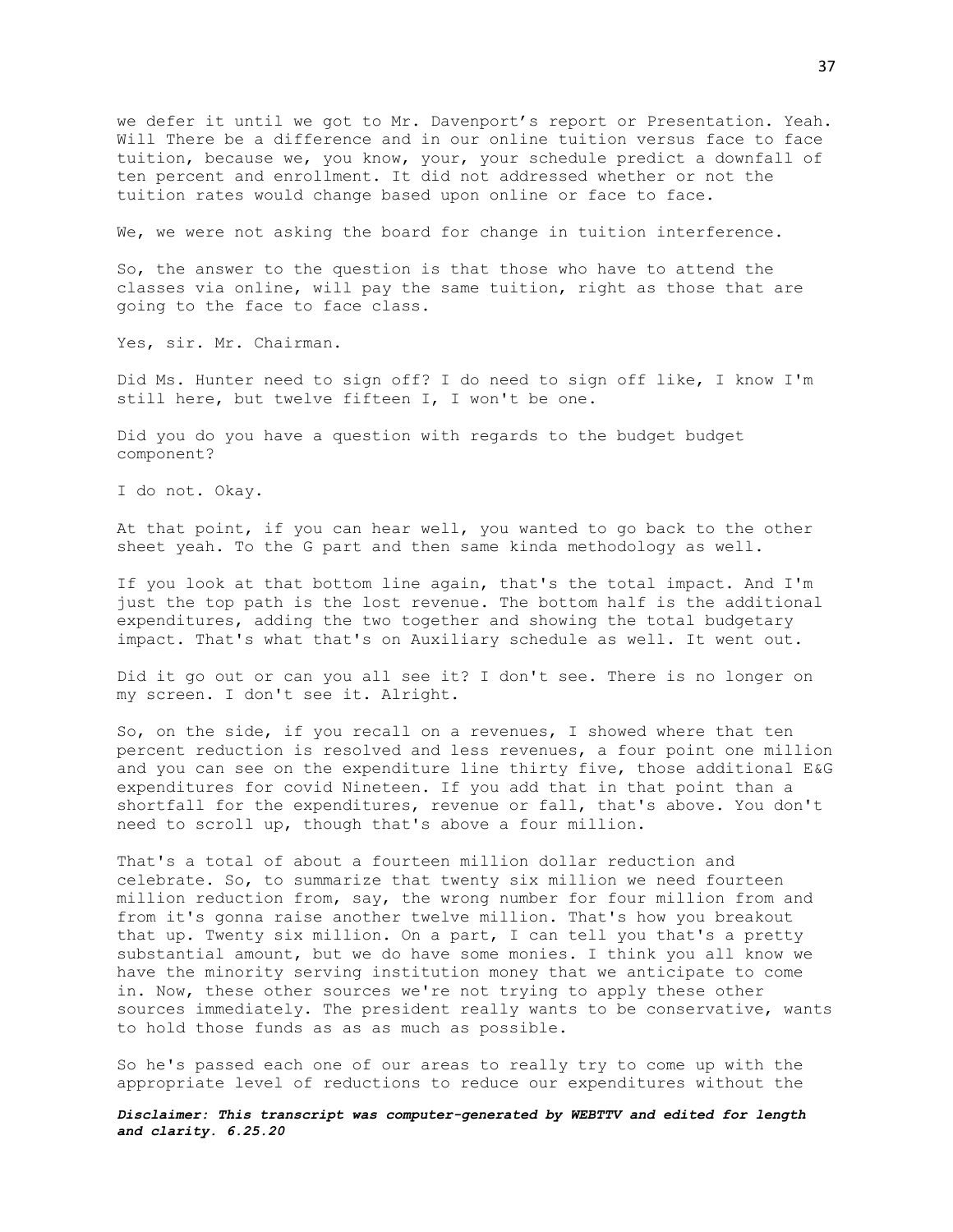stimulus funds. But, in all likelihood, we probably need a little bit of stimulus funds to fill that gap. Of that fourteen million, You know, we feel pretty good taken or we're looking at reductions. We think we need about five million or so, but we're looking at doing the same things that are continuing the same. I think you all know we've hired an... The other thing is we have FA contracts.

We've taken a really hard look at our FA contracts. Some of those contracts. We're just not going to be able to renew. We're going to need to take it for the budget reduction. Some of those contracts, we need to move to a month to month and we're going to have to be really careful with them. They can see we've been working with vacancies over the last couple of months as people have kind of been at home. You know, we've held these vacancies where we think we can get tremendous savings that way with reallocating staff time.

You know, in an appropriate way to address some of those vacancies. Also to president, the provost would like to work with the deans, particularly with the term faculty. We believe we've identified some some areas there that could be trimmed back. Also temps. We're looking at temps. You know, across the board, particularly on the administrative side. I have several different temps, looking at, not re, reassigning those, but taking existing, classified employees that we feel like, may have a little gap in productivity and assigning those responsibilities several steps.

And then, finally, you know, one of the things that the president wants to look at and other institutions have been doing this. And we think is reasonable is certainly looking at pay and particularly executive pay, and maybe trying to roll some of that back as well too, and with all of that we can get a pretty good chunk of the of the reductions that we would need. On the non personnel services side, we're looking at continuing our same practices again. We have a freeze there and we're looking at entering into this year.

There will be a freeze on hiring in or freeze on thing for the entire year and we're still gonna enter into the year with the same premise that only half of the budget will be loaded. So, again, we're gonna reduce the budget by ten percent to account for enrollment. The anticipated enrollment decline and then we're only going to load half the budget. We think we need to continue with those type of practices and we think by doing.

So, we're going to get some tremendous savings on a non personnel services side. Certainly discretionary spending travel. We're not envisioning that people would be going to a lot of conferences, and all of the discretionary spending. Like I said, we're cutting all that out. You may recall the multi-purpose center that's an area I have basically initiated all three phases of their lay off or furlough and so I'm looking to drop back on a multi-purpose center. There will really be no big major events.

You recall, we were losing a lot of money, it was kind of reducing expenses, hope to get some savings and kinda just use the multi-purpose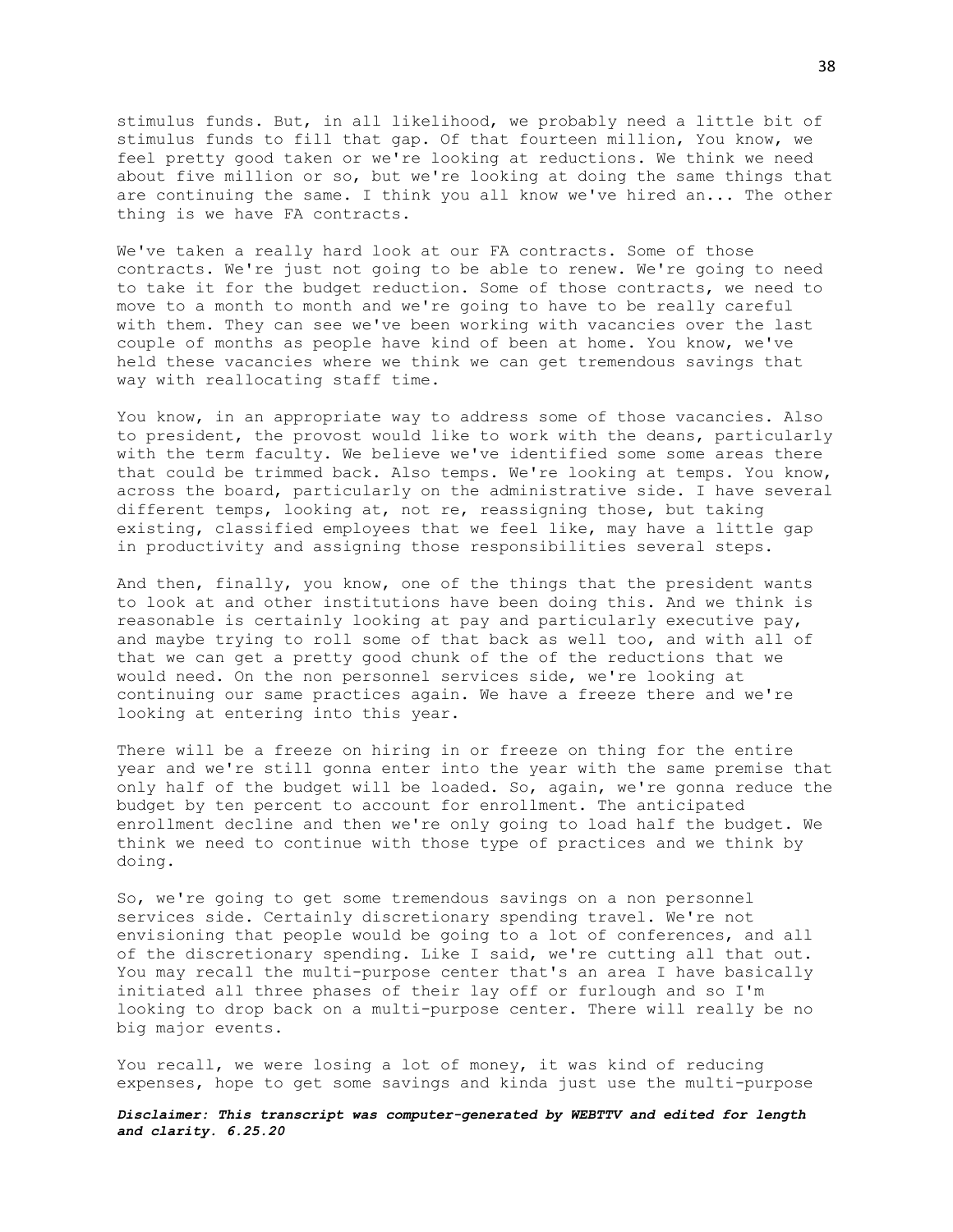center for the university to make sure that the university can use the multi-purpose to help with the social distancing. And then there's a whole category we've identified. Various things that we kinda consider, I think Dr. Abdullah alluded to it, like temporary expectations, or like to call them, like, comfort items or reductions that ee believe that we can take that just may be a little bit more inconvenient service levels may change a little bit. Some examples of those on on a printing side. I actually think I can print we have a contract with a printer.

I think I can remove a lot of printers out of the offices, but that will recall different office and including myself, and probably include the president to have to walk to the copier and that's gonna be, you know, all throughout the institution setting temperature controls. You know, we go through a lot with making people comfortable and where you call where you raise it up and lower it and we're looking at just setting a standard temperature. And I believe probably we'll feel a certain level of discomfort, because that temperature gauge will be set. We think the savings on that can be pretty substantial. And that's why we're putting that on the table is another area.

I mean, we, we're still very proud of our grounds, so we don't want to tear down, but certainly the grass might be a little bit longer. Probably the plants and flowers and things like that will be trimming back. So, we're looking at a lot of areas like that, in terms of gonna take the reduction that matter. So, trying to protect, particularly the instruction in the classroom is as much as possible but obviously you see what the level…that's not gonna be just not touching it all.

## Dr. Spencer, did you have a question?

Thank you Rector Winstead. Yes, I did. The first thing is, I wanted to go back on the tuition and president Abdullah. You said that there will be no tuition changes. How are we going to rationalize that for our students? Both are in state and how the state students, when we determine that they're gonna be seventeen hundred and forty students on campus which would leave a, according to the numbers that you all are are talking about, which would lead roughly two thousand students who are not on campus, and who are now being pretty much forced to do online, both in stay and out of state.

So one the question is, how are we going to justify that the students and the parents that the students who are being forced to do online classes, or remote instruction both in state and out of state are going to have to pay in state and how the state tuition versus the students who are on campus that's my first question and I have, I have about, I have two others so that was my first question.

Let me start with where we really want to do is to find a way to reduce the net cost event, state, tuition by continuing to fight for more financially trying to raise more money to do that. I think it is gonna be a challenge. I do understand that. That there are those who will who will feel as if they're not getting the experience that they want from Virginia and therefore don't necessarily want to pay the money for the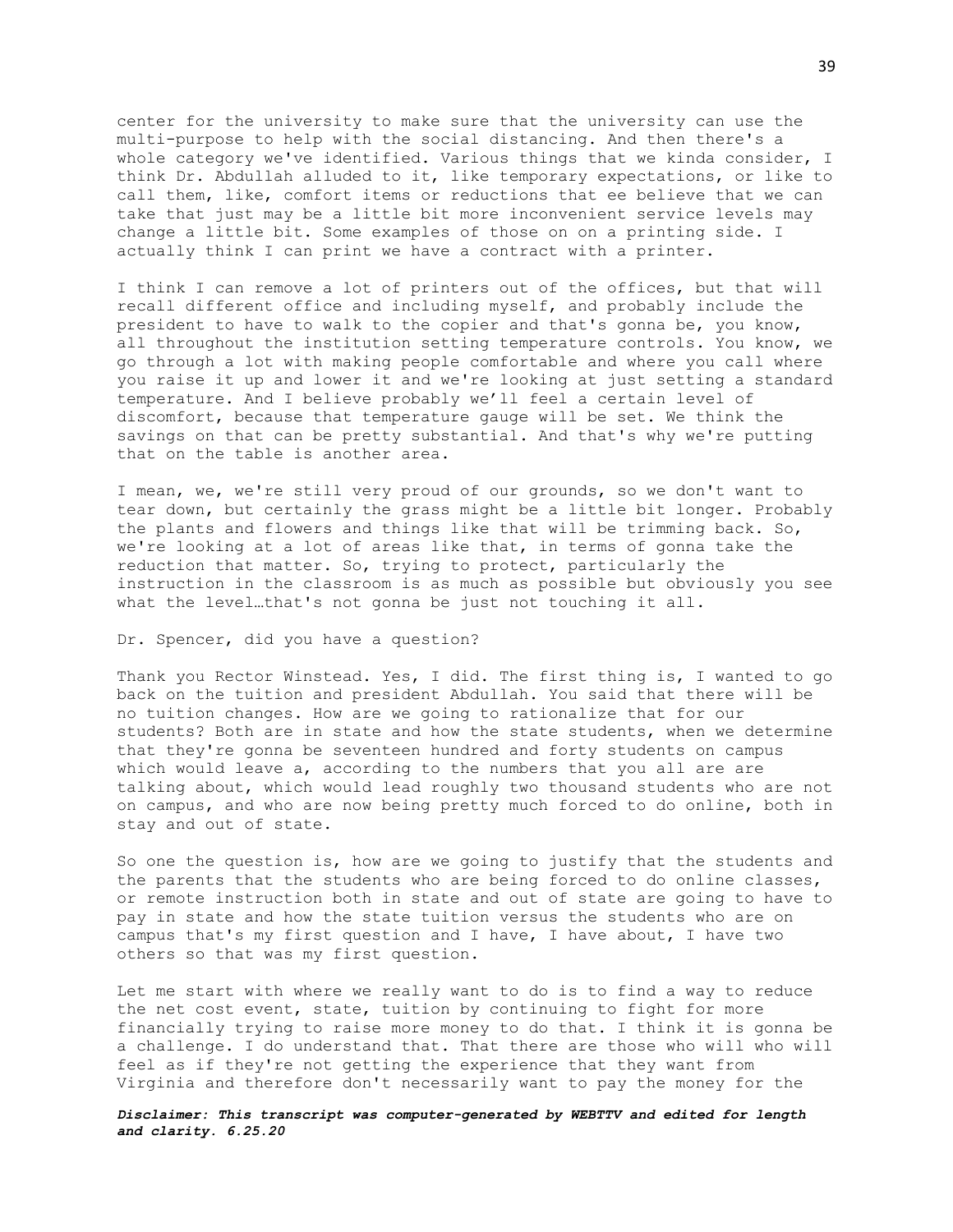issue one. We are still very, very, very affordable as it relates to the work of Virginia, and trying to get more financial aid for the we can lower the net cost and provide more financial aid to students is the direction that we're trying to go.

For out of state, that is a very interesting question. I'm not sure that we've come up with a good solution for that question, particularly as it relates to out of State students. We do know that. We will have it. We do know that students will. There will be students who will back up a bit or more than a bit for paying out of state tuition when they're in fact, not in Virginia. That is a question that I know is coming. We do not have a good answer for that now. And so I won't attempt to provide a good explanation for because I don't have an answer.

So, that would then impact if if Kevin is is looking at a ten percent reduction if you're looking at, not switching or not changing or altering the tuition rates for instate. And obviously, students who are going to be forced to do remote instruction, then that ten percent enrollment reduction seems to be a little nice. I mean, we will lose students.

I mean, why would a student for out of state tuition comes to come to Virginia State and have to do remote when they could go to a local institution and either do face to face or online instruction for less. So wouldn't that impact the, the ten percent that Mr. Davenport was talking about? And and then how much of an impact would that be? Because that seems like, I mean, ten percent seems like that would probably increase that enrollment number significantly. So have we considered that?

Definitely, definitely. So I think that that is. That's really the, that's the revenue question in a nutshell that if we charge regular tuition and we may have fewer students, if we charge less tuition, we may have more students and less revenue. So no matter how it breaks out. It's kind of this revenue challenge. That's sitting on the one of the, if there is a silver lining and having fewer students in the residence, all it is that we, we are more financial aid for students who are on campus because we have fewer students that we're trying to meet a twenty thousand dollars threshold if you will right for tuition and financial tuition and room and board, and we have, which is what we're trying to meet a ten thousand dollar threshold talking about particularly in state students.

And so that is a benefit that can also help drive students to remain if we could provide additional financial aid. No, that is a, that is a very difficult question. I don't pretend to have an easy easy answer for. I will tell you this, though, right now, our freshman enrollment numbers are actually up over last year. And so, as the numbers that we're looking at, actually don't show a ten percent reduction and enrollment. We've kind of factor that in because we know that our numbers at this point and so, since we're in the kind of environment. So I, I don't know if I'm answering your question to give you the all of the level of detail that you want. I think that is the question. And we are trying to do our best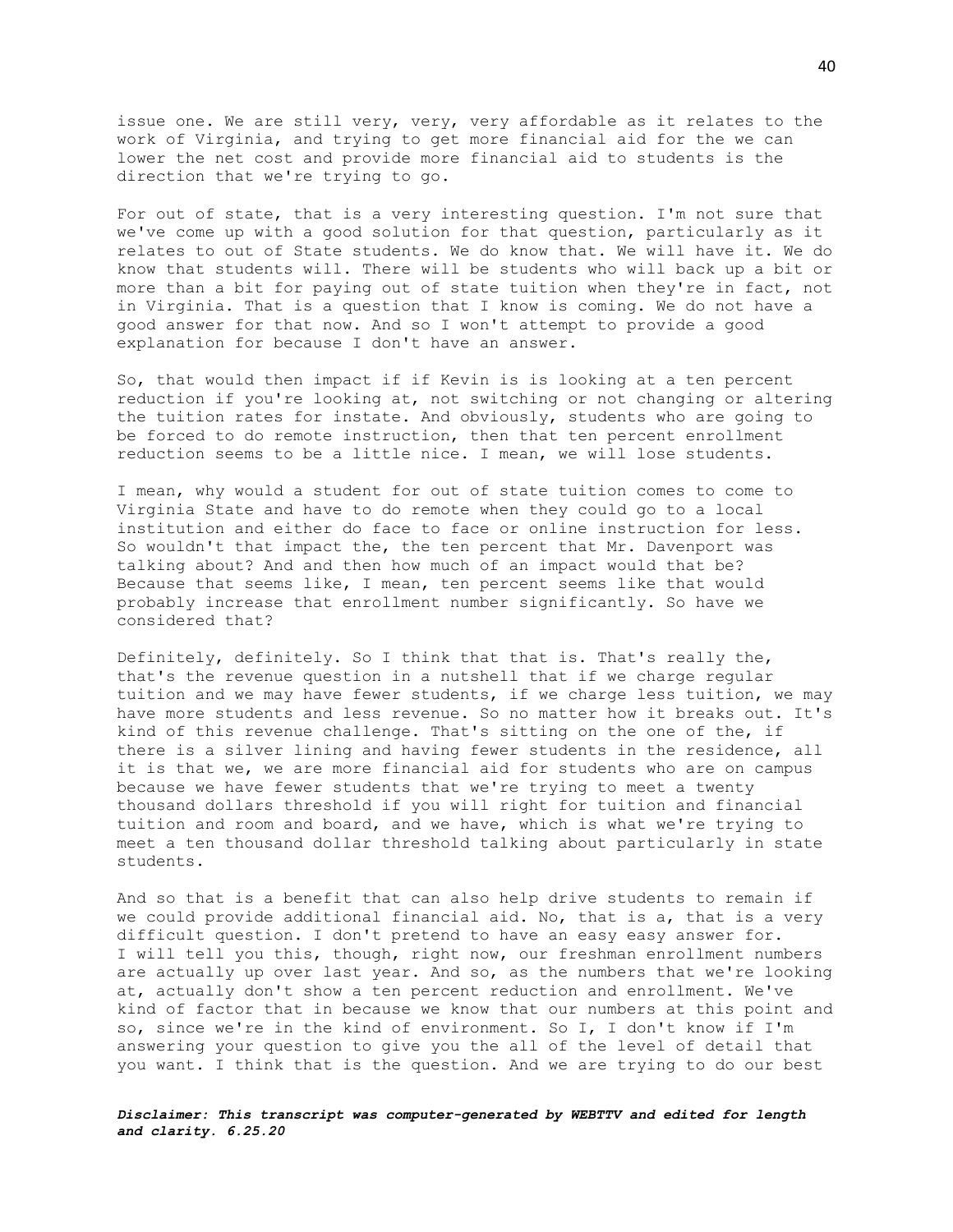to try to answer and to bring the revenue and to do the things that we need to do and Virginia State University.

So, it's that that is the, thank you president Abdullah, my next question and the most important question is for you. Mr. Davenport because you kind of ran through it. I had to zero in, and that's on. I heard you say about furloughs and I heard you talk about reductions in the FA positions and then possible reductions in faculty. So I'm going to go back and I'm gonna say this, respectfully to the board of visitors. I love you guys, but I think in this critical juncture, it has to be said.

A couple of years ago, when I first came on the board, one of the concerns that I raised in board meeting, was that we were and I don't wanna use the word like. I forgot that the app do the, what? The where it was, but I don't want to use the word that we had a reduction in faculty. But one of the issues that the Senate was concerned about was back then the number of faculty who were transitioning out and not being replaced and so, there, I raised the issue that there were departments who I'm going to just use the word, have faculty shortages and so now you're, you're talking about and also not just in faculty, but also staff departments and so Dr. Palm just said that we're going to invest one point seven million and hiring new loyalty to be able to accommodate the, the covid crisis and the, the need for social distance, but now I hear that not only are faculty Perhaps you're looking at different departments. Not only our faculty going to term faculty, adjunct faculty, gonna be looked at for potential cuts, but also within our staff departments.

And some of our staff departments are also not up to par. And so if we're talking about shaving on the back, then that's why I was talking about before if we're talking about shaving on the backs of the front line workers, who are essential to this reciprocal relationship of recruitment enrollment, persistence and that's not just teaching and learning environment, but that's all the front line staff who funnel the students through be it recruitment, be it the registrar's office all of the front line staff workers who are funneling these through if we're talking about either forloughing them or putting them on month to month based on these new numbers, then how, how are we going to restore because covid is going to pass how are we going to restore Virginia State University and I'm really, really, I'm really really concerned about that. I'm concerned about where you are our plan and to save that money from to accommodate is I'm very concerned about that. Yeah, so here.

In response to that question.

I don't know. I thought she was just expressing her concerns, you know, I haven't trimmed off the fourteen million, you know, I mean, we're doing the best that we can. I mean, obviously a lot of the points that you made, I think we all think a really good point, and they're very difficult struggling with but it is in a real real sense. You know, that twenty six million we're gonna need to address that. And and that cannot just be done without, you know, having some type of impact on faculty instruction. It's a pretty large. But I can just say that they've done.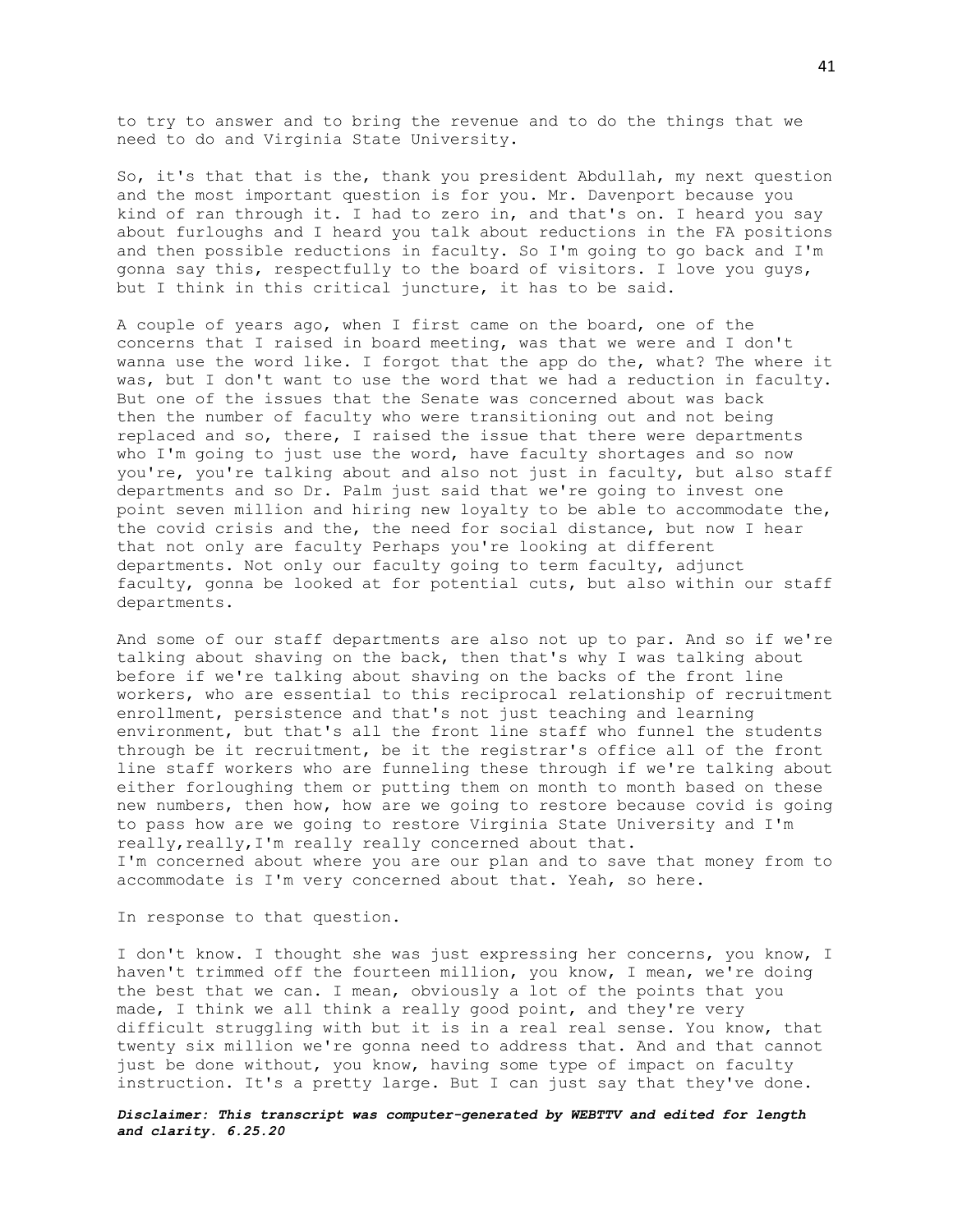I mean, we've been talking in the before plans that we feel like, would really mitigate, you know, as much as possible any type of disruption that we have on campus.

What I would like to, I would like to offer because I don't want to come out and give my concerns without an offering, because both the Faculty Senate and a small informal task group have put together some alternative scenarios. And we haven't had a chance to sit down with you in with administration as far as looking at where the money is gonna be shaved, because that's not really our purview. However, we do have some recommendations of where the fat can be shaped before You actually get to the bone and how would like, to be able to because there are several things that we have we have come up with that would take off, at least three point five million dollars. And that's just on our basic level. And so we would definitely want to be able to sit with.

Yeah, if you could talk, talked about Dr. Palm and is Dr. Palm still on the phone. Are you still on? Oh, I'm still on and I heard you to Dr. Spencer. So again, well, we will have that conversation.

Thank you. Thank you. Dr. Spencer. Mr. Turnage.

Mr. Turnage, did you have a question. Thanks. So if I did, it was unintentional moment. That was the finger. That was the thing raised. Okay. Thank you. I'll switch devices. I left my computer other phone, so I hope I hope I didn't do something that I was not supposed to. No, no, we're okay.

Dr Brown. Mr. Davenport, you know, first of all, let me just say we know the challenge that you have trying to make numbers work. I mean, I think all of us recognize that you've gotta moving target and these times, and it's difficult to give us the numbers that are gonna be hard that we can hold you accountable to. But I share. Mr. we're always concerns duck to spend all of us, I think, on the right page in terms of all of our questions and comments and concerns about the budget. But most particularly struggling.

Right now, I guess, is the comment about what you've presented to us, is what we should do or what we need to do based on the reduction and the tuition, not necessarily what we are going to do. So, as you know, as board of visitors, when we're being presented a budget, you know, something to approve or something to look forward to, it's hard to say we agree with what you're presenting when you're already acknowledging that may not be what you're going to do, especially, you know, on the instructional line, that's the biggest chunk that five million. And so I, I guess my concern or my question is going forward Are you looking at the numbers you're already telling us that's really not gonna be able to compare actual going forward to these numbers because this is not necessarily the aim or the number that you're trying to reach. In other words, the biggest number, if you follow what I'm saying we know.

Okay. So I don't know what I'm looking at. I mean, I think I need a really clarify I need to really I need to really clarify something.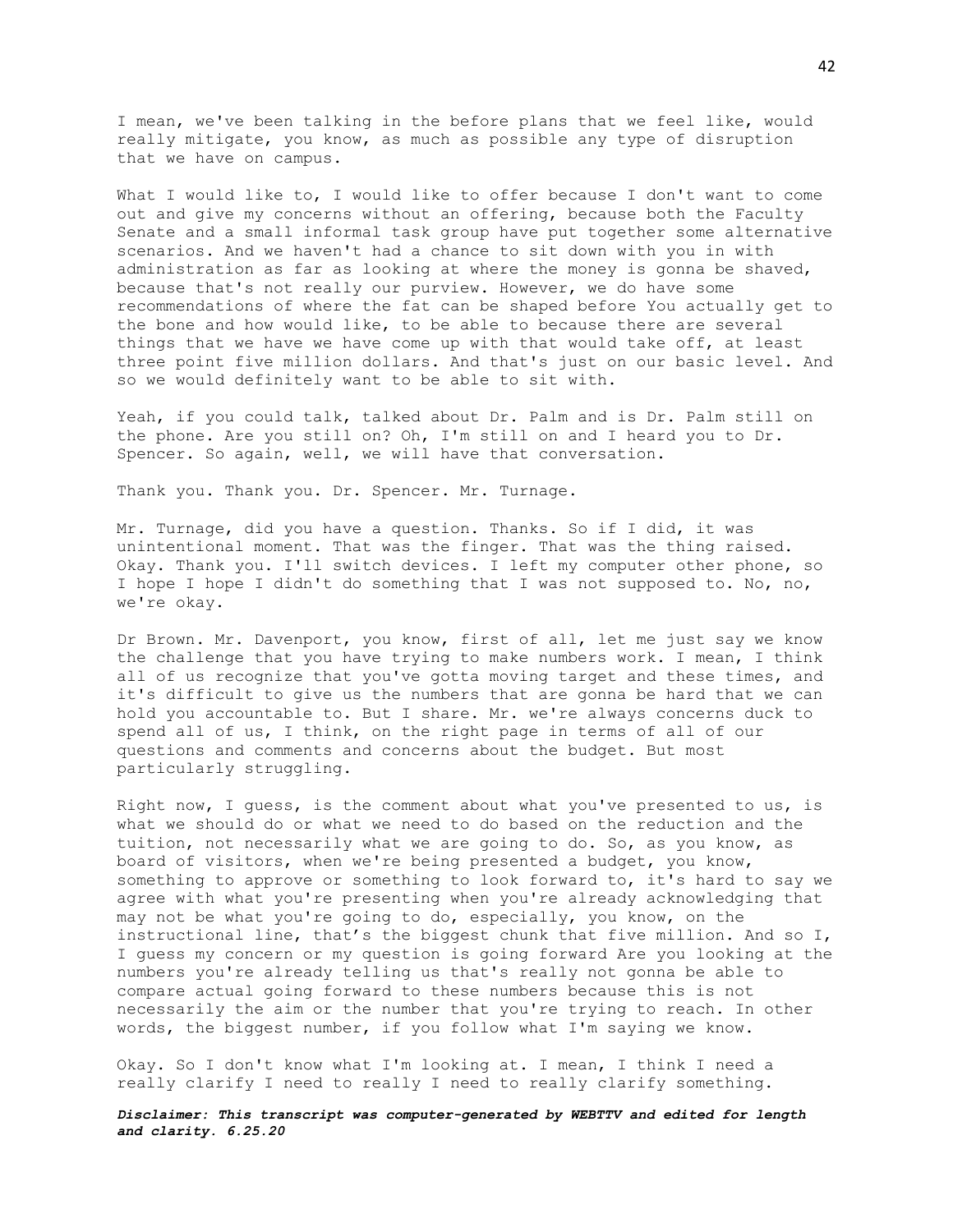This is not a budget. This is not a budget that I'm asking for approval. I'm showing the budgetary impact from different categories. This is like a working. It's not a budget and, I mean, it's it's not that document and this is not being approval. This thing is just moving so much. I can't say this is exactly it. I mean, something can change tomorrow; the governor just made some new announcements, but based on the information that we have here, based on the plans that were presented, this is my way to try to show the trustees where these reductions would have to come from.

There's twenty six million that needs to be reduced from the budget; fourteen million needs to come from E&G, and twelve needs to come from Auxiliary. The expenditure section of Auxiliary, that's where those thoughts will have to come from. However, as I've communicated, we fully understand that Residence Life We cannot cut out, you know, five million dollars. So we, I'm just showing where those cuts based on the revenues would be coming from.

Mr. Davenport, this is what I agree with you totally. But it's showing us that you also saying to us that if you do not. We had to come up with twenty six million as a board and you're already telling me we only got twenty one million and reserves. So we're saying back to you, we hear you loud and clear. So you have to make some hard decisions. And they've gotta be made because otherwise we're gonna be sitting in our next meeting where actual numbers are coming in and revenue is down and you haven't made the hard cut And we're in trouble. So that's why I'm saying I understand right now it's a moving target, but I also think all the answers we've been given today had been back and forth. I think it does Dr Spencer a disservice to say to her we're not going to furlough or lay off faculty when the largest chunk instructions. That's five million. You cannot make that statement to her. I mean, to me, you can't because I know what the board I'm gonna tell you I'm voting for. We gotta record that now, whether it's furlough, whether it's whatever, but something's gotta come off if that's the biggest chunk.

So, all we're saying is please, don't make statements promising people stuff is not going to get cut when you've presented something to us. That say is, this is where things should be, and that's just to get us to a twenty six million dollar impact. So, if we're not even going to do these, that our impact has even larger. So we got I think everybody is hearing everybody. I think we just don't have answers. I understand that, but I want everybody to hear We got problems and we have large dollar reserves, and we're going to have to come up with or have answers to where they're gonna come from or we're going to have to make the hard choices. I mean, I just think that's what this whole meeting was about.

And I don't want us to get lost in one statement that says we're not going to furlough one statement that says, well, we might do this and that because you gave us a lot of different scenarios, but no definitive. And that's my concern. I think all these suggestions are good, can we quantify them and say this is where we're gonna make the cut and that's my concern right now floating around where we know there are some areas that we just gotta be definitive because otherwise that bottom line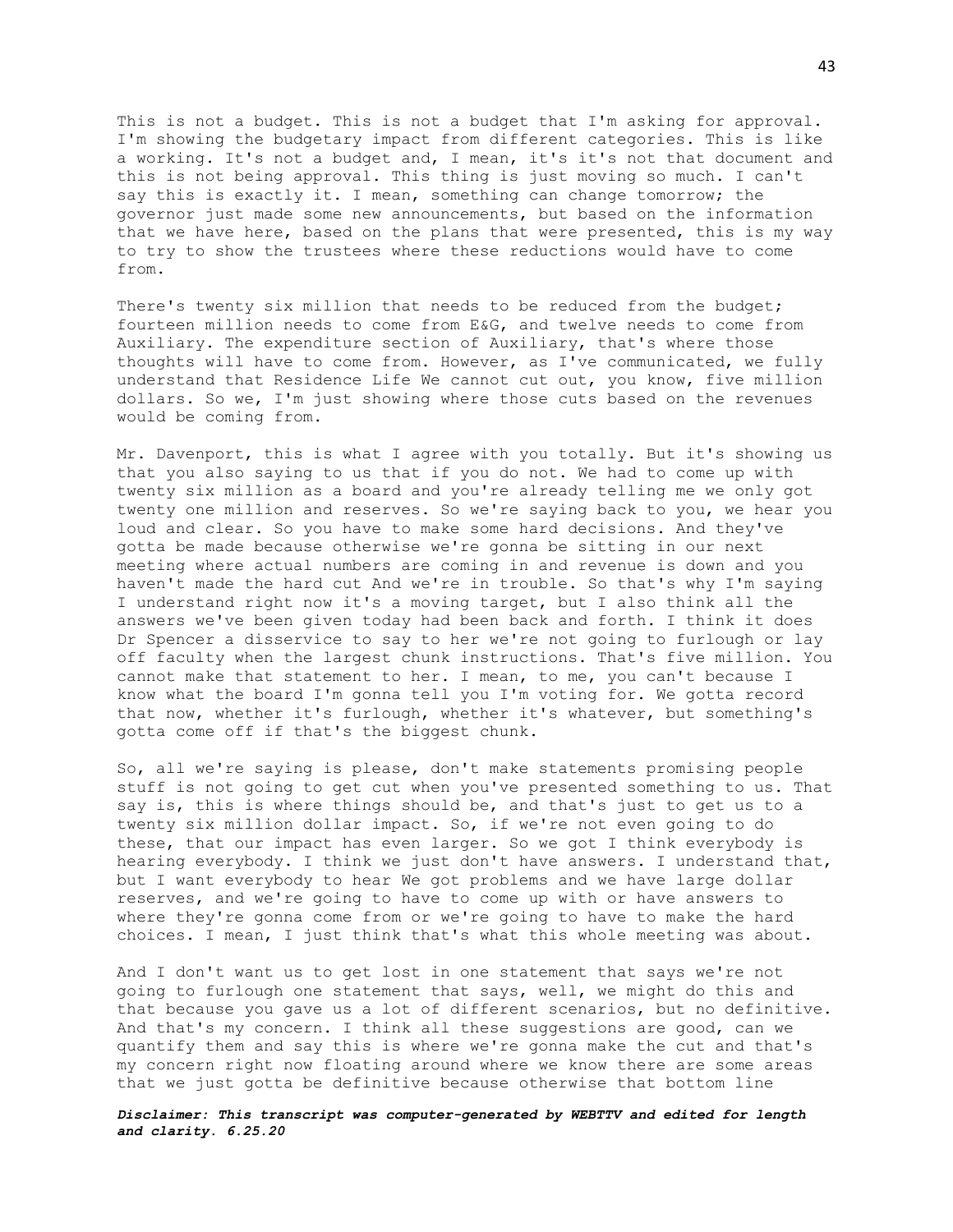numbers is going to get bigger and bigger and bigger and we don't have the dollars to cover it. That's my concern.

Thank Dr. Brown. I understood. Yes, thank you. Dr Brown. Exactly. Mr. Davenport. I think it would be good for them to understand because again, I think we're, you know, kinda stand here. And I think it is a level of depth that you have gone to. There's still a level of uncertainty, but there's a level of depth that you have gone to that, I think is important for the board to understand and note. And so when we talk about energy and I believe that, that differences what, fourteen million dollars.

Yes, yes, the team has identified expenditure reductions to be moved on very soon. How much have we identify to be able to move on Mr. Davenport?

Roughly about eight million.

Thank you, okay with that eight million and on campus, in terms of one time money that we have title three money. Not counting the cares money right now accounting the title three money, counting equipment, trust fund a ballpark of three million. And then how much do we have from the CARES fund? The, you're talking about the or the minority servicing piece roughly ten to maybe ten. Yeah. So, ten. So we have the fourth, but like, like I said, we're trying to trying to hold them as much as possible.

Not trying to put all of this just to do all the stimulus money to that. This problem. I understand. Because we're still we still have unknowns going forward. Right now Dr Brown, We have identified eight million dollars on and we will reduce our budget of that Fourteen. Which has been identified, we are now checking over and making sure we get the numbers. Right?

And then we, and and that we can, there's rules and regulations of some of it, but we anticipate moving on that next week or the week after. We also want to get the proposal from the faculty senate before we move. But we have done that work on the Auxiliary side with is how much is the results at that point?

Twelve million, how much how much have we identified in terms of expenditure reductions on your ready to move on?

Yeah, we've identified all of those categories that have been identified as reductions with the exception of Residence Life and of course, student health. You said one or two million dollar.

Yeah, I mean, we've already identified how we need to move to contract down to take care of the depth of food service already taken care of all of the categories. With the exception.

Okay, and I think was three remember you were talking at the top.

Yours is breaking up. I can't hear you. Dr. It's really choppy. I got it. Okay. Okay. With samples. So, Dr. Brown on the Auxiliary side we've identified some of the expenditure reductions probably approximately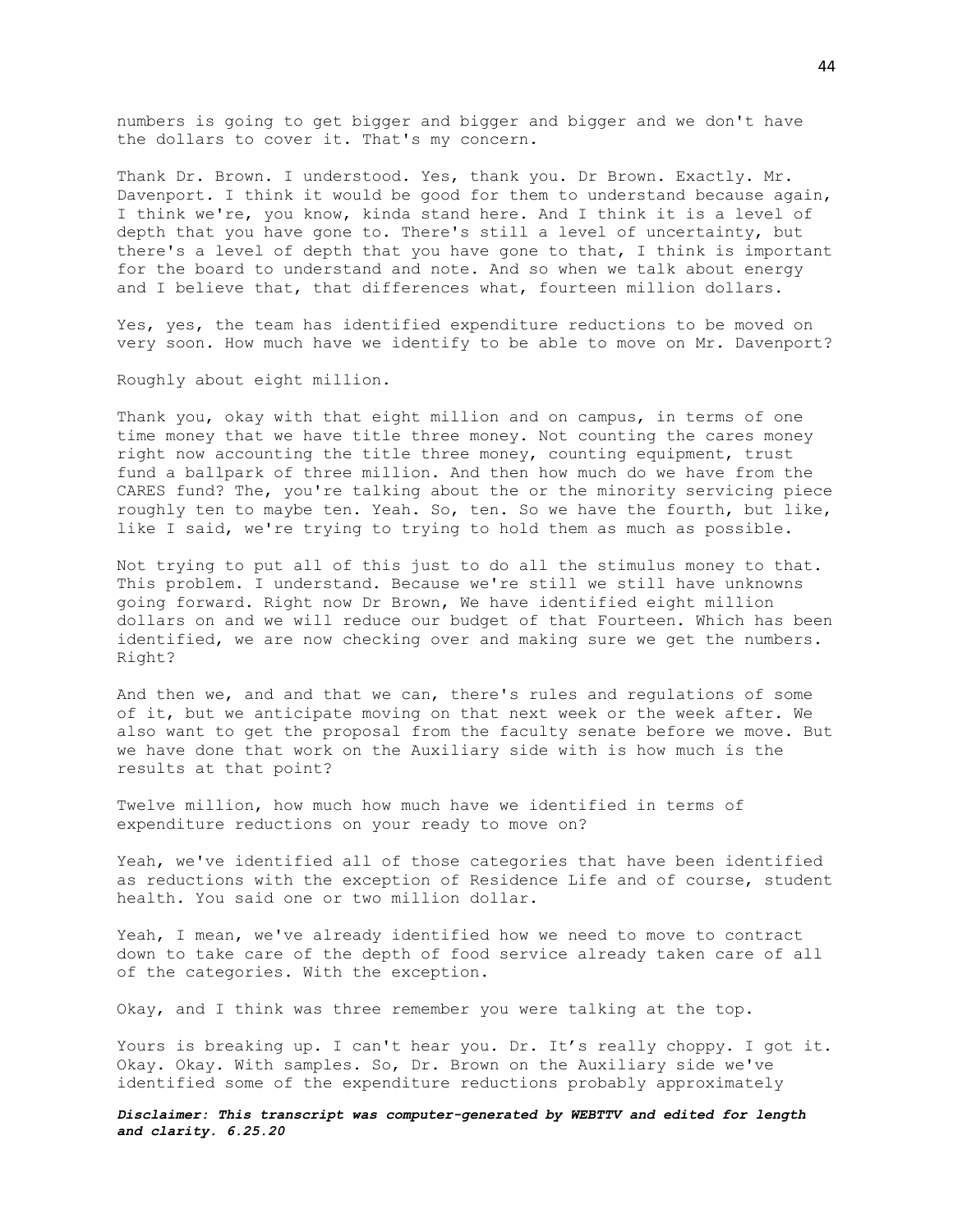four million dollars on the Auxiliary side the balance. So that we know we're gonna have to use a level of reserves.

Our reserves are in and specifically used for those debts or disservice. Payment was not a million dollars. That's part of why we weren't able to get it down farther than that. And so, we'll have to use a portion of our reserves to open our facilities. We'll have to use a portion of the HBCU CARES money on the E&G side. And we're still trying to cut below that because we know that again, things are very fluid and and fluid in both ways.

I mean, we can legitimately in two weeks, come back and say, and we're not gonna have any revenue on campus, because it's not appropriate to have any students. Okay. Conversely, we can come back in two weeks and say that the social distancing guidelines have changed and we're gonna have full occupancy in the residence.

And so I hope that gives it the, I think what you're trying to ask him have we been making the difficult decisions. And are we ready to execute the answers to that question…Is yes…yes.

## Miss Currey.

Thank you just real quick sort of going back to the question if any tuition differentiation. For the work I do, I've been keeping up with all the other institutions in Virginia, and also some nationally and there really aren't differentiating as, as we've reiterated a bunch of times because things are so fluid. I haven't seen any institution in Virginia that's going to differentiate for those students who are being served on campus and those who have to do all or part of their studies online. So, I think, you know, I just don't think that's the way people are handling this. So I think that'd be in keeping with Dr. Abdullah's statement that we weren't asking. We weren't being asked to look at any tuition differential.

Okay, Dr. Spencer.

Oh, oh, I saw I saw it Mr. Hill's hand pop up. I'll defer to him and I'll just go after him. Thank you. Mr. Hill. Thank you. Dr. Spencer. And thank you. Mr. Rector. I have been quiet because I think all of you know, I've had concerns about our financial situation before covid. I have become increasingly more concerned in listening to conversations today. I think Dr. Brown's right on point in terms of we understand that tough decisions may have to be made. I think we should not ignore feedback from all of the critical stakeholders in arriving at those decisions. And I don't think we should ignore or do a disservice to anyone involved in this process. And I would simply ask my colleagues and all others to understand that that we can resolve this matter or these matters well, if we recognize appreciate and involved all of the stakeholders who may bring things to the table that we haven't considered, and I would simply ask that we have the patience and the sensitivities to do exactly that it's all I have and I'm, I'm not gonna say anymore. I think I've said enough over the last couple of years and this is the same thing that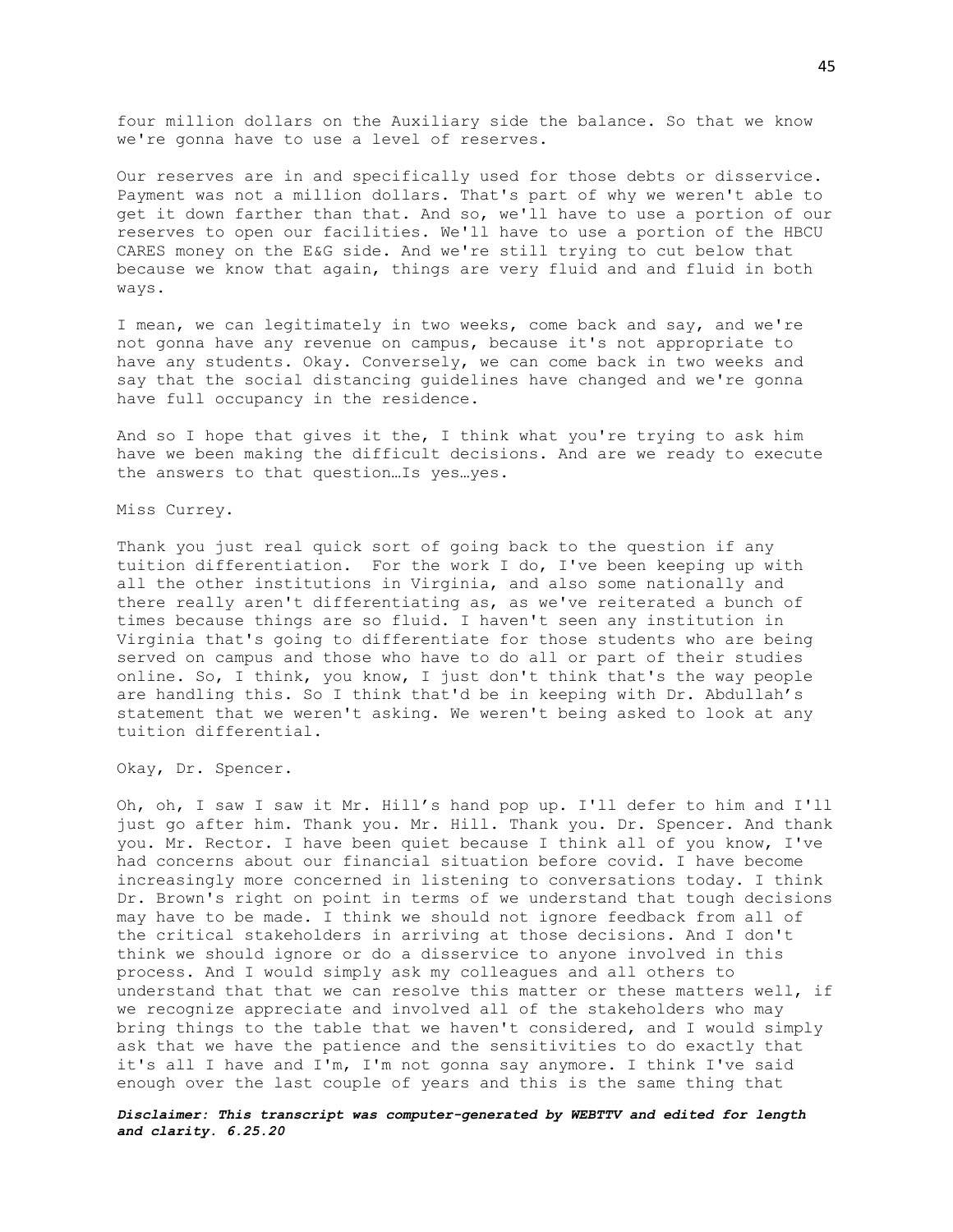concerns me and I hope this time we have the courage to do the right thing the right way.

Thank you, sir. Thank you. Dr. Spencer.

I just wanted to I just wanted to reiterate to when we're looking at possible transitions or well, first I'm, I'm just arguing and I'm asking both my administration, president Abdullah, Kevin Davenport and the board to to put the taking of term faculty if it can be taken off it needs to be placed at the bottom and if the implication is to replace term faculty with adjuncts, I want to advise the board that that there are SACS implications to that and then there's also going to be the reciprocal implication of the quality of instruction that's going to drive our recovery. So I think that and Dr. Abdullah, maybe you could clarify that too, but I think that we need to remember that there are SACS guidelines about the numbers of adjuncts at a university and so that could possibly impact Virginia State long term, and I'm also when you're talking about the quality of instruction, and if the goal is to recover making that cut and making that move would definitely, definitely impact the quality of instruction, which would definitely have a long term impact, a definite long term impact on Virginia State's recovery in the future. That's it.

Hey, thank you. Thank you. Dr. Spencer. I'll go ahead and clarify in terms of our percentage of full time, faculty across departments, and across the University. We are well in compliance and so I wouldn't anticipate us moving outside of compliance in that way. But, on the other point, that she said, we do understand having a department that has more adjuncts. Generally full time Faculty are more conducive to an overall quality because of the ability to attend meetings and anticipate another things. And so, as we start to move in some areas to more adjuncts, we'll have to do some things to make sure that we, we can keep our quality. That is a very legitimate concern that we're gonna have.

Any any other comments from visitors?

Mr. Chairman, I've had my hand up for a while.

This is Greg Whirley, I won't repeat everything that's been said, but I, I do support what Ms. Brown said, Dr Brown said about getting into the specifics. I think this is a new, normal and particular new, normal as the finance committees meet, because we're gonna have to have much more detailed, trying to figure out the financial issues that we have in front of us and the solutions. And I think we're gonna need to start the meeting in June as as we agreed to. But, as we talked about these other revenues and opportunities, I'm also reminded of the last meeting that we have other challenges that we even we didn't even talk about today. And that is, we know we have these, these questionable costs from NIFA that will have to be repaid. The CFO indicated at the last meeting that he didn't know where are these funds would come from, you know, that it shouldn't be paid on the backs of the students. We, we have these costs that we know that can be due pretty quickly. So, that could be another challenge that we will have to deal with. So I, I think there there are a number of issues, and I think that the quicker that we can get back to a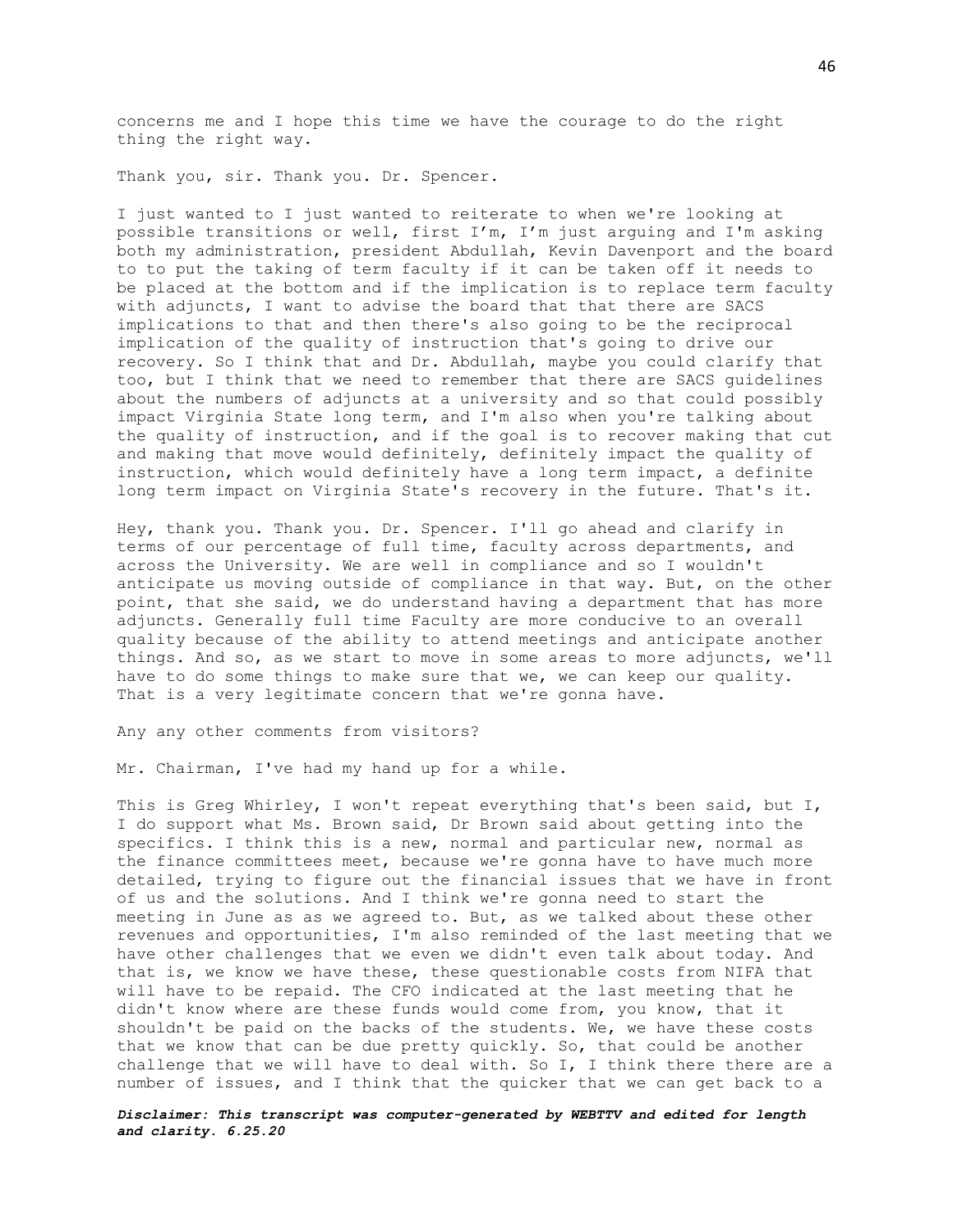meeting with the Finance Committee meeting and looking at these details, that a better off that we will take a look at it. So that that concludes my comment Thank you.

Mr. Stegmaier. Thank you Mr. Rector first of all.

I want to say, I appreciate the opportunity to have staff kind of introduce us, so a little bit more detail. I think we all knew this was coming. It's certainly difficult times for for everyone. And and I think that's as a, as the Rector, as you said, at the beginning of the program today, there's a lot more going on that's weighing us besides just these financial problems. And it because of all of that, I, I really wanted to take the opportunity to thank the staff for their efforts. I understand there's still a lot of unknowns. We all have a lot of work to do, but I also want to say, I appreciate the opportunity to be here and and to be with you all for another term of the board.

And it's, it's really, really important to me that we keep in mind the value of what we're doing. Yes it's, it's going to be hard. Yes, we do have to address the financial issues. We have to figure out a way to balance the budget and try to preserve services for students. Most of us are old enough. We've lived through some tough times before, and we know we can get through it. The mission of Virginia State has has always been important to to our society, our nation, but I, I don't think it's ever been more important than it is today and I think it's incumbent on us as board members As we go through the struggle, we, we realized that life isn't easy.

It isn't always fair to us. But what we're doing is really, really important. And I, and I think that ought to give us a little bit of hope and it ought to give us a little bit of optimism. Because no matter how tough this task is gonna be what we're doing is so important. We don't have a choice, but to succeed at it. And to and be at least a little bit optimistic that what we're doing is so important that we can be confident in our success. And we've got some really, really good people working on this. I hope at the end of the day with, you know, this, this is hard news, but I hope at the end of the day, we'll all stop and and take a minute to just think about the value of what we're trying to do, and to think about some of the good things that are being accomplished and, and the positive impacts that we're gonna have on students' lives this year, even as we have to struggle with all of these things that are facing us.

Thank you, Jay, well said. So Dr. Abdullah, can you bring us to kind of a close on the next steps and where we are, and the schedule for the university and some of these harder decisions. Okay, thank you. And I like to, I think all the board for your for your patience in this. I think one of the things that we we realized pretty early, is that there's no really no easy, easy decisions that this road forward is gonna be a challenging one. So, thank you for understanding. Our next steps, we have identified expenditure reductions that we will begin to implement next week.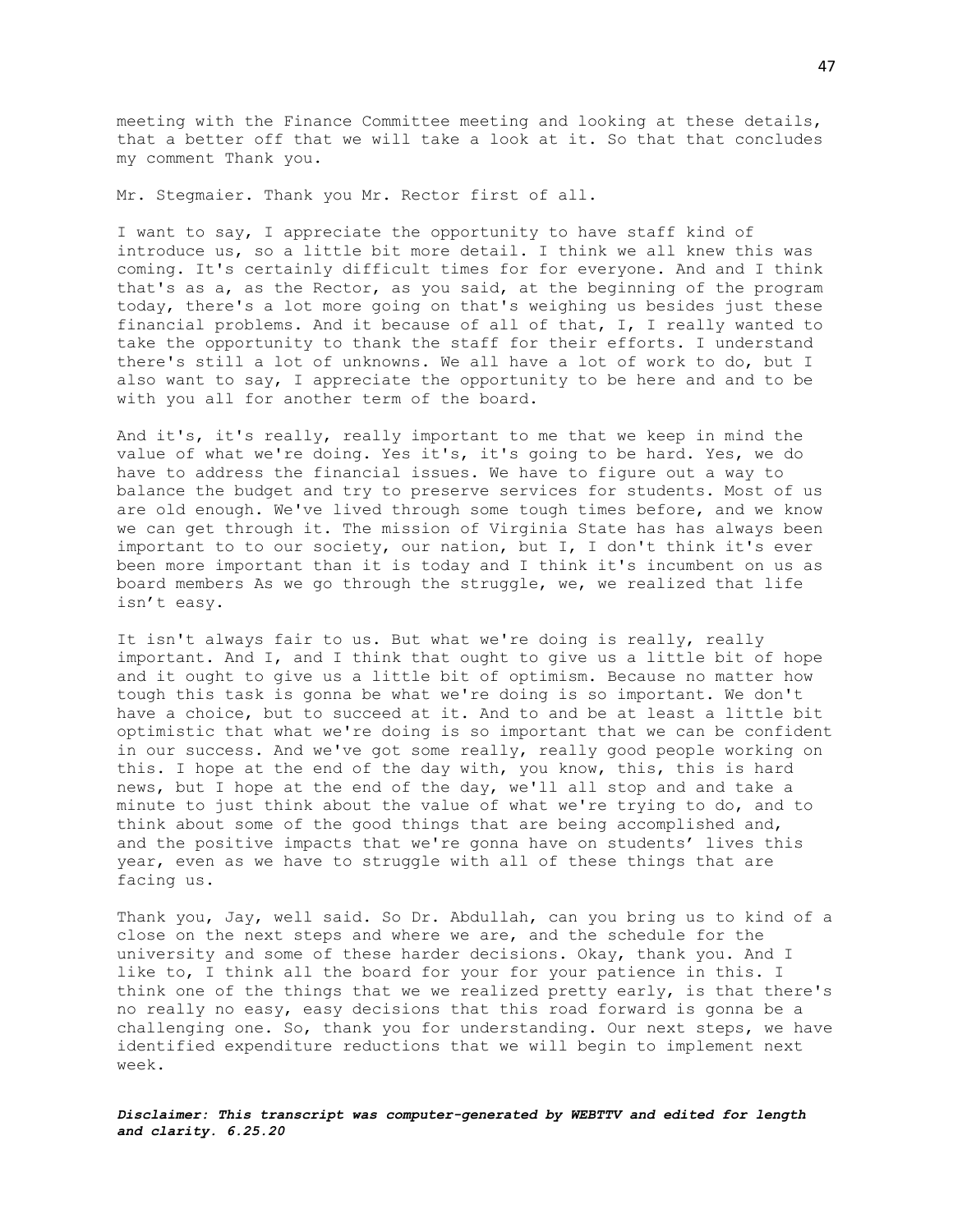We wanna first get the, in fact, we sent it has said that they've got some, some proposals. We'd like to get those proposals first, but after we get those proposals, then we will start the motions to, to make those reductions starting next week. We will continue to kind of monitor. One of the things that we we try to do today to be extremely realistic is all of the we tried not to sugarcoat any of the numbers, but there are opportunities for savings, whether it's in testing or whether it's in in the cleaning on campus. All of our professionals are doing everything that they can to see what we can do a covid related infrastructure to make it so that it can become more manageable. They will continue to do that work to attempt to lower those costs partially because we know we want to save that money and partially because we don't know what additional costs may come. And so we will begin to make the difficult decisions next week. If there's a significant change in how the state is moving forward we will, of course, come back with another budget update.

Well, if we see numbers particular as relates to enrollment, to start to look different, we'll come back. In about two weeks, one of the big questions that was before the decisions question of course, was the, how are we going to prioritize life in the residence halls? We will finalize that early next week and get it out to the students late next week and then deal with the challenges we have over sixteen hundred students who've already paid deposits and so deal with that challenge of deposits and roommates and walk through that. And so, the next two weeks, we will begin to do those things in terms of the, the expenditures that you see that you saw that we've decided that are important for us to move forward. We will begin to make those purchases already. Again.

We've done a lot with the PPE, but in terms of face guards and face shields, for classrooms, in terms of additional cleaning supplies, in terms of turning the rooms, we've gotta move some beds out of some rooms. So that there's only one bed in the room in terms of going through through that the, the putting the purchase orders in for the Chromebooks that would all happen. So that all of the expenditures that you saw are expenditures that we are moving forward with simultaneously while we try to bring the cost down. On those expenditures, so we are moving. Now we expect to have a lot happened in the next two weeks, a web page will go live either today. I wanted to go live today at the latest will be Monday.

That will summarize a lot of what we've talked about, flesh out some of the, the presentation. So that students, faculty staff alums can view that on the website and the website will be updated. I have a meeting on Wednesday to talk about the plan that we have to submit to share what the details of that plan will be. Well, they get to working to develop that plan. I believe the plan will be due probably early July. I think they'll give us two or three weeks to do that. So we'll also begin to work on that plan to make sure we answer any questions also that are in. And so there's a, there's a lot in front of us. A lot of it. That is unknown, but I would concur with with Jay. I think that the, the challenges that exist in our country have made me understand even more that Virginia State University is the solution. Virginia State University is necessary.